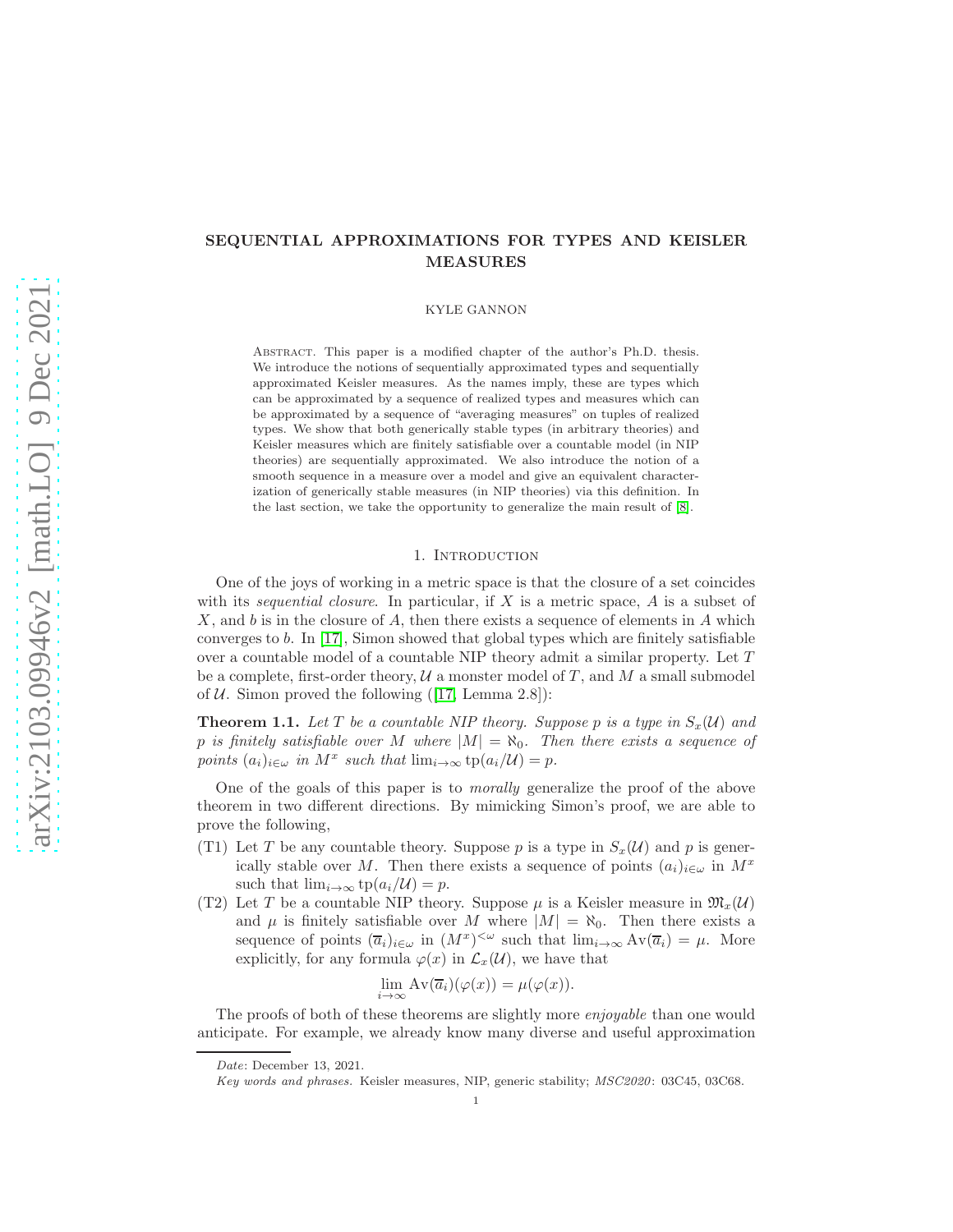theorems for measures in NIP theories (and some for generically stable types in arbitrary theories) and so one might expect that our proofs rely on composing approximation techniques. However, stringing together different approximation methods can result in an array with some kind of *modes-of-convergence* problem.

As stated previously, the technique used to prove both these theorems mimics the argument used in [\[17,](#page-26-0) Lemma 2.8]. In the generically stable case, the set up is identical: Suppose p is in  $S<sub>x</sub>(\mathcal{U})$  where p is generically stable over M and I is a Morley sequence in  $p$  over  $M$ . As in Simon's proof, we use both  $M$  and  $I$  to find an eventually indiscernible sequence of points in  $M^x$  which converge to  $p|_{M_1}$ . The *eventual EM-type* of this sequence over M is precisely  $p^{(\omega)}|_M$ . Using generic stability and compactness, we conclude that this sequence must converge to  $p$ .

Our proof of the Keisler measure case is slightly more exotic since there is no standard notion of a "Morley sequence in a Keisler measure". The proof we provide is *essentially* done in first order model theory (with an important exceptional lemma following from Ben Yaacov's work on randomizations [\[2\]](#page-25-1)). We expect that there exists other proofs using other methods such as continuous model theory<sup>[1](#page-1-0)</sup>. The proof we give here embraces the ideology first developed in [\[10\]](#page-25-2) and shows that this can be resolved by replacing the Morley sequence (in Simon's proof) by a *smooth sequence in*  $\mu$  *over*  $M$ . This provides more evidence for the intuition that smooth measures can play the role of realized types, at least in the NIP context. After constructing a countable model  $N_{\omega}$  "containing this sequence", we find a sequence of points in  $(M^x)^{<\omega}$  such that the corresponding average measures on these tuples converge to  $\mu|_{N_{\omega}}$ . After constructing an eventually indiscernible subsequence in this context, we are able to readapt most of Simon's proof technique by making use of known approximation theorems, symmetry properties, and some basic integration techniques.

It is interesting to note that one can give another equivalent characterization of generically stable measures in NIP theories using smooth sequences. This characterization highlights the connection between generically stable types and generically stable measures. Recall that a type  $p$  is generically stable over a model  $M$  if for every Morley sequence  $(a_i)_{i\in\omega}$  in p over M,  $\lim_{i\to\infty}$  tp $(a_i/\mathcal{U}) = p$ . We show that in an NIP theory, a measure  $\mu$  is generically stable over a model  $M$  if and only if for every *smooth sequence* in  $\mu$  over M, the limit of this sequence is precisely  $\mu$ .

In addition to proving these theorems, we also introduce the classes of *sequentially approximated measures* and *sequentially approximated types*. These definitions can be seen as the *global analogue* to Khanaki's definition of *Baire 1 definability* for local types (see [\[13\]](#page-26-1)). Sequentially approximated measures should be thought of as a "halfway point" between finitely approximated measures and Keisler measures which are finitely satisfiable over a small model. For instance, we show that a Keisler measure is finitely approximated if and only if it is both definable and sequentially approximated (Proposition [3.4\)](#page-9-0) and sequentially approximated measures commute with definable measures (Proposition [3.7\)](#page-10-0). Sequentially approximated types remain a little more mysterious. We show that there exists a type such that its corresponding Keisler measure is sequentially approximated (even finitely approximated), but the type itself is not sequentially approximated (Proposition [4.14\)](#page-15-0).

<span id="page-1-0"></span><sup>&</sup>lt;sup>1</sup>In fact, after this paper was posted to arXiv, another proof was discovered by Khanaki using BFT on an infinite product space [\[14\]](#page-26-2).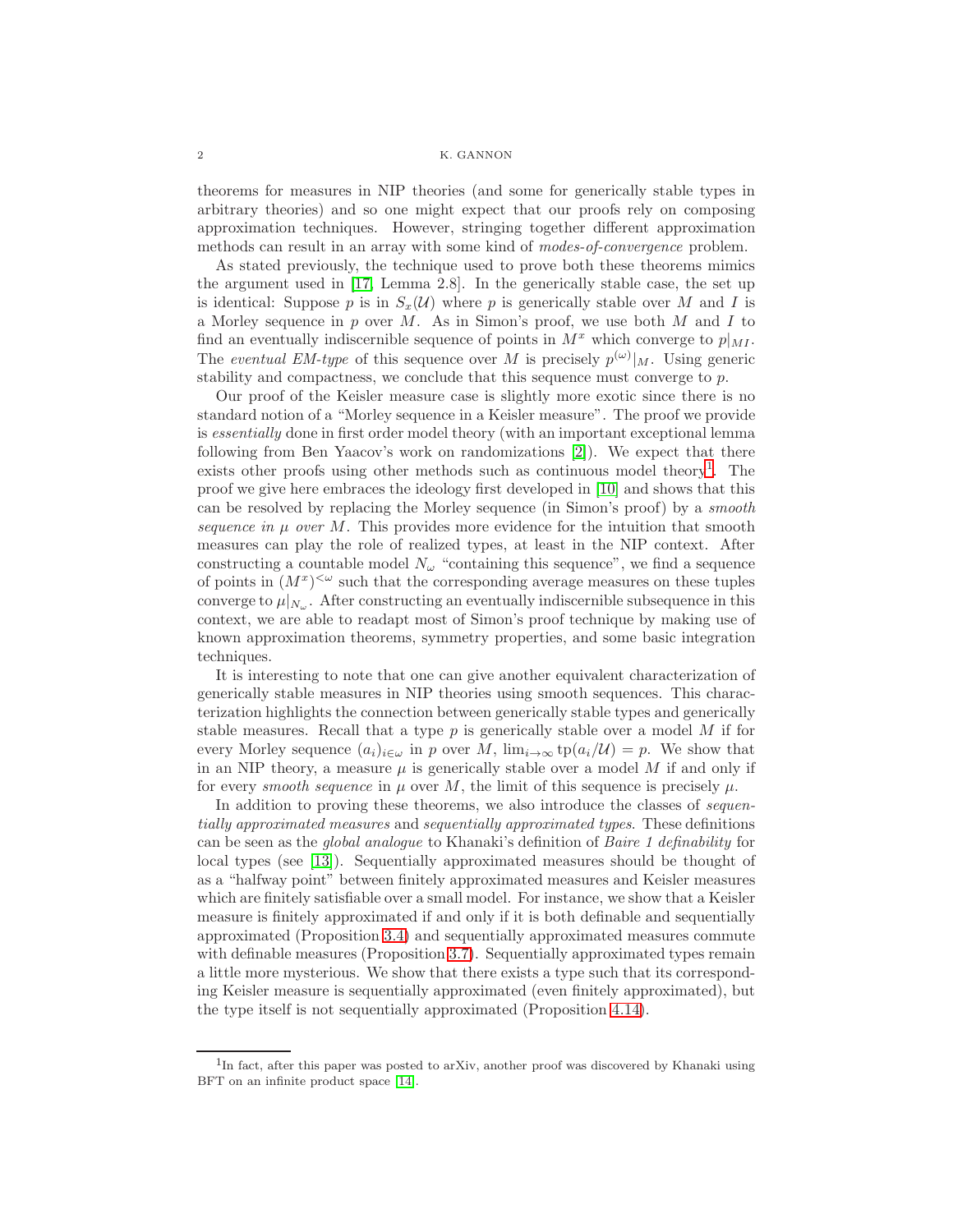In the last section, we consider connections to the local measure case and generalize the main result in  $[8]$  (Theorem [6.4\)](#page-25-3). Explicitly, the main result in  $[8]$ demonstrates that if a formula  $\varphi$  is NIP and  $\mu$  is a  $\varphi$ -measure which is  $\varphi$ -definable and finitely satisfiable over a *countable model*, then  $\mu$  is  $\varphi$ -finitely approximated in said model. Here, we demonstrate that *countable* can be replaced by *small*.

This paper is structured as follows: In section 2, we discuss preliminaries. In section 3, we describe sequentially approximated measures and sequentially approximated types. In section 4, we show that if  $p$  is generically stable over  $M$ , then  $p$ is sequentially approximated over  $M$ . We also give some examples of types which are which are not sequentially approximated at the end of the section. In section 5, we show that if T is a countable NIP theory, and  $\mu$  is finitely satisfiable over a countable model M, then  $\mu$  is sequentially approximated over M. We then give an equivalent characterization of generically stable measures in NIP theories using smooth sequences. In section 6, we generalize the main theorem in [\[8\]](#page-25-0).

Acknowledgements. We would like to thank Gabriel Conant, James Hanson, Karim Khanaki, Pierre Simon and our Ph.D. defense committee Daniel Hoffmann, Anand Pillay, Sergei Starchenko, and Minh Chieu Tran for helpful discussions and comments. Thanks also to the referee for many helpful comments. This paper was also partially supported by the NSF research grant DMS-1800806 as well as the NSF CAREER grant DMS-1651321.

# 2. Preliminaries

If r and s are real numbers and  $\epsilon$  is a real number greater than 0, then we write  $r \approx_{\epsilon} s$  to mean  $|r - s| < \epsilon$ .

Fix  $\mathcal L$  a countable language. Throughout this paper, we always have a countable, complete, first-order theory T and a monster model  $\mathcal U$  of T in the background. The letters  $M$  and  $N$  will be used to denote small elementary submodels of  $U$ . The letters x, y, z will denote tuples of variables. If  $A \subseteq \mathcal{U}$ , we let  $\mathcal{L}(A)$  be the collection of formulas with parameters from A (modulo logical equivalence). A formula in  $\mathcal{L}(A)$  is called an " $\mathcal{L}(A)$ -formula". If  $x_0, ..., x_k$  is a finite sequence of pairwise disjoint tuples of variables, we let  $\mathcal{L}_{x_0,...,x_k}(A)$  be the collection of  $\mathcal{L}(A)$ -formulas with free variables in these tuples. We write  $\mathcal{L}_{x_0,\dots,x_k}(\emptyset)$  simply as  $\mathcal{L}_{x_0,\dots,x_k}$ . If  $(x_i)_{i\in\omega}$  is a countable sequence of pairwise distinct tuples of variables, we let  $\mathcal{L}_{(x_i)_{i\in\omega}}(A) =$  $\bigcup_{k\in\omega}\mathcal{L}_{x_0,\ldots,x_k}(A)$ . For a tuple  $x$ , let  $A^x = \{(a_0,\ldots,a_{|x|-1}): a_i\in A, i\leq |x|-1\}$ . We let  $(A^x)^{<\omega}$  be the collection of all finite sequences of points in  $A^x$ . If we call  $\varphi(x, y)$ a *partitioned*  $\mathcal{L}_{x,y}(\mathcal{U})$ -formula, we treat x as object variables and y as parameter variables. The formula  $\varphi^*(y, x)$  denotes the exact same formula as  $\varphi(x, y)$ , but with the roles exchanged for parameters and object tuples. Generally speaking, in any instance where we have multiple tuples of variables (e.g. x and y, or  $(x_1, x_2, x_3, \ldots)$ ), we will always assume they are pairwise distinct without comment.

Unlike similar papers about Keisler measures, we do not identify a type and its corresponding Keisler measure. We let  $S_x(A)$  denote the usual type space over A and  $\mathfrak{M}_x(A)$  the space of Keisler measures over A. We let  $\mathfrak{M}_{(x_i)_{i\in\omega}}(\mathcal{U})$  be the collection of finitely additive probability measures on  $\mathcal{L}_{(x_i)_{i\in\omega}}(\mathcal{U})$ . For any (tuple of) variable(s) x, and any subset  $A \subseteq \mathcal{U}$ , we have a map  $\delta : S_x(A) \to$  $\mathfrak{M}_x(A)$  via  $\delta(p) = \delta_p$  where  $\delta_p$  is the *Dirac measure at the type* p. We sometimes refer to  $\delta_p$  as the *corresponding Keisler measure* of p. If  $\overline{a} = (a_1, ..., a_n)$  is a sequence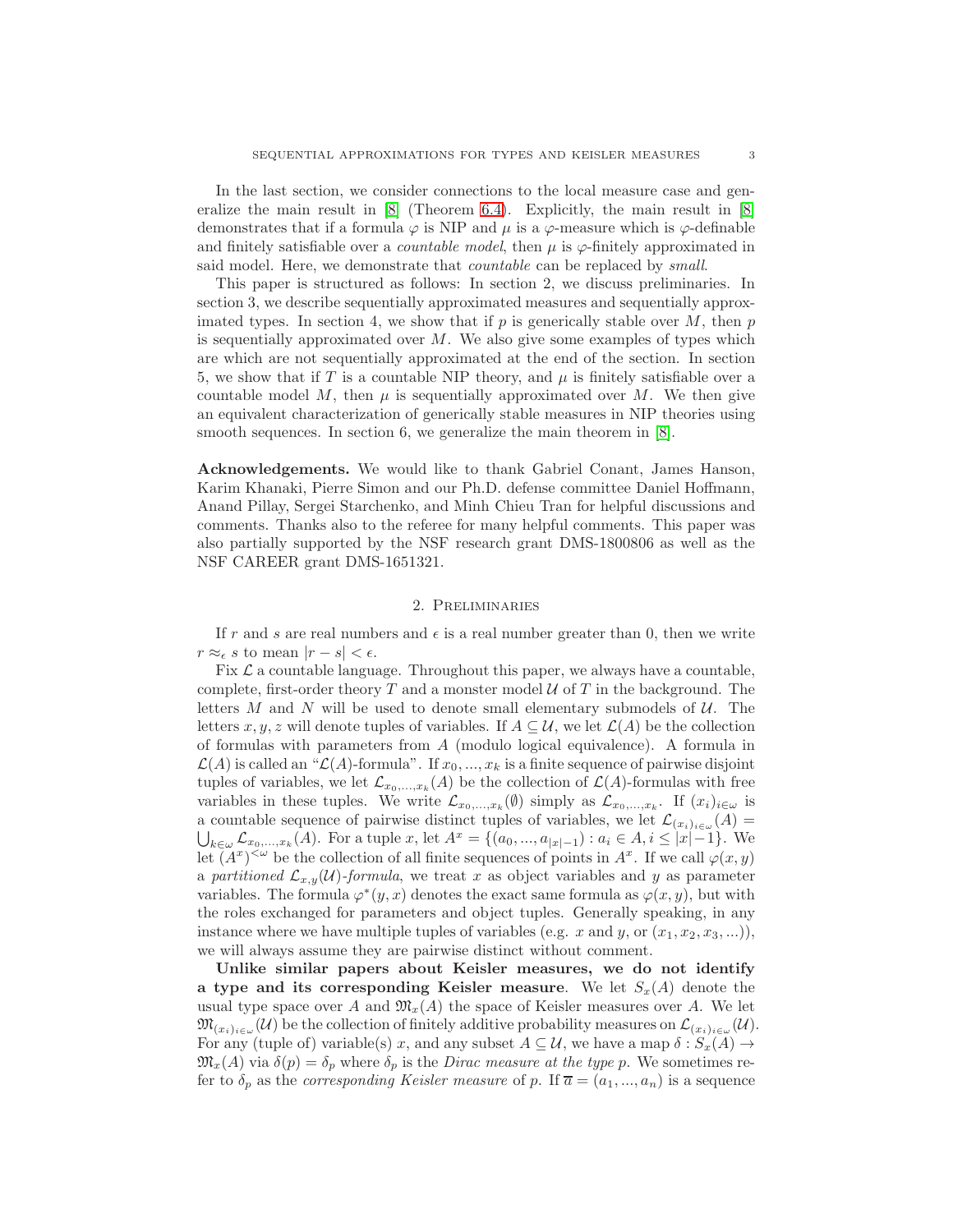of points in  $\mathcal{U}^x$ , then we let  $Av(\overline{a})$  be the associated average measure in  $\mathfrak{M}_x(\mathcal{U})$ . Explicitly, for any  $\psi(x) \in \mathcal{L}_x(\mathcal{U})$ , we define

$$
\operatorname{Av}(\overline{a})(\psi(x)) = \frac{|\{1 \le i \le n : U \models \psi(a_i)\}|}{n}.
$$

2.1. Basics of convergence. Recall that if  $A \subseteq U$ , then both  $S_x(A)$  and  $\mathfrak{M}_x(A)$ carry a natural compact Hausdorff topology. For  $S<sub>x</sub>(A)$ , we have the usual Stone space topology. Similarly,  $\mathfrak{M}_{x}(A)$  admits a compact Hausdorff topology. There are two ways to describe this topology. First, this topology is the topology induced from the compact Hausdorff space  $[0, 1]^{L_x(A)}$  where we identify each measure with the obvious map from  $\mathcal{L}_x(A)$  to [0, 1]. This topology on  $\mathfrak{M}_x(A)$  can also be described as the coarsest topology such that for any continuous function  $f : S_x(A) \to \mathbb{R}$ , the map  $\int f : \mathfrak{M}_x(A) \to \mathbb{R}$  is continuous.

We will routinely need to keep track of which sets of parameters our types and measures are converging over. Hence, we establish the following conventions.

**Definition 2.1.** Fix  $A \subseteq \mathcal{U}$ ,  $p \in S_x(A)$  and  $\mu \in \mathfrak{M}_x(A)$ .

- (i) We say that a sequence of types  $(p_i)_{i \in \omega}$ , where each  $p_i$  is in  $S_x(A)$ , converges to p if it converges in the Stone space topology on  $S_x(A)$ , which we write as " $\lim_{i\to\infty} p_i = p$  in  $S_x(A)$ " or simply as " $\lim_{i\to\infty} p_i = p$ " when the underlying space is obvious. We recall that  $\lim_{i\to\infty} p_i = p$  if for every  $\psi(x) \in p$ , there exists some natural number  $N_{\psi}$  such that for any  $n > N_{\psi}, \psi(x) \in p_n$ .
- (ii) We say that a sequence of measures  $(\mu_i)_{i \in \omega}$ , where each  $\mu_i$  is in  $\mathfrak{M}_x(A)$ , converges to  $\mu$  if this sequence converges in the compact Hausdorff topology on  $\mathfrak{M}_x(A)$ , which we write as "lim<sub>i→∞</sub>  $\mu_i = \mu$  in  $\mathfrak{M}_x(A)$ " or simply as " $\lim_{i\to\infty}\mu_i=\mu$ " when there is no possibility of confusion. Notice that  $\lim_{i\to\infty}\mu_i=\mu$  if for every  $\psi(x)\in\mathcal{L}_x(A)$  and  $\epsilon>0$ , there exists some natural number  $N_{\psi,\epsilon}$  such that for any  $n > N_{\psi,\epsilon}$ ,

$$
|\mu_n(\psi(x)) - \mu(\psi(x))| < \epsilon.
$$

We now observe the relationship between finitely satisfiable types and measures and topological closure in their respective spaces.

<span id="page-3-0"></span>**Fact 2.2.** Suppose  $p \in S_x(\mathcal{U})$ ,  $\mu \in \mathfrak{M}_x(\mathcal{U})$  and  $M \prec \mathcal{U}$ . Assume that p and  $\mu$  are *finitely satisfiable over* M*. Then the following are true.*

- *(i)* The type p is in the closure of  $\{tp(a/U) : a \in M^x\}$  in  $S_x(\mathcal{U})$ .
- *(ii)* The associated Keisler measure  $\delta_p$  *is in the closure of*  $\{\delta_a : a \in M^x\}$  *in*  $\mathfrak{M}_{x}(\mathcal{U})$ .
- *(*iii*) The measure* µ *is in the closure of*

$$
\Big\{\sum_{i=1}^{n} r_i \delta_{a_i} : n \in \mathbb{N}, r_i > 0, \sum_{i=1}^{n} r_i = 1, a_i \in M^x \Big\}
$$

*in*  $\mathfrak{M}_x(\mathcal{U})$ .

*(iv)* The measure  $\mu$  *is in the closure of*  $\{Av(\overline{a}) : \overline{a} \in (M^x)^{&\omega}\}\$ *in*  $\mathfrak{M}_x(\mathcal{U})$ *.* 

We remark that the proof of  $(i)$  is a standard exercise and the proof of  $(ii)$  follows directly from (*i*). A proof of (*iii*) can be found at [\[4,](#page-25-4) Proposition 2.11] and (*iv*) follows directly from *(iii)*.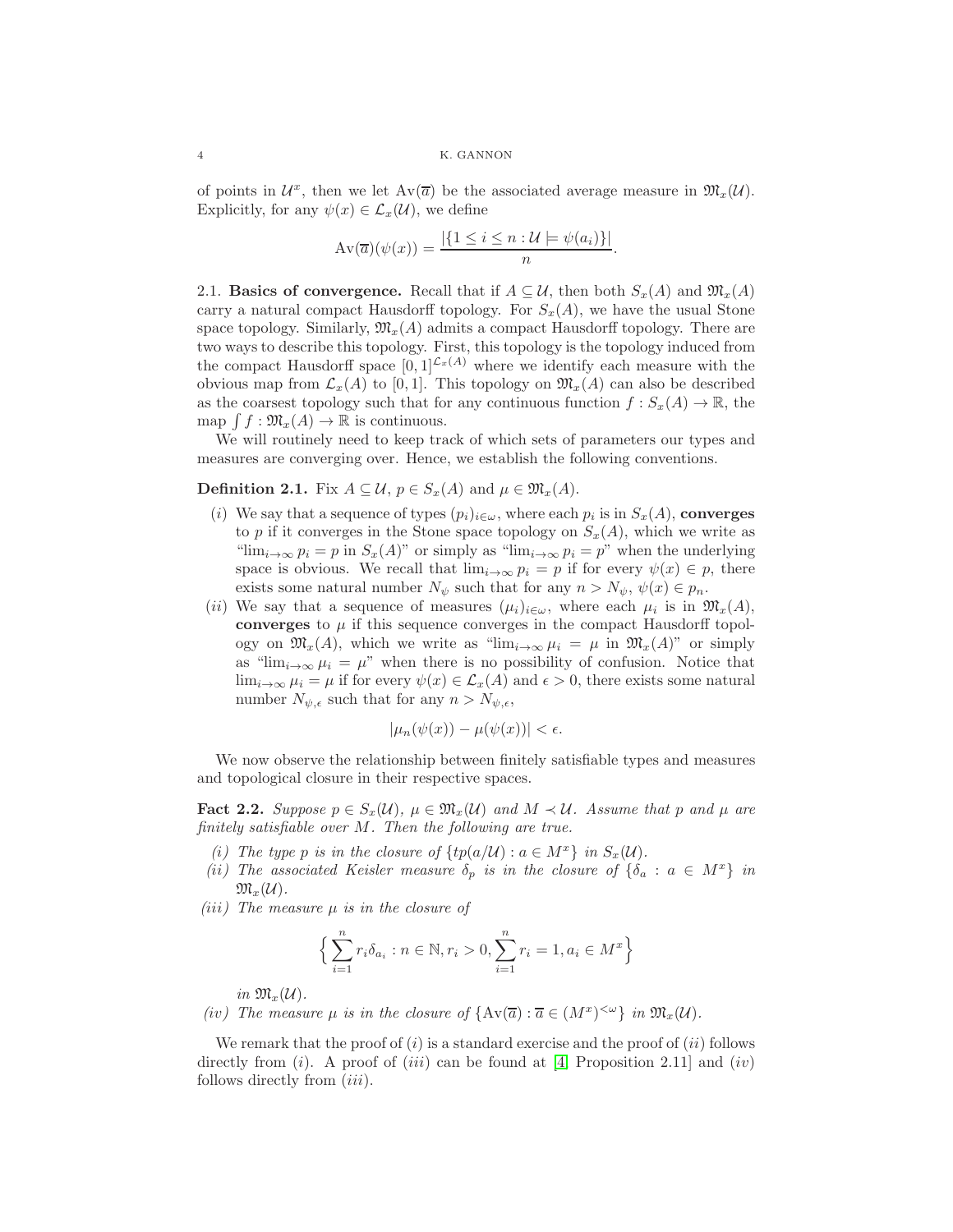2.2. Types. We recall some basic definitions and facts about special kinds of types (e.g. generically stable types). Our notion of an *EM-type* is not defined in complete generality since we are only concerned with countable sequences in this paper.

**Definition 2.3.** Let  $(a_i)_{i \in \omega}$  be a sequence of points in  $\mathcal{U}^x$  and let  $B \subseteq \mathcal{U}$ . Then the Ehrenfeucht-Mostowski type or EM-type of the sequence  $(a_i)_{i\in\omega}$  over B, denoted  $EM((a_i)_{i\in\omega}/B)$ , is the following partial type:

$$
\{\varphi(x_0, ..., x_k) \in \mathcal{L}_{(x_i)_{i \in \omega}}(B) : \mathcal{U} \models \varphi(a_{i_0}, ..., a_{i_k}) \text{ for any } i_0 < ... < i_k\}.
$$

We remark that this partial type corresponds to a subset of  $S_{(x_i)_{i\in\omega}}(B)$ .

Observation 2.4. *It is clear from the definition above that for any sequence of points*  $(a_i)_{i \in \omega}$  *in*  $\mathcal{U}^x$  *and any*  $B \subseteq \mathcal{U}$ *, the type*  $\text{EM}((a_i)_{i \in \omega}/B)$  *is complete if and only if the sequence*  $(a_i)_{i \in \omega}$  *is indiscernible over* B.

The general notion of a *generically stable type* was introduced by Pillay and Tanović in [\[15\]](#page-26-3). The definition of a generically stable type provided below was proved to be equivalent in  $[6]$  (see Proposition 3.2). We also provide the definition of a dfs type which will be important throughout this paper. In general, the class of dfs types strictly contains the class of generically stable types.

### **Definition 2.5.** Suppose that  $p \in S_x(\mathcal{U})$ .

- (i) We say that p is dfs if there exists a small model  $M \prec U$  such that p is both definable and finitely satisfiable over M. In this case, we say that p is dfs over M.
- (*ii*) We say that p is **generically stable** if there exists a small model  $M \prec U$  such that p is invariant over M and for any Morley sequence  $(a_i)_{i\in\omega}$  in p over M, we have that  $\lim_{i\to\infty}$  tp $(a_i/\mathcal{U}) = p$ . In this case, we say that p is **generically** stable over M.

Finally, we provide a collection of standard facts about these classes of types.

<span id="page-4-0"></span>Fact 2.6. Let p be in  $S_x(\mathcal{U})$  and  $M \prec \mathcal{U}$ .

- (i) If p is generically stable over M, then p is dfs over  $M$  ([\[15,](#page-26-3) Proposition 1]).
- (ii) *If* p *is* dfs *over* M*, then any Morley sequence in* p *over* M *is totally indiscernible over* M ([\[9,](#page-25-6) Proposition 3.2]*, proof does not use NIP*)*.*
- (iii) *If* p *is generically stable/*dfs *over* M *and* M0*-invariant, then* p *is respectively generically stable/dfs over*  $M_0$  (*generically stable case follows from* (i) of [\[15,](#page-26-3) Proposition 1]*;* dfs *case can be found in* [\[16,](#page-26-4) Lemma 2.8])*.*
- (iv) (*T is countable*) *If* p *is generically stable/*dfs *over* M*, there exists an elementary submodel*  $M_0$  *such that*  $|M_0| = \aleph_0$  *and p is generically stable/dfs over*  $M_0$  (*Easy to check from (iii)*).
- (v) (*T is NIP*) *If* p *is* dfs *over* M *then* p *is generically stable over* M (*e.g.* [\[16,](#page-26-4) Theorem 2.29])*.*

2.3. Keisler measures. In this subsection, we will briefly recall some important definitions and facts about these measures. As with any paper about Keisler measures, we provide the following *standard atlas*.

Definition 2.7. Let  $\mu \in \mathfrak{M}_{x}(\mathcal{U})$ .

(i)  $\mu$  is **invariant** if there exists a model  $M \prec U$  such that for every partitioned *L*-formula  $\varphi(x, y)$  and  $b, b' \in \mathcal{U}^y$  such that  $b \equiv_M b', \mu(\varphi(x, b)) = \mu(\varphi(x, b')).$ In this case, we say that  $\mu$  is M-invariant or invariant over M.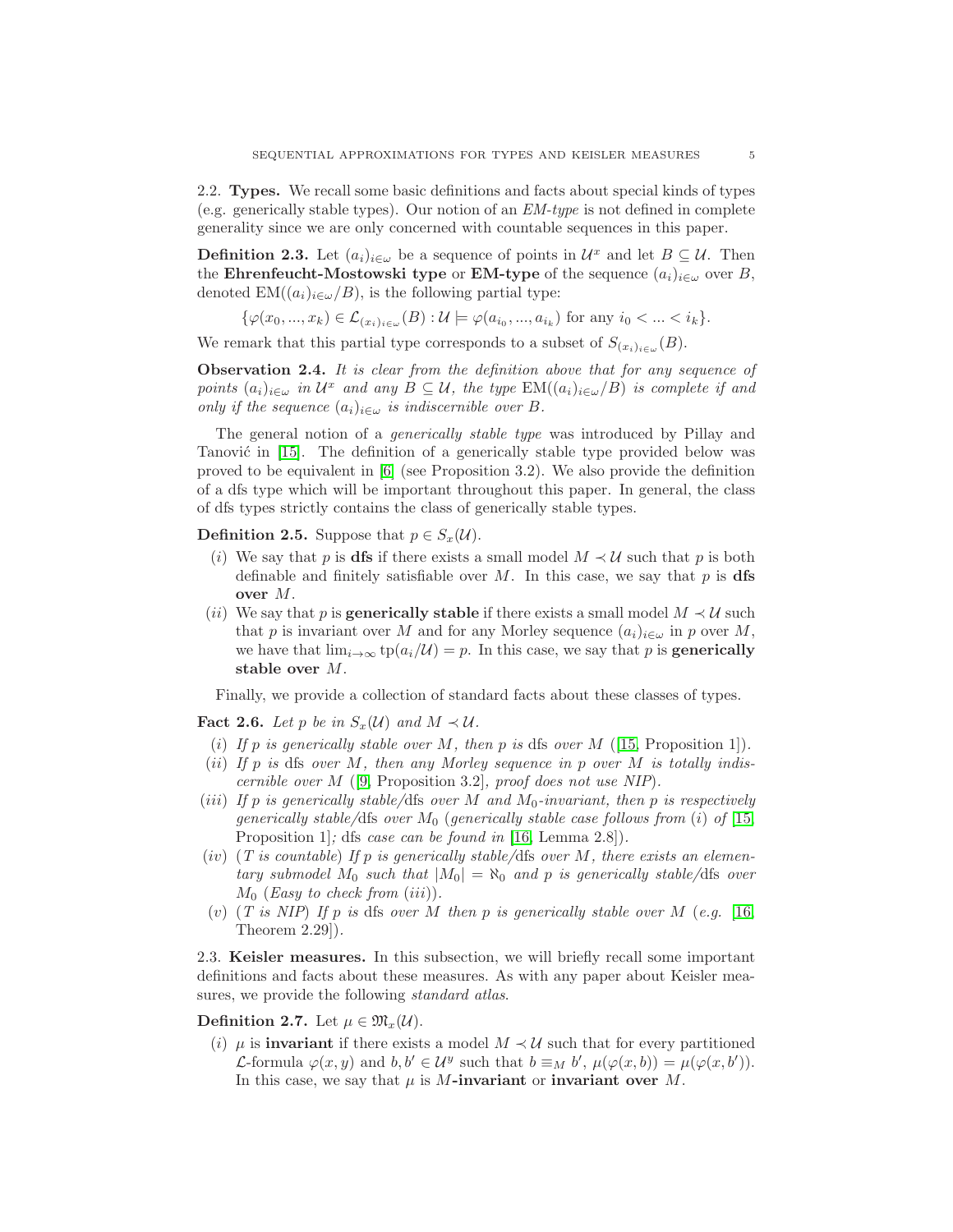- (ii) If  $\mu$  is invariant over M, then for every partitioned  $\mathcal{L}(M)$ -formula  $\varphi(x, y)$ , we can define the map  $F^{\varphi}_{\mu,M} : S_y(M) \to [0,1]$  via  $F^{\varphi}_{\mu,M}(q) = \mu(\varphi(x,b))$  where  $b \models q$ . When M is obvious we will simply write  $F^{\varphi}_{\mu,M}$  as  $F^{\varphi}_{\mu}$ .
- (*iii*)  $\mu$  is **Borel-definable** if there exists a model  $\overline{M} \prec \mathcal{U}$  such that  $\mu$  is  $M$ invariant and for every partitioned  $\mathcal{L}$ -formula  $\varphi(x, y)$ , the map  $F^{\varphi}_{\mu, M}$  is Borel. In this case, we say that  $\mu$  is **Borel-definable over**  $M$ .
- (iv)  $\mu$  is definable if there exists a model  $M \prec U$  such that  $\mu$  is M-invariant and for every partitioned L-formula  $\varphi(x, y)$ , the map  $F^{\varphi}_{\mu, M}$  is continuous. In this case, we say that  $\mu$  is M-definable or definable over M.
- (v)  $\mu$  is finitely satisfiable over a small model if there exists  $M \prec U$  such that for every formula  $\varphi(x) \in \mathcal{L}_x(\mathcal{U}),$  if  $\mu(\varphi(x)) > 0$  then there exists  $a \in M^x$ such that  $\mathcal{U} \models \varphi(a)$ . In this case, we say that  $\mu$  is **finitely satisfiable over** M.
- (*vi*)  $\mu$  is **finitely approximated** if there exists a model  $M \prec U$  such that for every partitioned L-formula  $\varphi(x, y)$  and every  $\epsilon > 0$ , there exists  $\overline{a} \in (M^x)^{<\omega}$ such that

$$
\sup_{b\in\mathcal{U}^y}|\mu(\varphi(x,b))-\operatorname{Av}(\overline{a})(\varphi(x,b))|<\epsilon.
$$

In this case, we say that  $\mu$  is finitely approximated over M.

(vii)  $\mu$  is **smooth** if there exists a model  $M \prec \mathcal{U}$  such that for any  $\lambda \in \mathfrak{M}_x(\mathcal{U})$  if  $\lambda|_M = \mu|_M$ , then  $\lambda = \mu$ . If this is the case, we say that  $\mu$  is **smooth over**  $M$ .

We now provide a collection of basic facts. Statements  $(i)$ ,  $(iii)$ ,  $(iv)$ , and  $(v)$  in Fact [2.8](#page-5-0) are relatively straightforward to prove and so we leave them as exercises.

<span id="page-5-0"></span>**Fact 2.8.** Assume that T is any theory and  $\mu \in \mathfrak{M}_x(\mathcal{U})$  with  $M \prec \mathcal{U}$ .

- (i) If  $\mu = Av(\overline{a})$  for some  $\overline{a} \in (M^x)^{<\omega}$ , then  $\mu$  is smooth over M.
- (*ii*) If  $\mu$  *is smooth over* M, then  $\mu$  *is finitely approximated over* M, (*e.g.* [\[16,](#page-26-4) Proposition 7.10])*.*
- (*iii*) If  $\mu$  *is finitely approximated over* M, then  $\mu$  *is both definable and finitely satisfiable over* M*.*
- (*iv*) If  $\mu$  *is definable or finitely satisfiable over*  $M$ *, then*  $\mu$  *is*  $M$ *-invariant.*
- (v) The measure  $\mu$  is definable over M if and only if for every partitioned  $\mathcal{L}(M)$ *formula*  $\varphi(x, y)$  *and for every*  $\epsilon > 0$ *, there exists formulas*  $\psi_1(y), ..., \psi_n(y) \in$  $\mathcal{L}_y(M)$  *and real numbers*  $r_1, ..., r_n \in [0,1]$  *such that*

$$
\sup_{q\in S_y(M)}|F_{\mu,M}^{\varphi}(q)-\sum_{i=1}^n r_i\mathbf{1}_{\psi_i(y)}(q)|<\epsilon.
$$

*where*  $\mathbf{1}_{\psi_i(y)}$  *is the characteristic function of the clopen set*  $[\psi_i(y)]$ *. Moreover, if* T *is NIP then the following also hold.*

- (vi) *If* µ *is invariant over* M*, then* µ *is Borel-definable* M (*e.g.* [\[16,](#page-26-4) Proposition 7.19])*.*
- (*vii*) *Any measure*  $\mu$  *is definable and finitely satisfiable over* M *if and only if*  $\mu$  *is finitely approximated over* M ([\[10,](#page-25-2) Proposition 3.2])*.*
- (viii) *Every measure has a "smooth extension". In particular, for any given*  $M \nless$ U and  $\mu \in \mathfrak{M}_x(\mathcal{U})$ , there exists some N such that  $M \prec N \prec U$  and a *measure*  $\lambda \in \mathfrak{M}_x(\mathcal{U})$  *such that*  $\lambda$  *is smooth over* N *and*  $\lambda|_M = \mu|_M$  ([\[10,](#page-25-2) Lemma 2.2])*.*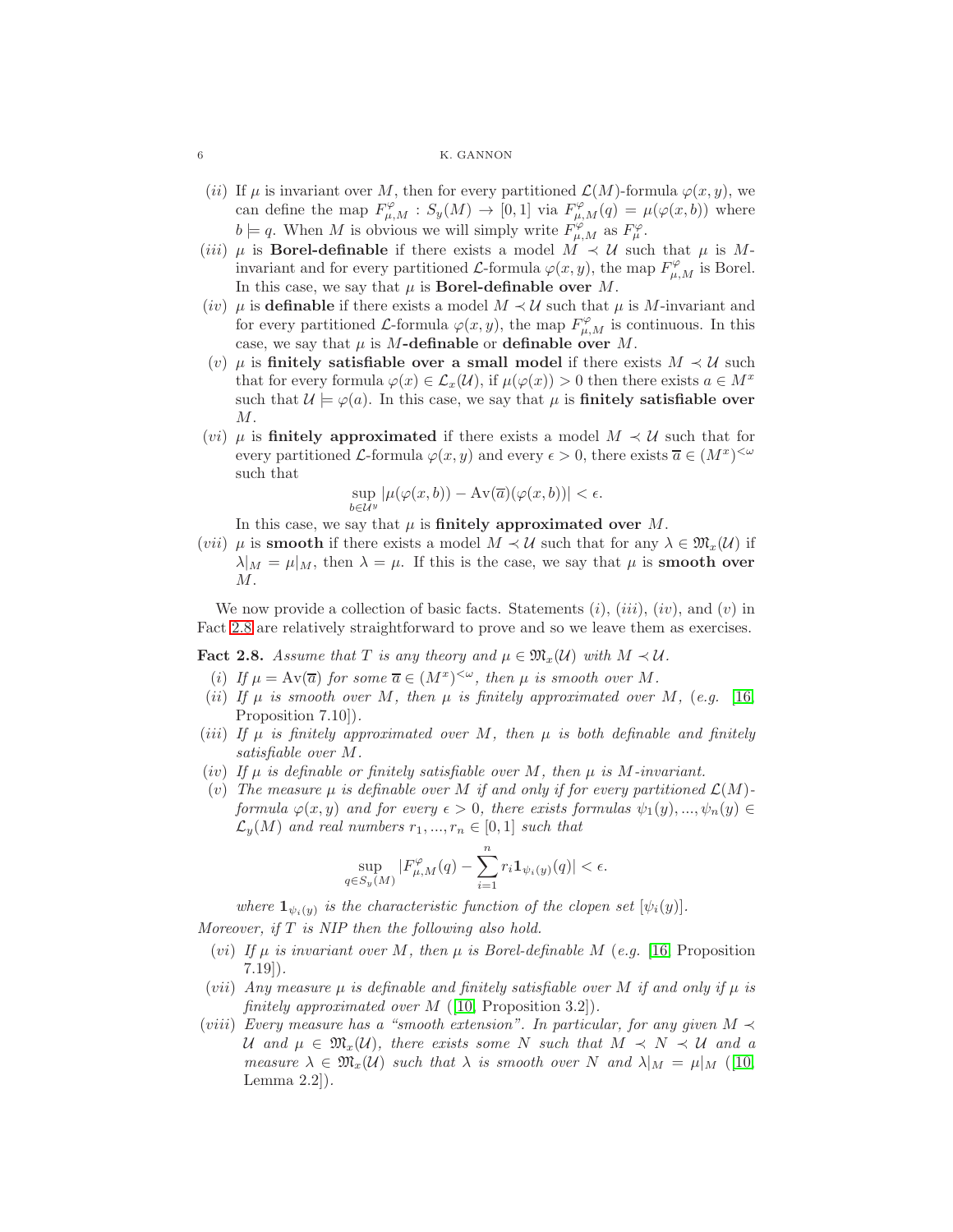<span id="page-6-1"></span>**Proposition 2.9** (T is countable). If  $\mu$  is definable, finitely approximated, smooth *or* dfs, then there exists a countable model  $M_0$  such that  $\mu$  is definable, finitely *approximated, smooth or dfs over*  $M_0$  (*respectively*).

*Proof.* We notice that the properties of definability and smoothness only require the existence of  $\aleph_0$ -many  $\mathcal{L}(M)$ -formulas (by [\[10,](#page-25-2) Lemma 2.3] and (v) of Fact [2.8](#page-5-0) respectively). If we choose an elementary submodel  $M_0$  of M containing the parameters from these formulas, then  $\mu$  will have the desired property over  $M_0$ . Finitely approximated measures only require the existence of  $\aleph_0$ -many elements of M. Choosing an elementary submodel  $M_0$  of M with these elements demonstrates that  $\mu$  is finitely approximated over  $M_0$ .

Finally, if  $\mu$  is dfs then  $\mu$  is definable over a countable model  $M_0$ . In particular,  $\mu$  is invariant over  $M_0$  and so  $\mu$  is also finitely satisfiable over  $M_0$  by the same argument as in [\[8,](#page-25-0) Proposition 4.13].

**Remark 2.10.** Assuming  $T$  is countable, there are measures (even types) which are finitely satisfiable over a small submodel, but are not finitely satisfiable over a countable submodel. See Proposition [4.11](#page-14-0) and Remark [4.12](#page-15-1) for an explicit example.

**Definition 2.11.** Let  $\mu \in \mathfrak{M}_x(\mathcal{U}), \nu \in \mathfrak{M}_y(\mathcal{U})$  and assume that  $\mu$  is Borel-definable over M. Then we define the **Morley product** of  $\mu$  and  $\nu$  (denoted  $\mu \otimes \nu$ ) is the unique Keisler measure in  $\mathfrak{M}_{x,y}(\mathcal{U})$  with the following property: for any formula  $\varphi(x, y) \in \mathcal{L}_{x, y}(\mathcal{U}),$ 

$$
\mu\otimes\nu(\varphi(x,y))=\int_{S_y(N)}F^\varphi_\mu d(\nu|_N),
$$

where  $N$  is any small elementary submodel of  $U$  containing  $M$  and any parameters from  $\varphi$  and  $\nu|_N$  is the associated regular Borel probability measure of the restriction of  $\nu$  to N on the type space  $S_u(N)$ .

We remark that this this product is well-defined and the computation does not depend on our choice of N (assuming N contains M and all parameters in  $\varphi(x, y)$ ) (see discussion after [\[16,](#page-26-4) Proposition 7.19]). This observation allows us to grow or shrink the space in which we are integrating over and we will make substantial use of this property in section 5. We end this section with a list of facts about measures and products.

<span id="page-6-0"></span>**Fact 2.12.** Assume that T is any theory and  $\mu \in \mathfrak{M}_x(\mathcal{U})$ ,  $\nu \in \mathfrak{M}_y(\mathcal{U})$ , and  $\lambda \in$  $\mathfrak{M}_{z}(\mathcal{U})$ *. Assume that*  $\mu$  *and*  $\nu$  *are both M*-*invariant.* 

- (i) If  $\mu$  is smooth and  $\nu$  is Borel definable, then  $\mu \otimes \nu = \nu \otimes \mu$  (see [\[10,](#page-25-2) Corollary 2.5])*.*
- (*ii*) *If*  $\mu$  *and*  $\nu$  *are definable (over* M), *then*  $\mu \otimes \nu$  *is definable (over* M) *and*  $\mu \otimes (\nu \otimes \lambda) = (\mu \otimes \nu) \otimes \lambda$  (*see* [\[6,](#page-25-5) Proposition 2.6]).
- (*iii*) *If*  $\mu$  *and*  $\nu$  *are smooth (over M*), *then*  $\mu \otimes \nu$  *is smooth (over M*) (*e.g.* [\[5,](#page-25-7) Corollary 3.1])*.*
- (*iv*) If  $\mu$  *is Borel definable (over* M) and  $\nu$  *is invariant (over* M), then  $\mu \otimes \nu$  *is invariant (over* M*)* (*discussion before* [\[16,](#page-26-4) Exercise 7.20])*.*
- (v) If  $\mu$  and  $\nu$  are dfs (over M), then  $\mu \otimes \nu$  is dfs (over M) (e.g. [\[6,](#page-25-5) Proposition 2.10])*.*

*Moreover, if* T *is NIP then the following also hold.*

(a) If  $\mu, \nu$  are invariant then  $\mu \otimes (\nu \otimes \lambda) = (\mu \otimes \nu) \otimes \lambda$  (see [\[5\]](#page-25-7)).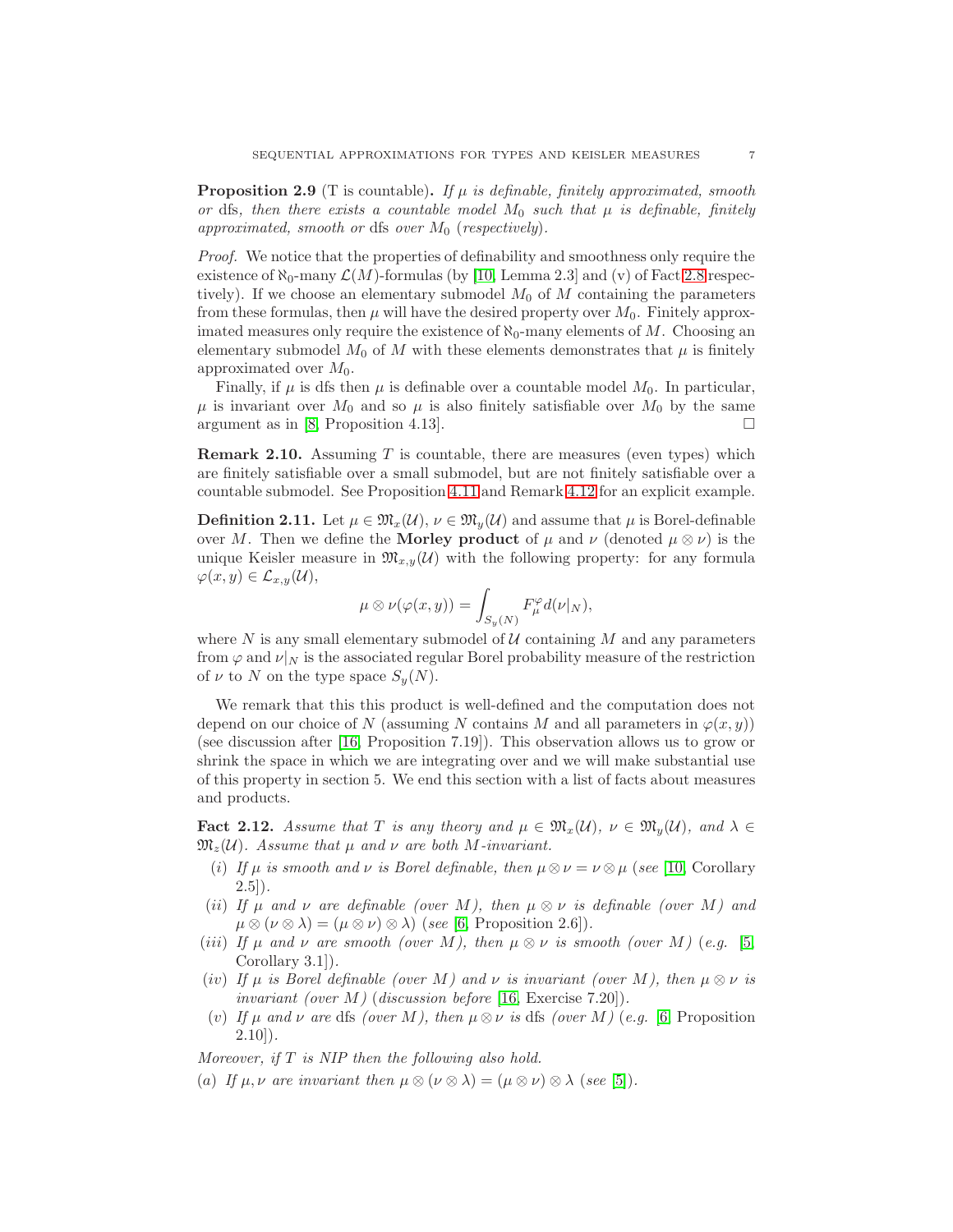(b) If  $\mu$  is dfs and  $\nu$  *is invariant, then*  $\mu \otimes \nu = \nu \otimes \mu$  (*see* [\[10,](#page-25-2) Theorem 3.2]).

**Definition 2.13** (T is NIP). Suppose that  $\mu \in \mathfrak{M}_{\tau}(\mathcal{U})$  and  $\mu$  is invariant. Then, we define the following measures:

- (1)  $\mu^{(0)}(x_0) = \mu(x_0)$ .
- (2)  $\mu^{(n)} = \mu(x_n) \otimes \mu^{(n-1)}(x_0, ..., x_{n-1}).$
- (3)  $\mu^{(\omega)} = \bigcup_{i \in \omega} \mu^{(n)}$  (where  $\mu^{(\omega)} \in \mathfrak{M}_{(x_i)_{i \in \omega}}(\mathcal{U})$ ).

We note that  $\mu^{(n)}$  and  $\mu^{(\omega)}$  are well-defined by Fact [2.12,](#page-6-0) and moreover we do not need to worry about the ordering of the parentheses in the product.

# 3. Sequentially approximated types and measures

We begin this section by isolating the property of *sequential approximability*. We again remark that these classes of objects are a global version of Khanaki's *Baire 1 definability* [\[13\]](#page-26-1). We assume that T is countable, but make no other global assumptions about  $T$ . As usual,  $\mathcal U$  is a fixed sufficiently saturated model of  $T$ . We now define sequentially approximated types and measures.

<span id="page-7-0"></span>**Definition 3.1.** Let  $p \in S_x(\mathcal{U})$  and  $\mu \in \mathfrak{M}_x(\mathcal{U})$ . We say that,

- (1) p is sequentially approximated if there exists  $M \prec U$  and a sequence of points  $(a_i)_{i \in \omega}$  in  $M^x$  such that  $\lim_{i \to \infty} \operatorname{tp}(a_i/\mathcal{U}) = p$  in  $S_x(\mathcal{U})$ . In this case, we say  $p$  is sequentially approximated over  $M$ .
- (2)  $\mu$  is **sequentially approximated** if there exists  $M \prec U$  and a sequence of points  $(\overline{a}_i)_{i\in\omega}$  in  $(M^x)^{<\omega}$  such that  $\lim_{i\to\infty} Av(\overline{a}_i) = \mu$  in  $\mathfrak{M}_x(\mathcal{U})$ . In this case, we say  $\mu$  is sequentially approximated over M.

We warn the reader that Definition [3.1](#page-7-0) is only meaningful in the context of types and measures over large models. Indeed, if  $M$  is a countable model and  $T$ is a countable theory, then for every  $p \in S_x(M)$ , there exists a sequence of points in  $M^x$  such that  $\lim_{i\to\infty} \text{tp}(a_i/M) = p$  in  $S_x(M)$ . The analogous statement also holds for measures.

We also emphasize to the reader that there is a real distinction between a type  $p$ being sequentially approximated over a model M and its associated Keisler measure  $\delta_p$  being sequentially approximated over M. Proposition [4.14](#page-15-0) gives an example of a type which is not sequentially approximated while its associated Keisler measure is sequentially approximated. However, the other implication holds almost trivially.

<span id="page-7-1"></span>**Observation 3.2.** If a type p in  $S_x(\mathcal{U})$  is sequentially approximated over a model M, then the associated Keisler measure  $\delta_p$  is sequentially approximated over M.

*Proof.* If  $\lim_{i\to\infty}$  tp $(a_i/\mathcal{U}) = p$  in  $S_x(\mathcal{U})$ , then  $\lim_{i\to\infty} \delta_{a_i} = \delta_p$  in  $\mathfrak{M}_x(\mathcal{U})$  since  $\delta$ :  $S_x(\mathcal{U}) \to \mathfrak{M}_x(\mathcal{U})$  is a topological embedding.

3.1. Basic properties. We now connect sequentially approximated types and measures to standard model-theoretic properties. For the reader's intuition, sequential approximability (at least in the case of measures) should be thought of as a strong version of finite satisfiability over a small model or a weak version of finite approximability. Sequentially approximated types remain a little more mysterious.

<span id="page-7-2"></span>**Proposition 3.3.** *Assume that*  $p \in S_x(\mathcal{U})$  *and*  $\mu \in \mathfrak{M}_x(\mathcal{U})$ *.* 

 $(i)$  If p and  $\mu$  are sequentially approximated over M, then p and  $\mu$  are finitely *satisfiable over* M*. Even more,* p *and* µ *are finitely satisfiable over a countable elementary submodel of* M*.*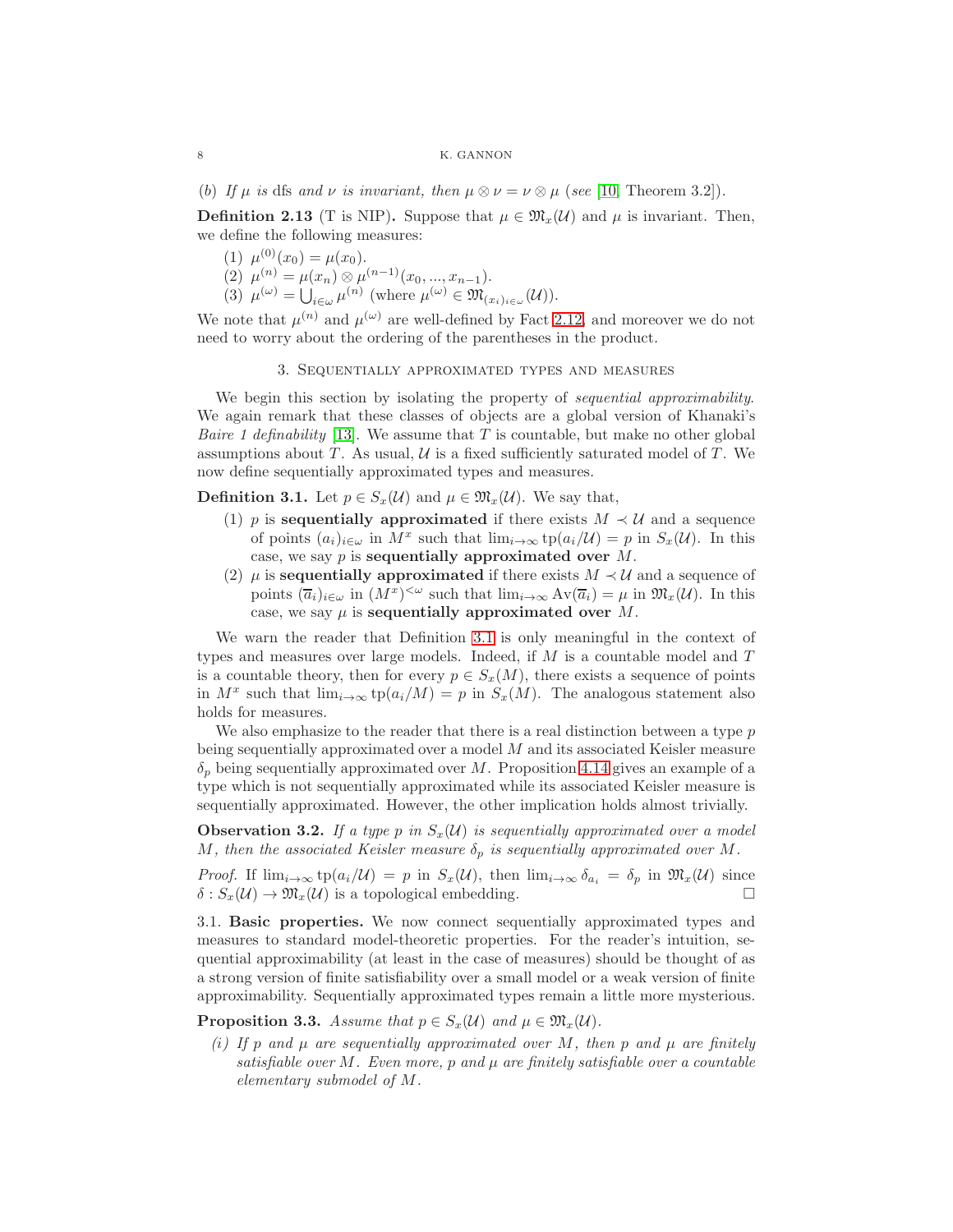- $(i)$  If p and  $\mu$  are sequentially approximated over M, then p and  $\mu$  are Borel*definable over* M*.*
- *(*iii*) If* µ *is finitely approximated over* M*, then* µ *is sequentially approximated over* M*.* (*Warning: In general, this fails for types.*)
- *(iv)* If T is NIP, then p is sequentially approximated over M if and only if  $\delta_p$  is *sequentially approximated over* M*.*
- *(v)* Assume that  $k \subseteq \{1, 2, ..., n\}$  and let  $\pi_k : S_n(\mathcal{U}) \to S_k(\mathcal{U})$  and  $\rho_k : \mathfrak{M}_n(\mathcal{U}) \to$  $\mathfrak{M}_k(\mathcal{U})$  be the obvious projection maps. If  $p \in S_n(\mathcal{U})$  and p is sequentially *approximated over*  $M$ , then  $\pi_k(p)$  *is sequentially approximated over*  $M$ *. Similarly, if*  $\mu \in \mathfrak{M}_n(\mathcal{U})$  *is sequentially approximated over* M *then so is*  $\rho_k(\mu)$ *.*

*Proof.* We prove the claims.

- $(i)$  The first part of  $(i)$  is obvious. For the second part, we only need to choose a submodel containing a sequence which sequentially approximates our type or measure. Since  $T$  is countable, we can choose a countable model.
- (ii) The proofs for both the type and measure cases are similar, so we prove the measure case. Assume that  $(\overline{a}_i)_{i \in \omega}$  is a sequence of points in  $(M^x)^{<\omega}$  such that  $\lim_{i\to\infty} Av(\overline{a}_i) = \mu$  in  $\mathfrak{M}_x(\mathcal{U})$ . By part  $(i)$ ,  $\mu$  is finitely satisfiable over M and hence M-invariant. So, for any partitioned formula  $\varphi(x, y)$  in  $\mathcal{L}$ , the map  $F^{\varphi}_{\mu} : S_{y}(M) \to [0,1]$  is well-defined. By sequential approximability, the sequence of continuous functions  $(F_A^{\varphi})$  $\int_{A\vee(\overline{a}_i)}^{\varphi}$  converges pointwise to  $F^{\varphi}_{\mu}$ . Hence,  $F^{\varphi}_{\mu}$  is Baire-1 (and therefore Borel).
- (iii) This follows from an encoding argument. Let  $(\varphi_n(x, y_n))_{n \in \omega}$  be an enumeration of the partitioned  $\mathcal{L}$ -formulas. For each  $n \in \mathbb{N}$ , consider the partitioned formula  $\theta_n(x; y_0, ..., y_n, z_*, z_0, ..., z_n)$  where  $|z_*| = |z_i| = 1$  and

$$
\theta_n(x; \bar{y}, \bar{z}) := \bigwedge_{i \leq n} \left( \left( z_* = z_i \land \bigwedge_{\substack{j \leq n \\ j \neq i}} z_j \neq z_* \right) \to \varphi_i(x, y_i) \right).
$$

Since  $\mu$  is finitely approximated over M, for  $\epsilon = \frac{1}{n}$ , there exists some  $\overline{a}_n$  in  $(M^x)^{<\omega}$  such that for every  $(\bar{b}, \bar{c}) \in \mathcal{U}^{\bar{y}\bar{z}},$ 

$$
|\operatorname{Av}(\overline{a}_n)(\theta_n(x,\bar{b},\bar{c})) - \mu((\theta_n(x,\bar{b},\bar{c}))| < \epsilon.
$$

Notice that  $\theta_n(x; \bar{y}, \bar{z})$  encodes the definable sets which are obtained by the formulas  $\varphi_0(x, y_0), ..., \varphi_n(x, y_n)$ . In particular, for every  $b \in \mathcal{U}^{y_j}$  where  $j \leq n$ , consider then tuple  $(d_b, \bar{c}_j) = (d_0, ... d_{j-1}, b, d_{j+1}, ..., d_n, c_*, c_0, ..., c_n)$  where the  $d_i$ 's are arbitrary and  $c_* = c_l$  if and only if  $l = j$ . Then

$$
|\operatorname{Av}(\overline{a}_n)(\varphi_j(x,b)) - \mu(\varphi_j(x,b))| = |\operatorname{Av}(\theta(x,\overline{d}_b,\overline{c}_j)) - \mu((\theta(x,\overline{d}_b,\overline{c}_j))|.
$$

So for any  $j \leq n$  and  $b \in \mathcal{U}^{y_j}$ ,

$$
|\operatorname{Av}(\overline{a}_n)(\varphi_j(x,b)) - \mu(\varphi_j(x,b))| < \frac{1}{n}.
$$

It is clear that  $\lim_{n\to\infty} Av(\overline{a}_n) = \mu$  in  $\mathfrak{M}_x(\mathcal{U})$ .

(iv) The forward direction is Observation [3.2.](#page-7-1) We consider the converse. If  $\delta_p$  is sequentially approximated over M then  $\delta_p$  is finitely satisfiable over a countable submodel  $M_0$  by (i) above. Then p is finitely satisfiable over  $M_0$  and so by Theorem [1.1,](#page-0-0) p is sequentially approximated over  $M_0$  (and also over M).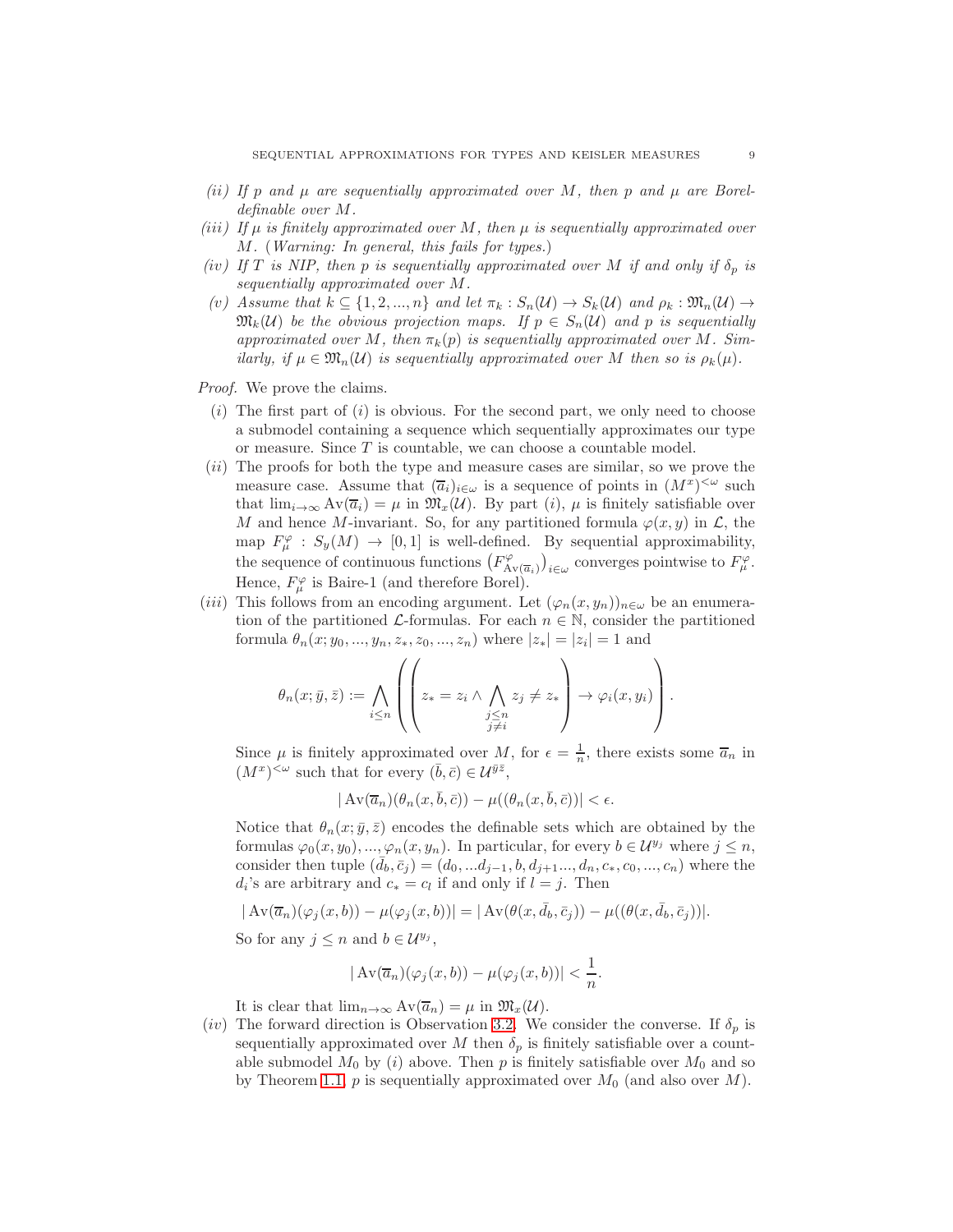(v) Simply consider the approximating sequence restricted to the appropriate coordinates.  $\hfill \square$ 

<span id="page-9-0"></span>Proposition 3.4. *A measure*  $\mu$  *is sequentially approximated and definable over* M *if and only if*  $\mu$  *is finitely approximated over*  $M$ .

*Proof.* We first prove the forward direction. The proof is similar to the proof of [\[8,](#page-25-0) Theorem 4.8]. Fix  $\epsilon > 0$ . For any partitioned *L*-formula  $\varphi(x, y)$ , consider the map  $F^{\varphi}_{\mu}: S_{y}(M) \to [0,1].$  Let  $(\overline{a}_{i})_{i \in \omega}$  be a sequence of points in  $(M^{x})^{\leq \omega}$  such that  $\lim_{i\to\infty} Av(\overline{a}_i) = \mu$  in  $\mathfrak{M}_x(\mathcal{U})$ . Observe that each map  $F_A^{\varphi}$  $S_{\rm AV(\overline{a})}^{\varphi}:S_y(M)\rightarrow [0,1]$ is continuous and the sequence  $(F_A^{\varphi})$  $\int_{A\mathbf{v}(\overline{a}_i)}^{\varphi} f_{i\in\omega}$  converge pointwise to  $F^{\varphi}_{\mu}$ . Since  $\mu$ is definable, the map  $F^{\varphi}_{\mu}$  is continuous. By the Riesz representation theorem and dominated convergence theorem, we have that  $(F_A^{\varphi})$  $\binom{\varphi}{\mathrm{Av}(\overline{a}_i)}_{i\in\omega}$  converges weakly to  $F^{\varphi}_{\mu}$  in  $C(S_y(M))$ . By a standard application of Mazur's lemma, there exists a sequence of functions  $(g_j)_{j\in\omega}$  such that each  $g_j$  is a rational convex combination of  $\{\overline{F}_\mathrm{A}^\varphi$  $A_{N(\overline{a}_i)}$ :  $i \leq n_j$  for some natural number  $n_j$  and the sequence  $(g_j)_{j \in \omega}$  converges uniformly to  $F^{\varphi}_{\mu}$ . Choose  $m \in \mathbb{N}$  so that

$$
\sup_{p \in S_y(M)} |F_{\mu}^{\varphi}(p) - g_m(p)| < \epsilon.
$$

By construction,  $g_m = F_A^{\varphi}$  $\overline{A}_{V(\overline{c})}$  for some  $\overline{c} \in (M^x)^{<\omega}$ . Notice that

$$
\sup_{b \in \mathcal{U}^y} |\mu(\varphi(x, b)) - \mathrm{Av}(\overline{c})(\varphi(x, b))| < \epsilon.
$$

For the converse,  $\mu$  is definable over M by *(iii)* of Fact [2.8.](#page-5-0) Moreover,  $\mu$  is sequentially approximated over M by  $(iii)$  of Proposition [3.3.](#page-7-2)

We now show that sequentially approximated measures commute with definable measures. It is well-known that in the context of NIP theories definable measures commute with measures which are finitely satisfiable over a small model (see [\[10,](#page-25-2) Lemma 3.1] or [\[16,](#page-26-4) Proposition 7.22]). Recently, it was shown that in general, measures which are finitely satisfiable over a small model (even dfs measures) do not always commute with definable measures (see [\[7,](#page-25-8) Proposition 7.14]). We first present a topological proof (in NIP theories) which shows that measures which are finitely satisfiable over a small model commute with definable measures. We will then modify this proof (by replacing an instance of continuity by the dominated convergence theorem) to show that sequentially approximated measures commute with definable ones in any theory. Recall the following facts.

<span id="page-9-1"></span>**Fact 3.5.** Let  $\nu \in \mathfrak{M}_y(\mathcal{U})$ ,  $N \prec \mathcal{U}$ , and  $\varphi(x, y)$  be an  $\mathcal{L}_{x,y}(N)$  formula. Let  $\mathfrak{M}_{x}(\mathcal{U}, N)$  denote the collection of measures in  $\mathfrak{M}_{x}(\mathcal{U})$  which are finitely satisfiable *over* N*.*

- *(i)* If v is definable over N, then the map from  $\mathfrak{M}_x(\mathcal{U})$  to [0, 1] defined via  $\mu \to$  $\nu \otimes \mu(\varphi(x, y))$  *is continuous* ([\[7,](#page-25-8) Lemma 5.4]).
- *(ii)* (*T* is NIP) If v is any measure, then the map from  $\mathfrak{M}_{x}(\mathcal{U}, N)$  to [0, 1] defined *via*  $\mu \to \mu \otimes \nu(\varphi(x, y))$  *is well-defined and continuous* ([\[4,](#page-25-4) Proposition 6.3]).

We remark that statement  $(ii)$  of Fact [3.5](#page-9-1) requires NIP for two reasons. First, it is not true in general that measures which are finitely satisfiable over a small model are Borel definable. In NIP theories, this is true  $((vi)$  of Fact [2.8\)](#page-5-0). Secondly, the proof that this map is continuous relies on the existence of a smooth extension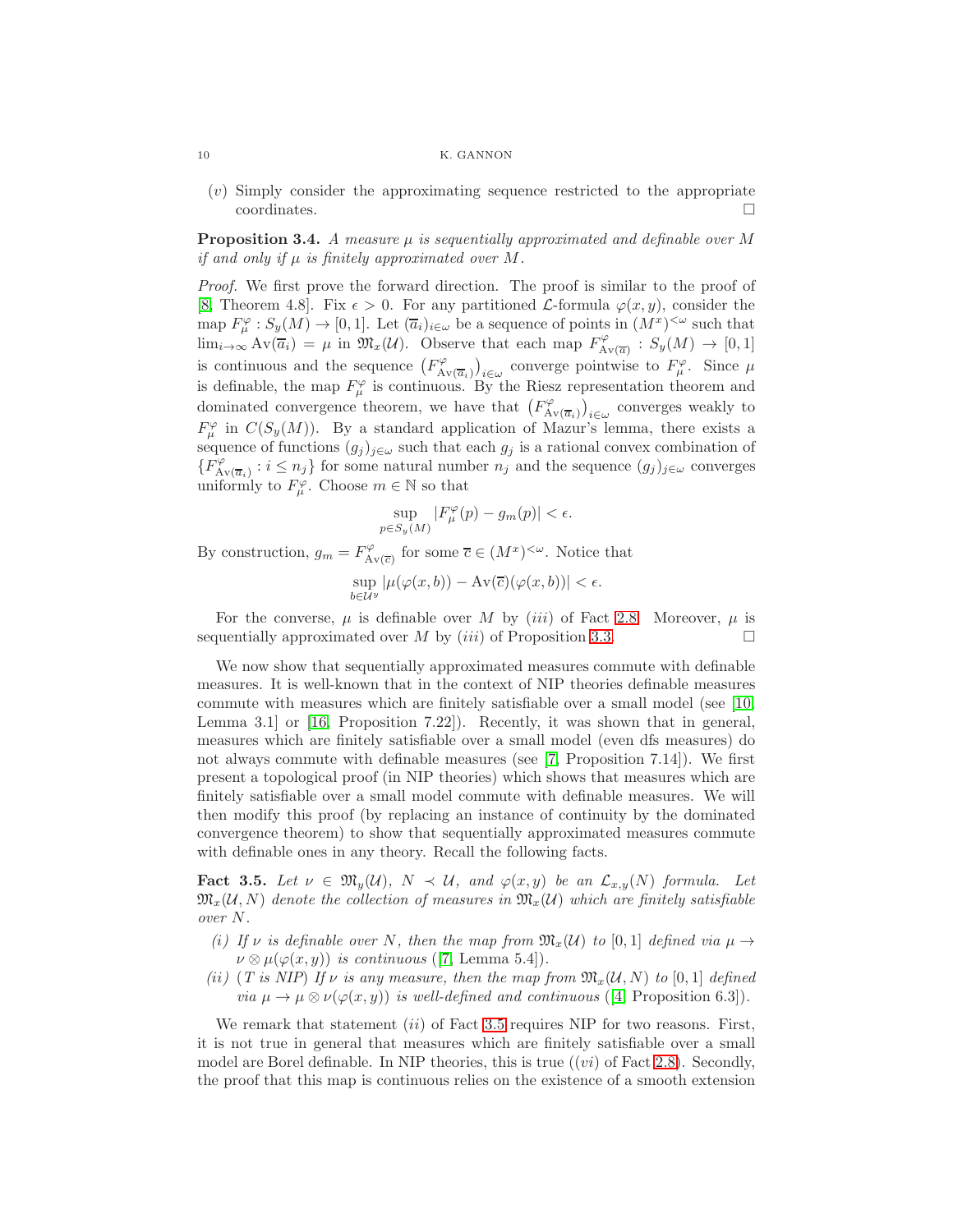of  $\nu|_N$ . Without NIP, this map need not be continuous. The first proof of the following proposition can be found in [\[10\]](#page-25-2).

**Proposition 3.6** (T is NIP). Assume that  $\mu \in \mathfrak{M}_x(\mathcal{U})$  and  $\nu \in \mathfrak{M}_y(\mathcal{U})$ . If  $\mu$  is *finitely satisfiable over a small model and*  $\nu$  *is definable, then*  $\mu \otimes \nu = \nu \otimes \mu$ *.* 

*Proof.* Fix a formula  $\varphi(x, y) \in \mathcal{L}_{x, y}(\mathcal{U})$ . Choose N such that  $\mu$  is finitely satisfiable over N,  $\nu$  is definable over N, and N contains all the parameters from  $\varphi$ . Since  $\mu$ is finitely satisfiable over N, there exists a net of measures  $(\text{Av}(\overline{a}_i))_{i\in I}$  such that each  $\overline{a}_i \in (N^x)^{<\omega}$  and  $\lim_{i\in I} Av(\overline{a}_i) = \mu$  in  $\mathfrak{M}_x(\mathcal{U})$  ((*iv*) of Fact [2.2\)](#page-3-0). By Fact [3.5](#page-9-1)

$$
\mu \otimes \nu(\varphi(x, y)) = \int_{S_y(N)} F^{\varphi}_{\mu} d(\nu|_N) \stackrel{(a)}{=} \lim_{i \in I} \int_{S_y(N)} F^{\varphi}_{Av(\overline{a}_i)} d(\nu|_N)
$$

$$
\stackrel{(b)}{=} \lim_{i \in I} \int_{S_x(N)} F^{\varphi^*}_{\nu} d(Av(\overline{a}_i)|_N)
$$

$$
\stackrel{(c)}{=} \int_{S_x(N)} F^{\varphi^*}_{\nu} d(\mu|_N) = \nu \otimes \mu(\varphi(x, y)).
$$

Where the equalities  $(a)$  and  $(c)$  follow from the fact that continuous functions commute with nets. The equality  $(b)$  is simple to check and is also justified by statement (*i*) of Fact [2.12.](#page-6-0)

<span id="page-10-0"></span>Proposition 3.7. *Sequentially approximated and definable measures commute. Assume that*  $\mu \in \mathfrak{M}_x(\mathcal{U})$  *and*  $\nu \in \mathfrak{M}_y(\mathcal{U})$ *. If*  $\mu$  *is sequentially approximated and*  $\nu$  *is definable, then*  $\mu \otimes \nu = \nu \otimes \mu$ *.* 

*Proof.* Fix a formula  $\varphi(x, y) \in \mathcal{L}_{x,y}(\mathcal{U})$ . Choose N such that  $\mu$  is sequentially approximated over  $N$ ,  $\nu$  is definable over  $N$ , and  $N$  contains all the parameters from  $\varphi$ . Let  $(\overline{a}_i)_{i \in \omega}$  be a sequence of points in  $(N^x)^{<\omega}$  such that  $\lim_{i \to \infty} Av(\overline{a}_i) = \mu$ in  $\mathfrak{M}_{x}(\mathcal{U})$ . Now we consider the following computation.

$$
\mu \otimes \nu(\varphi(x, y)) = \int_{S_y(N)} F^{\varphi}_{\mu} d(\nu|_N) \stackrel{(a)}{=} \lim_{i \to \infty} \int_{S_y(N)} F^{\varphi}_{A\vee(\overline{a}_i)} d(\nu|_N)
$$

$$
\stackrel{(b)}{=} \lim_{i \to \infty} \int_{S_x(N)} F^{\varphi^*}_{\nu} d(A\vee(\overline{a}_i)|_N)
$$

$$
\stackrel{(c)}{=} \int_{S_x(N)} F^{\varphi^*}_{\nu} d(\mu|_N) = \nu \otimes \mu(\varphi(x, y)).
$$

Where the equality  $(a)$  now holds from the dominated convergence theorem, equality  $(c)$  holds from  $(i)$  of Fact [3.5](#page-9-1) and the observation that continuous functions commute with nets, and equality (b) is easy to check (also (i) of Fact [2.12\)](#page-6-0).  $\Box$ 

**Corollary 3.8.** Let  $\mu \in \mathfrak{M}_x(\mathcal{U})$  and  $\nu \in \mathfrak{M}_y(\mathcal{U})$ . If  $\mu$  is finitely approximated and  $\nu$  *is definable, then*  $\mu \otimes \nu = \nu \otimes \mu$ *.* 

*Proof.* By (iii) of Proposition [3.3,](#page-7-2)  $\mu$  is sequentially approximated. Apply Proposi-tion [3.7.](#page-10-0)  $\Box$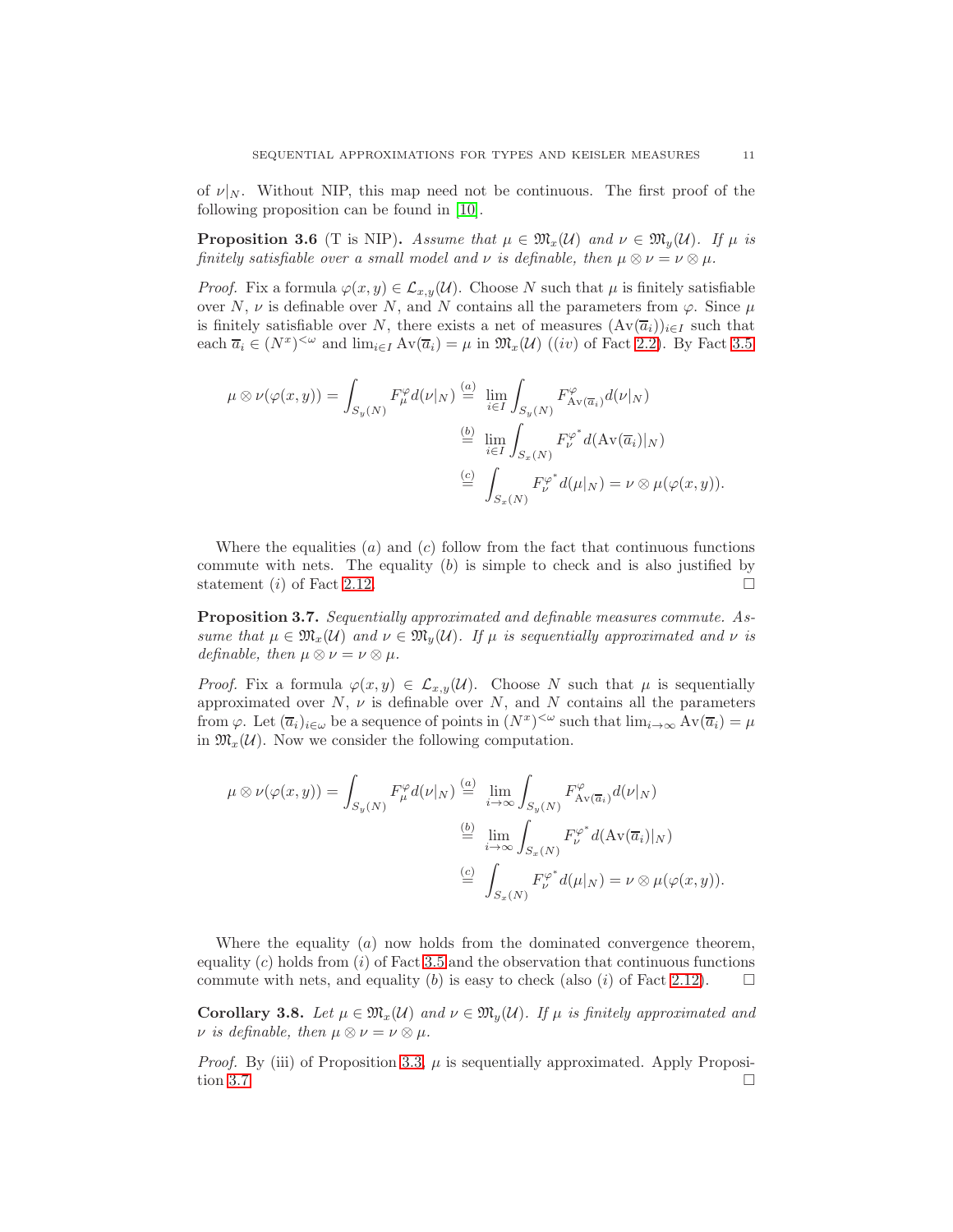3.2. Egorov's theorem. It is interesting to note that sequentially approximated measures are not too far away from finitely approximated measures. In particular, if we fix some measure on the parameter space, any sequentially approximated measure is *almost* finitely approximated. This result is in a similar vein as Khanaki's *almost definable* coheirs in the local setting ([\[12\]](#page-25-9)). A direct application of Egorov's theorem gives our result.

**Theorem 3.9** (Egorov's Theorem). Let  $(X, B, \mu)$  be a finite measure space. As*sume that*  $(f_i)_{i \in \omega}$  *is a sequence of measurable functions from*  $X \to \mathbb{R}$  *such that*  $(f_i)_{i \in \omega}$  *converges to a function* f *pointwise. Then for every*  $\epsilon > 0$  *there exists a*  $Y_{\epsilon} \in B$  such that  $f_i|_{Y_{\epsilon}}$  converges to  $f|_{Y_{\epsilon}}$  uniformly on  $Y_{\epsilon}$  and  $\mu(X \backslash Y_{\epsilon}) < \epsilon$ .

A proof of Egorov's theorem can be found in [\[19,](#page-26-5) Theorem 3.2.4.1]. Restating this theorem in our context gives the following result.

Corollary 3.10. *Assume that* p *and* µ *are sequentially approximated over* M*. Let*  $\nu \in \mathfrak{M}_{\nu}(M)$ *. Then, for every*  $\epsilon > 0$ *, there exists a Borel set*  $Y_{\epsilon} \subset S_{\nu}(M)$  *such that* 

- $(1)$   $\nu(Y_{\epsilon}) > 1 \epsilon$ *.*
- *(2) For every*  $\delta > 0$  *and every partitioned L*-formula  $\varphi(x, y)$ *, there exists*  $\overline{a}_{\delta}$  *in*  $(M^x)^{<\omega}$  such that for every  $b \in \mathcal{U}^y$  so that  $tp(b/M) \in Y_\epsilon$ *, we have*

$$
|\mu(\varphi(x,b)) - \operatorname{Av}(\overline{a}_{\delta})(\varphi(x,b))| < \delta.
$$

(3) For every partitioned  $\mathcal{L}$ -formula  $\varphi(x, y)$ , there exists a *in*  $M^x$  such that for *every*  $b \in \mathcal{U}^y$  *so that*  $tp(b/M) \in Y_\epsilon$ *, we have* 

$$
\varphi(x,b) \in p \iff \models \varphi(a,b).
$$

# 4. Generically stable types

Throughout this section, we let T be a countable theory and  $\mathcal{U}$  be a monster model of T. We show that if a type  $p$  is generically stable over a small submodel M of  $U$ , then p is sequentially approximated over M. Toward proving this result, we actually prove a slightly stronger lemma than what is necessary. Namely, let  $p$  be a dfs type and let  $M$  be a countable model such that  $p$  is dfs over  $M$  (for any dfs type, these models always exist by (iv) of Fact [2.6\)](#page-4-0). We show that there exists a special sequence of points in M such that the *limiting behavior* of this sequence *resembles* a Morley sequence in p over M. In the case where p is generically stable over  $M$ , we show that this special sequence converges to  $p$ . This is enough to show the result since every generically stable type is generically stable over some countable model. We now begin with a discussion on eventually indiscernible sequences, which were introduced in [\[17\]](#page-26-0).

**Definition 4.1.** Let  $(c_i)_{i \in \omega}$  be a sequence of points in  $\mathcal{U}^x$  and  $A \subset \mathcal{U}$ . We say that  $(c_i)_{i \in \omega}$  is an eventually indiscernible sequence over A if for any formula  $\varphi(x_0, ..., x_k)$  in  $\mathcal{L}_{(x_i)_{i \in \omega}}(A)$ , there exists some natural number  $N_{\varphi}$  such that for any indices  $n_k > ... > n_0 > N_{\varphi}$  and  $m_k > ... > m_0 > N_{\varphi}$ , we have that

$$
\mathcal{U} \models \varphi(c_{n_0}, ..., c_{n_k}) \leftrightarrow \varphi(c_{m_0}, ..., c_{m_k}).
$$

<span id="page-11-0"></span>Fact 4.2. Let  $(b_i)_{i \in \omega}$  be a sequence of points in  $\mathcal{U}^x$  and  $A \subset \mathcal{U}$  such that  $|A| = \aleph_0$ . *Then there exists a subsequence*  $(c_i)_{i \in \omega}$  *of*  $(b_i)_{i \in \omega}$  *such that*  $(c_i)_{i \in \omega}$  *is eventually indiscernible over* A*.*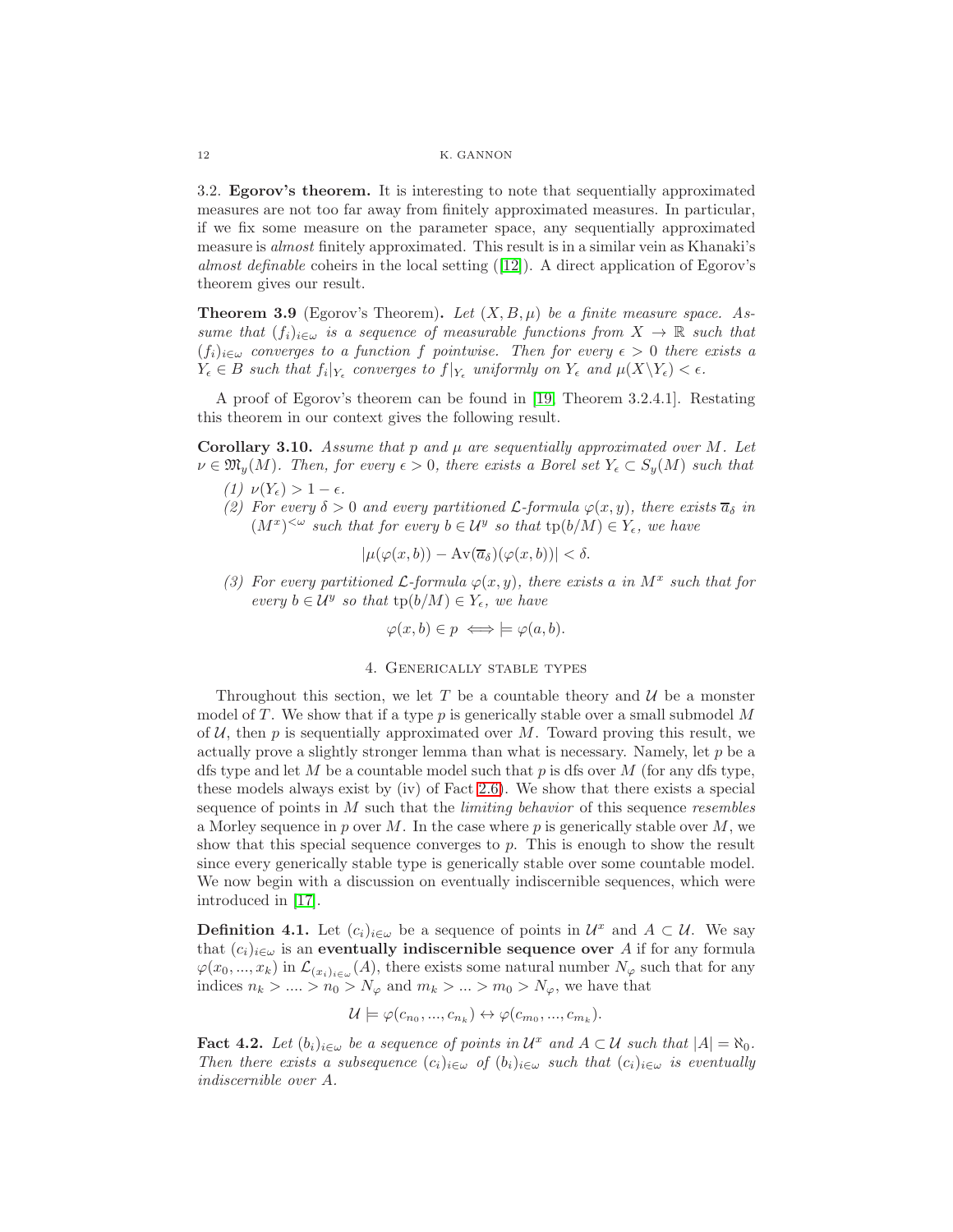The proof is a standard application of Ramsey's theorem and taking the diagonal (as mentioned in [\[17\]](#page-26-0)). We prove a "continuous" version of this fact in the next section and the proof is analogous (see Proposition [5.3](#page-17-0) for details).

For any eventually indiscernible sequence  $(c_i)_{i\in\omega}$  over a set of parameters A, we can associate to this sequence a unique type in  $S_{(x_i)_{i\in\omega}}(A)$ . We call this the *eventual Ehrenfeucht-Mostowski type* (or EEM-type) of  $(c_i)_{i \in \omega}$  over A. We now give the formal definition.

**Definition 4.3.** Let  $(b_i)_{i \in \omega}$  be a sequence of points in  $\mathcal{U}^x$  and  $A \subset \mathcal{U}$ . Then the eventual Ehrenfeucht-Mostowski type (or EEM-type) of  $(b_i)_{i \in \omega}$  over A, which is written as  $\text{EEM}((b_i)_{i\in\omega})/A)$ , is a subset of  $\mathcal{L}_{(x_i)_{i\in\omega}}(A)$  defined as follows:

Let  $\varphi(x_{i_0},...,x_{i_k})$  be a formula in  $\mathcal{L}_{(x_i)_{i\in\omega}}(A)$  where the indices are ordered  $i_0 < \ldots < i_k$ . Then  $\varphi(x_{i_0},...x_{i_k}) \in \text{EEM}((b_i)_{i \in \omega})/A)$  if and only if there exists an  $N_{\varphi}$  such that for any  $n_k > ... > n_0 > N_{\varphi}$ , we have that  $\mathcal{U} \models \varphi(b_{n_0},...,b_{n_k}).$ 

Notice that an EEM-type of a sequence is always indiscernible in the following sense: If we have indices  $i_0, ..., i_k$  and  $j_0, ..., j_k$  where  $i_0 < ... < i_k$  and  $j_0 < ... < j_k$ , then  $\varphi(x_{i_0},...,x_{i_k})$  is in the EEM-type of  $(b_i)_{i\in\omega}$  over A if and only if  $\varphi(x_{j_0},...,x_{j_k})$ is. This follows directly from the definition. We have some basic observations.

**Observation 4.4.** *Let be*  $(c_i)_{i \in \omega}$  *an eventually indiscernible sequence over* A.

- *(1) Then*  $EEM((c_i)_{i \in \omega}/A)$  *is a complete type in*  $S_{(x_i)_{i \in \omega}}(A)$ *.*
- (2) If  $(c_i)_{i \in \omega}$  *is A-indiscernible, then*  $EEM((c_i)_{i \in \omega}/A) = EM((c_i)_{i \in \omega}/A)$ *.*
- *(3)* If  $tp((b_i)_{i \in \omega}/A) = EEM((c_i)_{i \in \omega}/A)$ , then  $(b_i)_{i \in \omega}$  is A-indiscernible.

*Proof.* Clear from the definitions and discussion above. □

We warn the reader that an eventually indiscernible sequence need not "realize" its own EEM-type. Consider the following example:

**Example 4.5.** Let  $T_{\leq}$  be the theory of  $(\mathbb{R}; \leq)$ . Let U be a monster model of  $T_{real}$ and  $\mathbb{R} \prec \mathcal{U}$ . Then the sequence  $(a_i)_{i \in \omega}$  where  $a_i = i$  is eventually indiscernible over R while the sequence  $(b_i)_{i \in \omega}$  where  $b_i = i(-1)^i$  is not. Clearly,  $(a_i)_{i \in \omega}$  is not Rindiscernible. Moreover, for each  $r \in \mathbb{R}$ , the formula  $x_0 > r$  is in  $\text{EEM}((a_i)_{i \in \omega}/\mathbb{R})$ while  $a_1 > 2$  clearly does not hold. So if  $tp((c_i)_{i \in \omega}/\mathbb{R}) = EEM((a_i)_{i \in \omega}/\mathbb{R})$ , then  $c_i > \mathbb{R}$  for each  $i \in \omega$ .

The next two lemmas prove the bulk of this section's main theorem and their proofs are similar to the proof of Theorem [1.1.](#page-0-0) The proof strategy for this theorem is the following: If p is in  $S_x(\mathcal{U})$  and p is dfs, then we can find a countable model M such that p is dfs over M. Let I be a Morley sequence in p over M. Using the fact that p is finitely satisfiable over M, we can find a sequence of points in  $M^x$ which converge to  $p|_{MI}$  in  $S_x(M)$ . After moving to an eventually indiscernible subsequence, we show that the EEM-type of this eventually indiscernible sequence is precisely  $p^{\omega}|_M$ . With the stronger assumption that our type p is generically stable (instead of just dfs), we show that this eventually indiscernible subsequence must converge to p in  $S_x(\mathcal{U})$ .

<span id="page-12-0"></span>**Lemma 4.6.** Suppose p is in  $S_x(\mathcal{U})$  and p is dfs over M where  $|M| = \aleph_0$ . Then *there exists a sequence*  $(c_i)_{i \in \omega}$  *in*  $M^x$  *such that*  $EEM((c_i)_{i \in \omega}/M) = p^{\omega}|_M$ *.* 

*Proof.* Let  $I = (a_i)_{i \in \omega}$  be a Morley sequence in p over M. Since T, M, and I are countable,  $\mathcal{L}_x(M)$  is countable. It follows that  $p|_{M}$  is countable and we may enumerate this collection of formulas as  $(\varphi_i(x))_{i\in\omega}$ . Since p is dfs over M, in particular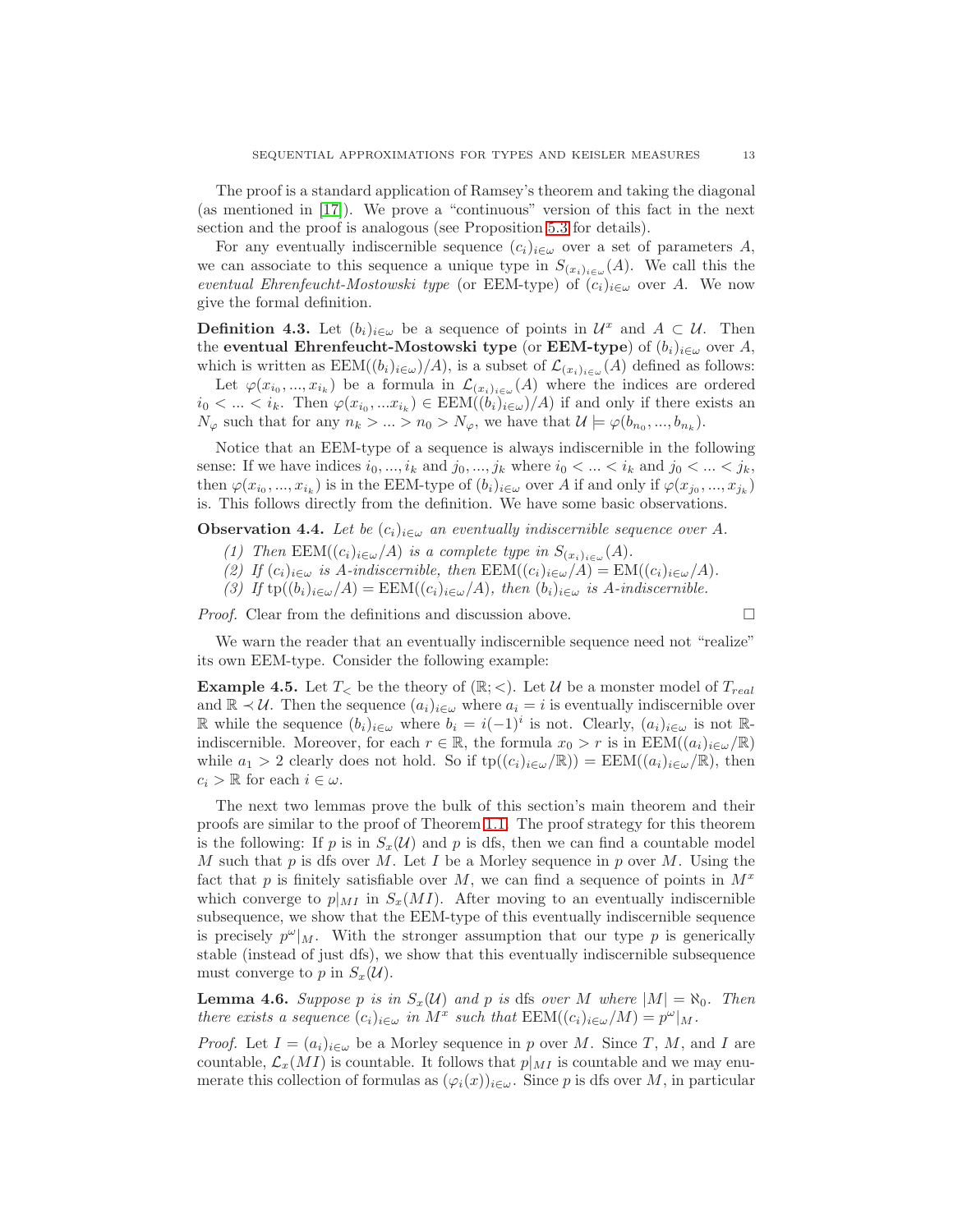p is finitely satisfiable over M. For each natural number n, we choose  $b_n$  in  $M^x$  such that  $\mathcal{U} \models \bigwedge_{j \leq n} \varphi_j(b_n)$ . By construction, we have that  $\lim_{i \to \infty} \text{tp}(b_i/MI) = p|_{MI}$ in  $S_x(MI)$ . By Fact [4.2,](#page-11-0) we may choose a subsequence  $(c_i)_{i\in\omega}$  of  $(b_i)_{i\in\omega}$  such that  $(c_i)_{i\in\omega}$  is eventually indiscernible over MI. For ease of notation, we write  $(c_i)_{i\in\omega}$ as J.

We now show that  $EEM(J/M) = EM(I/M) = p^{\omega}|_M$ . We remind the reader that  $EM(I/M) = p^{\omega}|_M$  follows directly from the definition of a Morley sequence. We prove the first equality by induction on the number of free variables occurring in a formula. We begin with the base case. It suffices to show that for every  $\varphi(x_0) \in \mathcal{L}_{x_0}(M)$ , if  $\varphi(x_0) \in \text{EM}(I/M)$ , then  $\varphi(x_0) \in \text{EEM}(J/M)$ . Notice that  $\lim_{n\to\infty}$  tp $(b_n/MI) = p|_{MI}$ , and  $(c_i)_{i\in\omega}$  is a subsequence of  $(b_n)_{n\in\omega}$ ,  $\lim_{i\to\infty}$  tp $(c_i/M I) = p|_{MI}$ . This clearly implies the base case.

Fix k and suppose that for any formula  $\theta(x_0, ..., x_k)$  in  $\mathcal{L}_{x_0,...,x_k}(M)$ , we have that  $\theta(x_0, ..., x_k) \in EM(I/M)$  if and only if  $\theta(x_0, ..., x_k) \in EEM(J/M)$ .

Towards a contradiction, we assume that  $\neg \theta(x_0, ..., x_{k+1}) \in \text{EEM}(J/M)$  and  $\theta(x_0, ..., x_{k+1}) \in EM(I/M)$ . Since  $\neg \theta(\overline{x}) \in EEM(J/M)$ , there exists some natural number  $N_{\theta_1}$  such that for any  $n_{k+1} > ... > n_0 > N_{\theta_1}$ , we have that  $\mathcal{U} \models$  $\neg\theta(c_{n_0},...,c_{n_{k+1}}).$  Since  $\theta(\overline{x}) \in EM(I/M)$ , we conclude that  $\mathcal{U} \models \theta(a_0,...,a_{k+1}).$ Since p is dfs over M, I is totally indiscernible over M by Fact [2.6.](#page-4-0) Therefore,  $\mathcal{U} \models$  $\theta(a_{k+1}, a_0..., a_k)$  and so  $\theta(x, a_0,..., a_k) \in p|_{Ma_0,..., a_k}$ . Since  $\lim_{i\to\infty} \text{tp}(c_i/MI) =$  $p|_{MI}$ , there exists some  $N_{\theta_2}$  such that for every  $n > N_{\theta_2}$ , we have that  $\mathcal{U} \models$  $\theta(c_n, a_0, ..., a_k)$ . Choose  $n_* > \max\{N_{\theta_1}, N_{\theta_2}\}$ . Then the formula  $\theta(c_{n_*}, x_0, ..., x_k) \in$  $tp(a_0, ..., a_k/M)$ . By our induction hypothesis, we have that  $\theta(c_{n_*}, \overline{x}) \in EEM(J/M)$ and so there exists  $N_{\theta_3}$  such that for any  $m_k > ... > m_0 > N_{\theta_3}$ , we have that  $\mathcal{U} \models \theta(c_{n_*}, c_{m_0}, ..., c_{m_k})$ . Now consider what happens when  $m_0 > \max\{N_{\theta_3}, n_*\}$ . Then  $m_k > ... > m_0 > n_* > N_{\theta_1}$  and so  $\mathcal{U} \models \neg \theta(c_{n_*}, c_{m_0}, ..., c_{m_k})$  by our assumption. However,  $m_k > ... > m_0 > N_{\theta_3}$  and therefore  $\mathcal{U} \models \theta(c_{n_*}, c_{m_0}, ..., c_{m_k})$ . This is a contradiction.  $\Box$ 

<span id="page-13-0"></span>**Lemma 4.7.** Suppose p is in  $S_x(\mathcal{U})$  and  $M \prec \mathcal{U}$ . Assume that p is generically *stable over M*. If  $(c_i)_{i \in \omega}$  *is a sequence in*  $M^x$  *such that*  $EEM((c_i)_{i \in \omega}/M) = p^{\omega}|_M$ , *then*  $\lim_{i\to\infty} tp(c_i/U) = p$ .

*Proof.* Let p,  $(c_i)_{i \in \omega}$  and M be as in the statement of the lemma. Let  $J = (c_i)_{i \in \omega}$ . We first argue that the sequence of global types  $(\text{tp}(c_i/\mathcal{U}))_{i\in\omega}$  converges and then argue that this sequence converges to p.

**Claim 1:** The sequence  $(\text{tp}(c_i/\mathcal{U}))_{i \in \omega}$  converges to a some type in  $S_x(\mathcal{U})$ .

It suffices to argue that for any formula  $\psi(x) \in \mathcal{L}_x(\mathcal{U})$ ,  $\lim_{i\to\infty} \mathbf{1}_{\psi}(c_i)$  exists (recall that  $\mathbf{1}_{\psi(x)}$  is the characteristic function of the definable set  $\psi(x)$ ). Assume not. Then we may choose a subsequence  $(c_i')_{i \in \omega}$  of  $(c_i)_{i \in \omega}$  such that  $\mathcal{U} \models \psi(c_i') \leftrightarrow \neg \psi(c_{i+1}').$  For notational purposes, we also denote  $(c_i')_{i \in \omega}$  as J'. It is clear that  $(c'_i)_{i \in \omega}$  is also eventually indiscernible over M and  $\text{EEM}((c'_i)_{i \in \omega}/M)$  = EEM( $(c_i)_{i \in \omega}/M$ ). By using J', one can show that the following type is finitely consistent:

$$
\Theta_1 = \text{EEM}(J'/M) \cup \bigcup_{i \text{ is even}} \{\psi(x_i) \wedge \neg \psi(x_{i+1})\}.
$$

Let  $(d_i)_{i\in\omega}$  realize this type. Then  $(d_i)_{i\in\omega}$  is a Morley sequence in p over M because

$$
EM((d_i)_{i \in \omega}/M) = EEM(J'/M) = EEM(J/M) = p^{\omega}|_M.
$$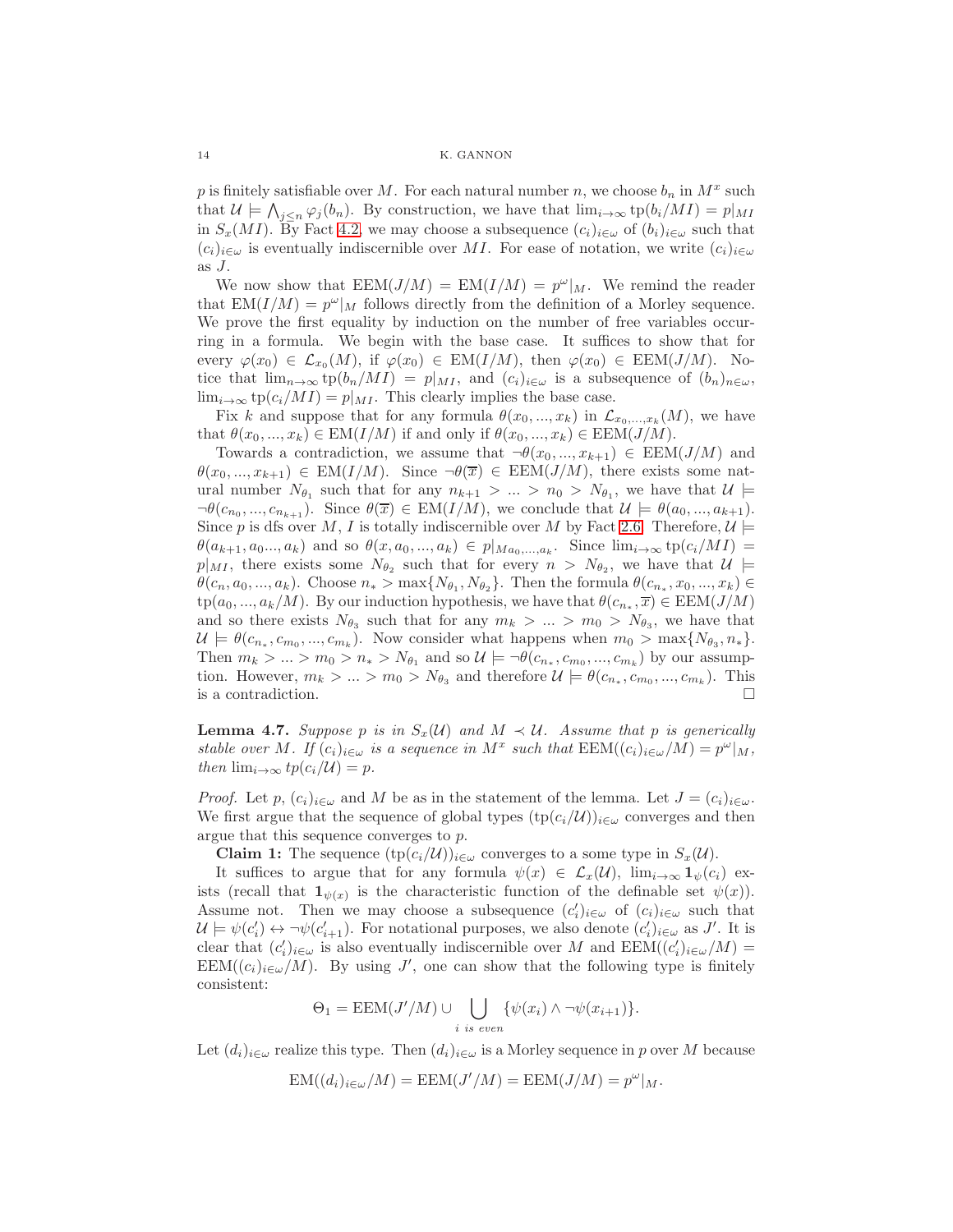Then  $\mathcal{U} \models \psi(d_i)$  if and only if i is even. This contradicts generic stability since  $\lim_{i\to\infty}$  tp( $d_i/M$ ) does not converge.

**Claim 2:** The sequence  $(\text{tp}(c_i/\mathcal{U}))_{i \in \omega}$  converges to p.

Again, assume not. By claim 1,  $\lim_{i\to\infty} \text{tp}(c_i/\mathcal{U}) = q$  for some  $q \in S_x(\mathcal{U})$ . By assumption,  $q \neq p$  and so there exists a formula  $\psi(x)$  such that  $\psi(x) \in p$  and  $\neg \psi(x) \in q$ . Since  $(\text{tp}(c_i/\mathcal{U}))_{i \in \omega}$  converges to q, there is an N such that for every  $n > N$ , we have that  $\mathcal{U} \models \neg \theta(c_n)$ . By a similar argument as the previous claim, one can show the following type is finitely consistent:

$$
\Theta_2 = \text{EEM}(J/M) \cup \bigcup_{i \in \omega} \neg \theta(x_i).
$$

Again, we let  $(d_i)_{i\in\omega}$  realize this type. Then  $(d_i)_{i\in\omega}$  is a Morley sequence in p over M and we have that  $\lim_{i\to\infty} \text{tp}(d_i/\mathcal{U}) \neq p$  in  $S_x(\mathcal{U})$ . This again contradicts the definition of generic stability.

<span id="page-14-1"></span>**Theorem 4.8.** Suppose p is in  $S_x(\mathcal{U})$  and p is generically stable (over M). Then p *is sequentially approximated (over* M*).*

*Proof.* If p is generically stable, then p is generically stable over a countable submodel model  $M_0$  contained in M by Fact [2.6.](#page-4-0) Then p is dfs over  $M_0$  and so by Lemma [4.6,](#page-12-0) one can choose  $(c_i)_{i \in \omega}$  where each  $c_i \in M_0^x$  and  $\text{EEM}((c_i)_{i \in \omega}/M_0)$  =  $p^{\omega}|_{M_0}$ . By Lemma [4.7,](#page-13-0)  $\lim_{i\to\infty} \operatorname{tp}(c_i/\mathcal{U}) = p$ .

**Corollary 4.9.** Assume that  $T'$  is countable or uncountable in the language  $\mathcal{L}'$ ,  $\mathcal{U}' = T'$ , and M' a submodel of  $\mathcal{U}'$ . Assume that p is generically stable over M'. *Then for any countable collection of formulas*  $\Delta = {\psi_i(x, y_i)}_{i \in \omega}$  *in*  $\mathcal{L}'$ *, there exists a* sequence of points  $(c_i)_{i \in \omega}$  each in  $(M')^x$  such that  $\lim_{i \to \infty} tp_{\Delta}(c_i/\mathcal{U}) = p |_{\Delta}$ .

*Proof.* Let  $\mathcal L$  be a countable sublanguage of  $\mathcal L'$  containing all the formulas in  $\Delta$ . The corresponding type  $p|\mathcal{L}$  is generically stable over the model M where  $M = M'|\mathcal{L}$ (see [\[6,](#page-25-5) Remark 3.3]). Hence we may apply Theorem [4.8.](#page-14-1)

4.1. Examples and non-examples. We begin this subsection by collecting the known examples of sequentially approximated types. We then go on to give two examples of types which are not sequentially approximated (over any model).

**Observation 4.10.** *Assume that*  $p \in S_x(\mathcal{U})$  *and let* M *be a small elementary submodel. Then,* p *is sequentially approximated over* M *if*

 $(i)$  *T is stable, and p is invariant over M*,

*(ii)* T is NIP,  $|M| = \aleph_0$ , and p is finitely satisfiable over M, or

*(*iii*)* p *is generically stable over* M*.*

We just proved  $(iii)$ . Clearly,  $(i)$  follows from  $(iii)$  (we remark that it also follows from  $(ii)$ ). As noted previously, the proof of  $(ii)$  is precisely [\[17,](#page-26-0) Lemma 2.8].

We now exhibit some concrete examples of types which are not sequentially approximated. We begin by describing a type in an NIP theory which is finitely satisfiable over a small model but not sequentially approximated (and its associated Keisler measure is not sequentially approximated either). We then discuss a finitely approximated type which is not sequentially approximated.

<span id="page-14-0"></span>**Proposition 4.11.** Let  $\omega_1$  be the first uncountable ordinal,  $M = (\omega_1; <)$  with the *usual ordering, and let*  $T<sub>></sub>$  *be the theory of* M *in the language*  $\{<\}$ *. Recall that*  $T<sub>></sub>$ *is NIP. Let*  $p \in S_x(\omega_1)$  *be the complete type extending*  $\{\alpha < x : \alpha < \omega_1\}$ *. Let*  $\mathcal U$  *be*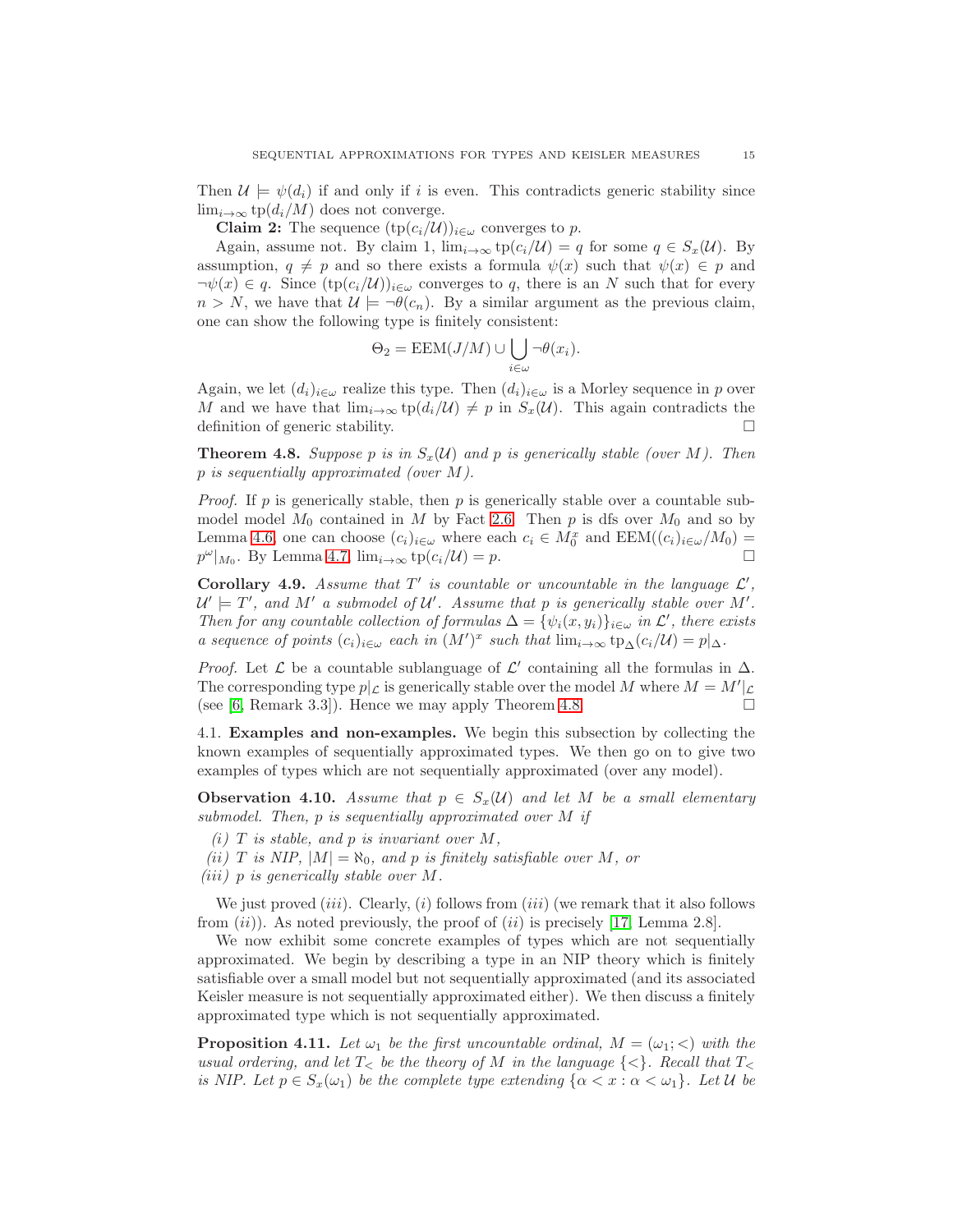*a* monster model of  $T_{\leq}$  such that  $M \preceq U$  and let  $p_* \in S_x(U)$  be the unique global *coheir of* p*. Then,* p<sup>∗</sup> *is not sequentially approximated over any model.*

*Proof.* Assume for the sake of contradiction that  $p_*$  is sequentially approximated over some model N. Then there exists a sequence of points  $(b_i)_{i\in\omega}$  in N such that  $\lim_{i\to\infty}$  tp $(b_i/\mathcal{U}) = p_*$  in  $S_x(\mathcal{U})$ . There is either an infinite subsequence which is strictly increasing or strictly decreasing and so without loss of generality,  $(b_i)_{i\in\omega}$ has one of these two properties. First assume that  $(b_i)_{i\in\omega}$  is strictly increasing. Notice that  $b_i < x \in p_*$ . Since  $p_*$  is a coheir of p,  $p_*$  is finitely satisfiable over  $\omega_1$ . So, for each  $b_i$  there exists  $\alpha$  in  $\omega_1$  such that  $b_i < \alpha$ . Now, for each  $b_i$ , we define  $\alpha_i := \min\{\alpha \in \omega_1 : \mathcal{U} \models b_i < \alpha\}.$  Since  $\omega_1$  is well-ordered,  $\alpha_i$  is well-defined. We let  $\beta$  be the supremum (in  $\omega_1$ ) of  $\{\alpha_i : i \in \omega\}$ . Then  $\mathcal{U} \models b_i < \beta$  for each  $i \in \omega$ , and so but  $x < \beta \in p_*$ , contradiction.

Now we assume that  $(b_i)_{i \in \omega}$  is a strictly decreasing subsequence. Notice that for each  $i \in \omega, b_i > x \in p_*$ . Let  $\Theta(x) = \{\alpha < x : \alpha \in \omega_1\} \cup \{x < b_i : i \in \omega\}$ . By compactness, choose  $c_{\infty}$  in U satisfying  $\Theta(x)$ . Since  $p_*$  is finitely satisfiable over  $\omega_1$ , we have  $c_{\infty} > x \in p_*$ . But since  $\mathcal{U} \models b_i > c_{\infty}$  for each  $i \in \omega$ , we have that  $x > c_{\infty} \in p$ , contradiction.

<span id="page-15-1"></span>**Remark 4.12.** The type  $p_*$  in Proposition [4.11](#page-14-0) is finitely satisfiable over a small model, but not finitely satisfiable over any countable submodel by Theorem [1.1.](#page-0-0)

Proposition 4.13. *Let* p<sup>∗</sup> *be as in Proposition [4.11.](#page-14-0) Then the associated Keisler measure*  $\delta_{p_*}$  *is not sequentially approximated.* 

*Proof.* Clear from  $(iv)$  of Proposition [3.3.](#page-7-2)

<span id="page-15-0"></span>**Proposition 4.14.** Let  $T_s^2$  be the theory of the random  $K_s$ -free graph in the lan*guage*  $\mathcal{L} = \{E(x, y)\}\$ . Let  $p_*$  be the unique global complete type extending the *formulas*  $\{\neg E(x, b) : b \in U\}$ . Then,  $\delta_{p_{*}}$  is sequentially approximated (even finitely *approximated over any submodel) but* p<sup>∗</sup> *is not sequentially approximated. Moreover,*  $T_s^2$  *admits no (non-realized) sequentially approximated types.* 

*Proof.* The proof that  $\delta_{p_*}$  is finitely approximated can be found in [\[6,](#page-25-5) Theorem 5.8]. By (*iii*) of Proposition [3.3,](#page-7-2)  $\delta_{p_*}$  is sequentially approximated. By (*v*) of Proposition [3.3,](#page-7-2) it suffices to show that there are no non-realized types in one variable which are sequentially approximated. Let p be any non-realized type in  $S_1(\mathcal{U})$  and assume that  $(b_i)_{i \in \omega}$  is a sequence of points in  $\mathcal{U}^x$  such that  $\lim_{i \to \infty} \text{tp}(b_i/\mathcal{U}) = p$ . Since p is non-realized, we may assume that the points in  $(b_i)_{i\in\omega}$  are distinct. Then, by Ramsey's theorem, there is a subsequence which is either independent or complete. It cannot be complete, because that would violate  $K_s$ -freeness. Therefore,  $(b_i)_{i\in\omega}$ contains an independent subsequence, call it  $(c_i)_{i\in\omega}$ . By compactness, there exists an a in U such that  $\mathcal{U} \models E(c_i, a)$  if and only if i is even. Then,  $(\text{tp}(c_i/\mathcal{U}))_{i \in \omega}$  does not converge in  $S_x(\mathcal{U})$  and so  $(\text{tp}(b_i/\mathcal{U}))_{i\in\omega}$  does not converge in  $S_x(\mathcal{U})$ .

Question 4.15. We say a global type p in  $S_x(\mathcal{U})$  is sad<sup>[2](#page-15-2)</sup> if it is both sequentially approximated and definable. Does there exist a global type p which is sad over a model M but is not generically stable over  $M$ ? It is clear that if T is NIP, then all sad types are generically stable. Therefore an example of such a type must come from *the wild*.

$$
\Box
$$

<span id="page-15-2"></span> ${}^{2}$ Credit to James Hanson for the terminology.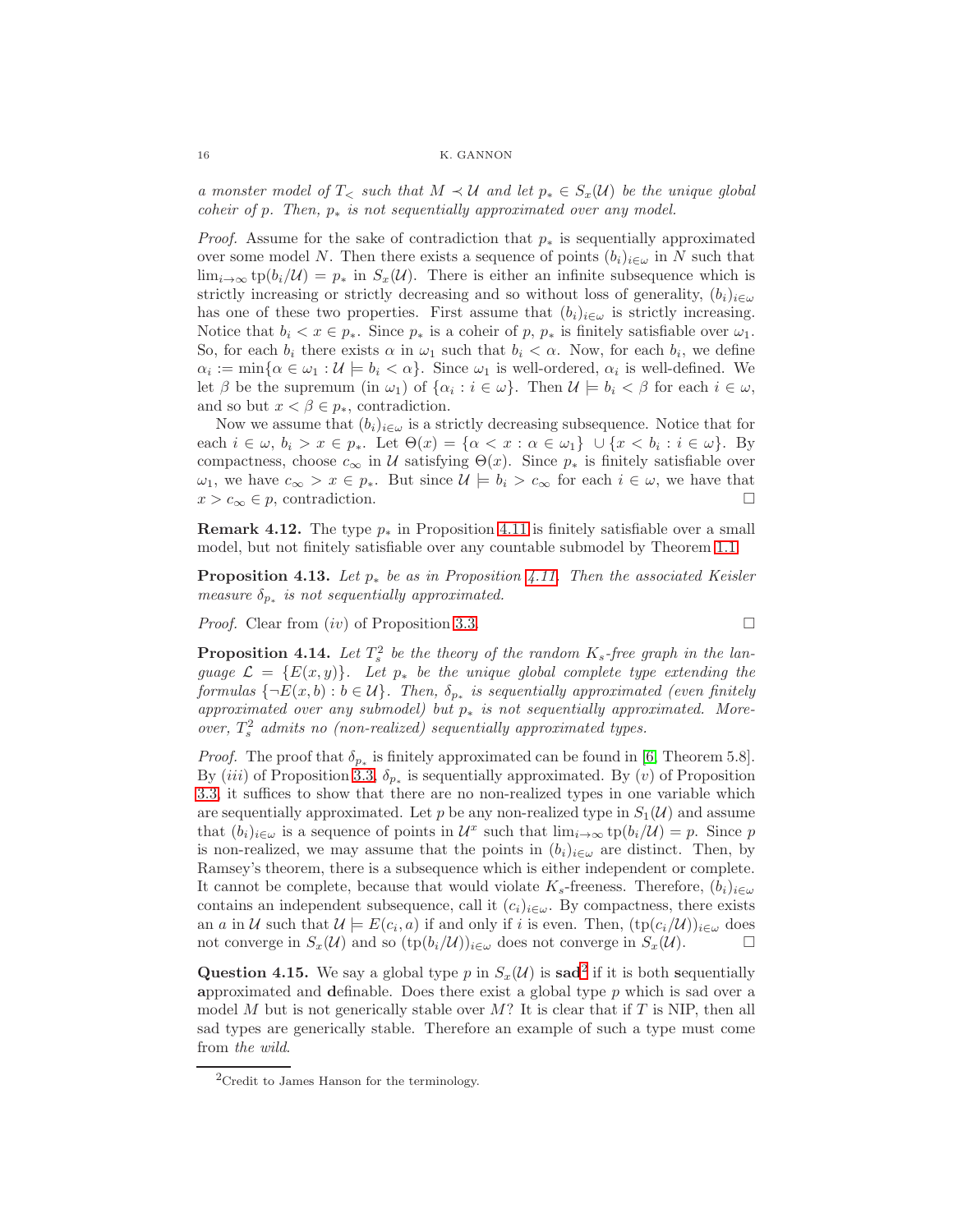### 5. Sequential approximations of measures in NIP theories

Throughout this section, we assume that  $T$  is a countable NIP theory and  $U$ is a monster model of  $T$ . We show that measures which are finitely satisfiable over a countable model of  $T$  are sequentially approximated (Theorem T2). To do this, we introduce the notion of a *smooth sequence*. These are sequences of global measures which are intended to play the role of a Morley sequence for a measure. Unfortunately, these sequences only exist (a priori) in the NIP context and it is currently not known how to expand this idea to IP theories. At the end of this section, we give a characterization of generic stability using smooth sequences (again, only in the NIP context).

To motivate the machinery introduced in this section, we explain why Theorem T2 does not follow directly from some approximation results currently in the literature. One might assume that one could prove Theorem T2 from Theorem [1.1](#page-0-0) in tandem with the following fact [\[16,](#page-26-4) Proposition 7.11],

<span id="page-16-0"></span>**Fact 5.1** (T is NIP). Suppose that  $\mu \in \mathfrak{M}_x(\mathcal{U})$  and  $\mu$  is finitely satisfiable over M. *Then, for any formula*  $\varphi(x, y) \in \mathcal{L}$  *and every*  $\epsilon > 0$ *, there exists types*  $p_1, ..., p_n \in$  $S_x(\mathcal{U})$ *, where for each*  $i \leq n$  *the type*  $p_i$  *is finitely satisfiable over* M, and

$$
\sup_{b\in\mathcal{U}^y}|\mu(\varphi(x,b)) - \mathrm{Av}(\overline{p})(\varphi(x,b))| < \epsilon.
$$

If  $\mu$  is in  $\mathfrak{M}_{r}(\mathcal{U})$  and is finitely satisfiable over a countable model M, then one can use Theorem [1.1](#page-0-0) and Fact [5.1](#page-16-0) together to produce:

- (1) a sequence of global measures  $(\text{Av}(\overline{p}_i))_{i\in\mathbb{N}}$  such that each  $\overline{p}_i = (p_{i_1},...,p_{i_k}),$ each  $p_{i_k} \in S_x(\mathcal{U})$  is finitely satisfiable over M, and  $\lim_{i \to \infty} Av(\overline{p}_i) = \mu$  in  $\mathfrak{M}_{x}(\mathcal{U}),$
- (2) for each  $i \in \mathbb{N}$ , a sequence of points  $(\overline{a}_{i_j})_{j\in\mathbb{N}}$  each in  $(M^x)^{<\omega}$  so that  $\lim_{j\to\infty} Av(\overline{a}_{i_j}) = Av(\overline{p}_i).$

This construction gives an *array* of points  $(\overline{a}_{i_j})_{(i,j)\in\mathbb{N}\times\mathbb{N}}$  in  $(M^x)^{<\omega}$  so that

$$
\lim_{i \to \infty} \lim_{j \to \infty} \left( Av(\overline{a}_{i_j}) \right) = \mu \text{ in } \mathfrak{M}_x(\mathcal{U}).
$$

A priori, the convergence of an array *does not imply* that there exists a subsequence of that array which converges to the array's  $\text{limit}^3$  $\text{limit}^3$ . A similar situation arises by trying to iterate Theorem [5.13.](#page-21-0) So, we must work slightly harder. As previously stated, our proof essentially mimics the proof of Theorem [1.1](#page-0-0) but with Morley sequences replaced by *smooth sequences*. Finally we remark that if there were an *elementary proof* using an array to show this result, then we would have a moderately simple proof that dfs measures are finitely approximated in NIP theories. In particular, this proof would bypass the implicit use of randomizations (i.e.  $(i)$  of Fact [5.5\)](#page-17-1).

We formally begin this section by discussing a "continuous" analogue of eventually indiscernible sequences.

5.1. Eventually indiscernible sequences revisited. We fix some notation. Fix distinct tuples of variables x and  $x_0, ..., x_n$  such that  $|x| = |x_i|$  for  $i \leq n$ . If

<span id="page-16-1"></span><sup>3</sup>For example, any Baire-2 function which is not Baire-1 can be written as the limit of an array of continuous functions, but cannot be written as the sequential limit of continuous functions.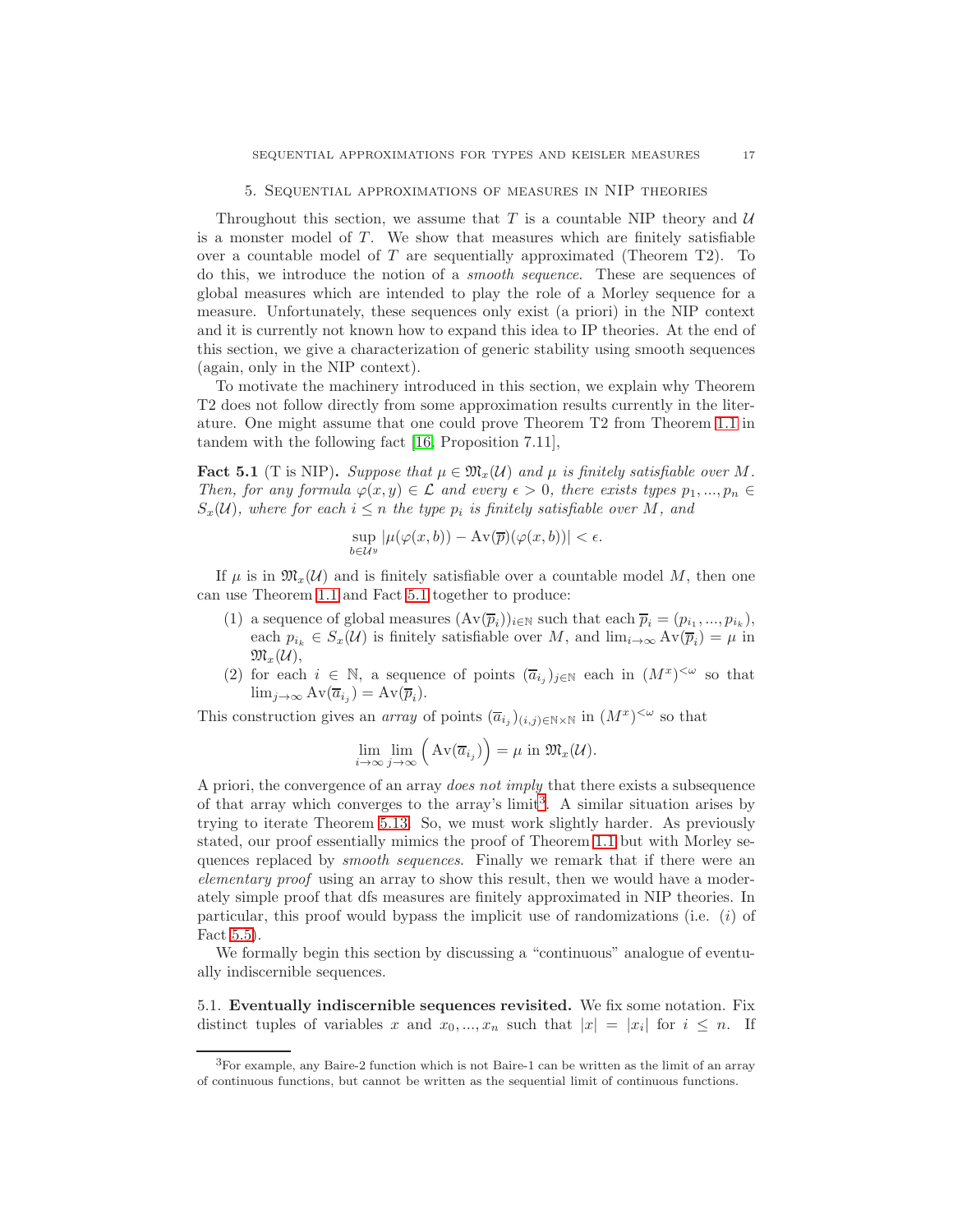$\varphi(x_0,...,x_n)$  is a formula in  $\mathcal{L}_{x_0,...,x_n}(\mathcal{U})$  and  $\overline{a}_0,...,\overline{a}_n$  is a finite sequence of elements where each  $\overline{a}_i \in (U^x)^{<\omega}$  and  $\overline{a}_i = (a_{i,0},...,a_{i,m_i})$  for  $i \leq n$ , then we write  $\varphi_c(\overline{a}_0, ..., \overline{a}_n)$  to mean,

$$
\bigotimes_{i=0}^{n} \mathrm{Av}(\overline{a}_{i})_{x_{i}}(\varphi(x_{0},...,x_{n})).
$$

Notice that  $\varphi_c(\overline{a}_0, ..., \overline{a}_n)$  is a real number. We observe that by unpacking the definition of the product measure, our formula can be computed as follows:

$$
\varphi_c(\overline{a}_0, ..., \overline{a}_n) = \frac{1}{\prod_{i=0}^n (m_i + 1)} \sum_{j_0=0}^{m_0} ... \sum_{j_n=0}^{m_n} \mathbf{1}_{\varphi}(a_{0,j_0}, ..., a_{n,j_n}).
$$

**Definition 5.2.** Let  $(\overline{a}_i)_{i \in \omega}$  be a sequence of elements in  $(\mathcal{U}^x)^{<\omega}$  and let  $A \subset \mathcal{U}$  be a collection of parameters. Then we say that the sequence  $(\overline{a}_i)_{i\in\omega}$  is eventually **indiscernible over** A if for any formula  $\varphi(x_0, ..., x_n)$  in  $\mathcal{L}_{(x_i)_{i \in \omega}}(A)$  and any  $\epsilon > 0$ , there exists  $N_{\epsilon,\varphi}$  such that for any  $n_k > ... > n_0 > N_{\epsilon,\varphi}$  and  $m_k > ... > m_0 > N_{\epsilon,\varphi}$ ,

 $|\varphi_c(\overline{a}_{n_0},...,\overline{a}_{n_k}) - \varphi_c(\overline{a}_{m_0},...,\overline{a}_{m_k})| < \epsilon.$ 

<span id="page-17-0"></span>**Proposition 5.3.** Let  $(\overline{a}_i)_{i \in \omega}$  be a sequence of tuples in  $(\mathcal{U}^x)^{<\omega}$ . If A is a countable *set of parameters, then there exists some subsequence*  $(\overline{c}_i)_{i \in \omega}$  *of*  $(\overline{a})_{i \in \omega}$  *such that*  $(\overline{c}_i)_{i\in\omega}$  *is eventually indiscernible over* A.

*Proof.* This proof is a standard application of Ramsey's theorem applied to the "continuous" setting. Enumerate all pairs in  $\mathcal{L}_{(x_i)_{i\in\omega}}(A)\times\mathbb{N}_{>0}$ . Let  $(\overline{a}_i^0)_{i\in\omega}:=$  $(\overline{a}_i)_{i\in\omega}$  and set  $B_0 = {\overline{a}_i^0 : i \in \omega}$ . Now, assume we have constructed the subsequence  $(\overline{a}_i^l)_{i\in\omega}$  and  $B_l$  (where  $B_l = {\overline{a}_i^l : i \in \omega}$ ). We now construct  $(\overline{a}_i^{l+1})_{i\in\omega}$  and  $B_{l+1}$ . Assume that  $(\varphi(x_0, ..., x_k), n)$  is the  $l+1$  indexed pair in our enumeration. Then we define the coloring  $r_{l+1} : [B_l]^{k+1} \to \{0, ..., n\}$  via

$$
r(\{\overline{a}_{i_0}^l, ..., \overline{a}_{i_k}^l\}) = \lfloor n \cdot \varphi_c(\overline{a}_{i_0}^l, ..., \overline{a}_{i_k}^l) \rfloor.
$$

where  $i_0 < i_1 < ... < i_k$ . By Ramsey's theorem, there is an infinite monochromatic subset  $B'_l$  of  $B_l$ . Let  $(\overline{a}_i^{l+1})_{i \in \omega}$  be the obvious reindexed subsequence of  $(\overline{a}_i^l)_{i \in \omega}$  with the elements only from the monochromatic set  $B'_{l}$ '<sub>l</sub>. We let  $B_{l+1} = {\overline{a}_i^{l+1} : i \in \omega}.$ By construction, the sequence  $(\overline{a}_i^i)_{i \in \omega}$  is eventually indiscernible.

We now present a collection of facts which will help us prove that the associated average measures along eventually indiscernible sequences always converge to a measure in  $\mathfrak{M}_{x}(\mathcal{U})$  when the underlying theory is NIP. The first fact is elementary and left to the reader as an exercise.

**Fact 5.4.** *Assume that*  $(\mu_i)_{i \in \omega}$  *is a sequence of Keisler measures in*  $\mathfrak{M}_x(\mathcal{U})$ *. If for every formula*  $\varphi(x) \in \mathcal{L}_x(\mathcal{U})$ ,  $\lim_{i \to \infty} \mu_i(\varphi(x))$  *converges, then*  $(\mu_i)_{i \in \omega}$  *converges to a* measure in  $\mathfrak{M}_{x}(\mathcal{U})$ .

The next collection of facts can be found in [\[10\]](#page-25-2). In particular,  $(i)$  follows immediately from Lemma 2.10 while  $(ii)$  and  $(iii)$  are from Corollary 2.14. The proof of Lemma 2.10 is non-trivial and is an interpretation of results in [\[2\]](#page-25-1). Implicitly, our proof uses the fact that the randomization of an NIP theory is NIP.

<span id="page-17-1"></span>**Fact 5.5** (T is NIP). Suppose that  $\lambda \in \mathfrak{M}_{(x_i)_{i \in \omega}}$  where  $|x_i| = |x_j|$  for each  $i, j < \omega$ .  $\lambda$  *is said to be* M-**indiscernible** *if for every increasing sequence of indices*  $i_0, ..., i_n$ and any formula  $\varphi(x_{i_0},...,x_{i_n})$  in  $\mathcal{L}_{(x_i)_{i\in\omega}}(M)$ , we have that

$$
\lambda(\varphi(x_{i_0},...,x_{i_n})) = \lambda(\varphi(x_0,...,x_n)).
$$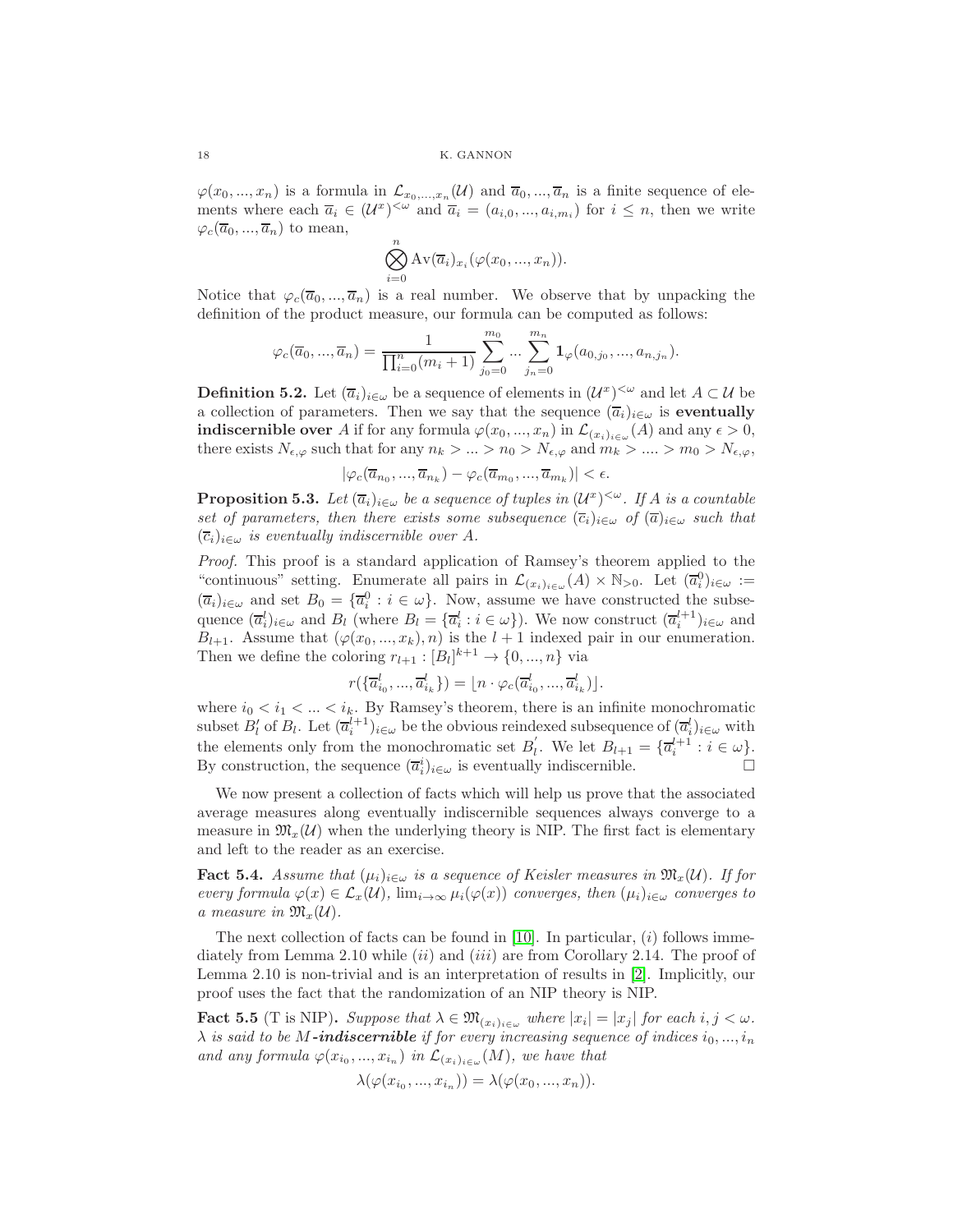Let  $\mu, \nu \in \mathfrak{M}_r(\mathcal{U})$  *such that*  $\mu, \nu$  *are invariant over* M. The following statements *are true.*

- *(i)* If  $\lambda$  *is* M-indiscernible, then for any formula  $\varphi(x, b) \in \mathcal{L}_x(\mathcal{U})$ , we have that  $\lim_{i\to\infty}\lambda(\varphi(x_i,b))$  *exists.*
- (*ii*) The measures  $\mu^{(\omega)}$  and  $\nu^{(\omega)}$  are M-indiscernible. *(iii)* If  $\mu^{(\omega)}|_M = \nu^{(\omega)}|_M$ , then  $\mu = \nu$ .

We now establish a formal connection between eventually indiscernible sequences of tuples and indiscernible measures. We use this connection to show that the eventually indiscernible sequences converges to a measure in  $\mathfrak{M}_{x}(\mathcal{U})$ .

<span id="page-18-0"></span>**Proposition 5.6.** Let  $(\bar{c}_i)_{i \in \omega}$  be a sequence of points in  $(U^x)^{<\omega}$ . If  $(\bar{c}_i)_{i \in \omega}$  is an *eventually indiscernible sequence over some model M, then the sequence*  $(Av(\overline{c}_i))_{i\in\omega}$ *converges in*  $\mathfrak{M}_{x}(\mathcal{U})$ *.* 

*Proof.* Assume not. Then there exists some formula  $\psi(x, b)$  in  $\mathcal{L}_x(\mathcal{U})$ , some  $\epsilon_0 > 0$ , and some subsequence  $(\bar{c}'_i)_{i \in \omega}$  of  $(\bar{c}_i)_{i \in \omega}$  such that for each natural number *i*,

$$
|\operatorname{Av}(\overline{c}_i')(\psi(x;b)) - \operatorname{Av}(\overline{c}_{i+1}')(\psi(x;b))| > \epsilon_0.
$$

It is clear that  $(\bar{c}'_i)_{i\in\omega}$  is also eventually indiscernible over M. We now aim to contradict (i) of Fact [5.5](#page-17-1) via (topological) compactness of the space  $\mathfrak{M}_{\omega}(\mathcal{U}) :=$  $\mathfrak{M}_{(x_i)_{i\in\omega}}(\mathcal{U})$ . For any formula  $\varphi(x_{i_0},...,x_{i_k})\in\mathcal{L}_{(x_i)_{i\in\omega}}(M)$ , we let  $r_{\varphi}$  be the unique real number such that for every  $\epsilon > 0$ , there exists an  $N_{\epsilon,\varphi}$  so that for any  $n_k >$  $\ldots > n_0 > N_{\epsilon,\varphi}$  we have

$$
|\varphi_c(\overline{c}'_{n_0},...,\overline{c}'_{n_k})-r_\varphi|<\epsilon.
$$

Since the sequence  $(\bar{c}'_i)_{i \in \omega}$  is eventually indiscernible over M,  $r_{\varphi}$  exists for each  $\varphi(\overline{x}) \in \mathcal{L}_{(x_i)_{i \in \omega}}(M)$ . Now, for every  $\varphi(\overline{x}) \in \mathcal{L}_{(x_i)_{i \in \omega}}(M)$  and  $\epsilon > 0$ , we define the following family of closed subsets of  $\mathfrak{M}_{\omega}(\mathcal{U});$ 

$$
C_{\epsilon,\varphi} = \left\{ \lambda \in \mathfrak{M}_{\omega}(\mathcal{U}) : r_{\varphi} - \epsilon \leq \lambda(\varphi(\overline{x})) \leq r_{\varphi} + \epsilon \right\}.
$$

We also define another family of sets and argue that they are closed; let

$$
D_i = \left\{ \lambda \in \mathfrak{M}_{\omega}(\mathcal{U}) : |\lambda(\psi(x_i, b)) - \lambda(\psi(x_{i+1}, b))| \ge \frac{\epsilon_0}{2} \right\}.
$$

Notice that  $D_i$  is closed since for every natural number i, the evaluation map  $E_i$ :  $\mathfrak{M}_{\omega}(\mathcal{U}) \to [0,1]$  via  $E_i(\lambda) = \lambda(\varphi(x_i, b))$  is continuous. Indeed, define  $F_i = E_i - E_{i+1}$ and  $H_i = E_{i+1} - E_i$ . Then we have  $D_i = F_i^{-1}([\frac{\epsilon_0}{2}, 1]) \cup H_i^{-1}([\frac{\epsilon_0}{2}, 1])$  and so  $D_i$ is a union of two closed sets and therefore closed. Using  $(\bar{c}'_i)_{i \in \omega}$ , the collection  $\Phi = \{C_{\epsilon,\varphi} : \epsilon > 0, \varphi(\overline{x}) \in \mathcal{L}_{\omega}(M)\} \cup \{D_i : i \in \omega\}$  has the finite intersection property. Therefore, there exists some  $\lambda \in \mathfrak{M}_{\omega}(\mathcal{U})$  in the intersection of all the sets in Φ. Moreover,  $\lambda$  is M-indiscernible by construction. Since  $\lambda$  is in  $D_i$  for each i, its existence contradicts (*i*) of Fact [5.5.](#page-17-1)

5.2. Smooth sequences. In this subsection, we define the notion of a smooth sequence and prove the main theorem. If  $\mu$  is a global M-invariant measure, then a smooth sequence is a collection of models and measures meant to replicate a Morley sequence. The ideology is the following: A Morley sequence in  $p$  over  $M$  is to the infinite type  $p^{\omega}|_M$  as a smooth sequence in  $\mu$  over M is to the measure  $\mu^{(\omega)}|_M$ . We now provide the formal definition.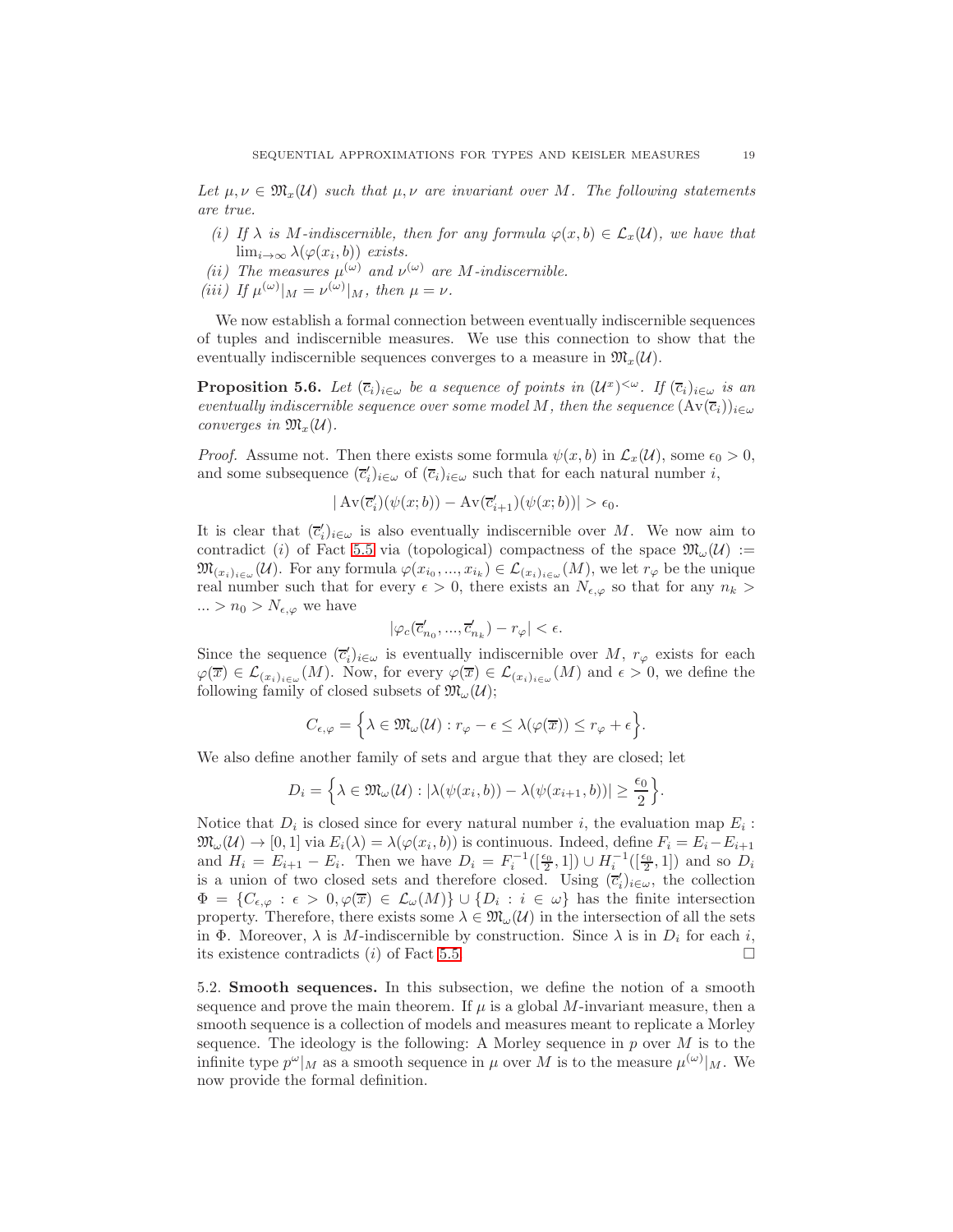**Definition 5.7.** Let  $\mu \in \mathfrak{M}_x(\mathcal{U})$  and assume that  $\mu$  is invariant over some small model M. Then, a **smooth sequence in**  $\mu$  over M is a sequence of pairs of measures and small models,  $(\mu_i, N_i)_{i \in \omega}$ , such that:

- (*i*)  $M \prec N_0$  and  $N_i \prec N_{i+1}$  and each  $N_i$  is small.
- $(ii)$   $\mu_i$  is smooth over  $N_i$ .
- (*iii*)  $\mu_0|_M = \mu|_M$  and for  $i > 0$ ,  $\mu_i|_{N_{i-1}} = \mu|_{N_{i-1}}$ .

Furthermore, we define  $\bigotimes_{i=0}^{\omega} \mu_i = \bigcup_{i=0}^{\omega} \bigotimes_{i=0}^{n} \mu_i$  which is an element of  $\mathfrak{M}_{(x_i)_{i \in \omega}}(\mathcal{U})$ . We let  $N_{\omega} = \bigcup_{i \in \omega} N_i$ . Notice that for each  $i \in \omega$ , the measure  $\mu_i$  is smooth over  $N_\omega$ .

<span id="page-19-0"></span>**Proposition 5.8.** *If* T *is a countable NIP theory,*  $\mu \in \mathfrak{M}_x(\mathcal{U})$ *, and*  $\mu$  *is invariant over* M where  $|M| = \aleph_0$ , then there exists a smooth sequence  $(\mu_i, N_i)_{i \in \omega}$  in  $\mu$  over M such that each  $N_i$  is countable.

*Proof.* This follows directly from Proposition [2.9.](#page-6-1)

$$
\qquad \qquad \Box
$$

<span id="page-19-1"></span>**Proposition 5.9** (T is NIP). Assume that  $\mu \in \mathfrak{M}_x(\mathcal{U})$  and  $\mu$  is M-invariant. Let  $(\mu_i, N_i)_{i \in \omega}$  *be a smooth sequence in*  $\mu$  *over*  $M$ *. Then,*  $\bigotimes_{i=0}^{\omega} \mu_i|_M = \mu^{(\omega)}|_M$ *. Hence,*  $\bigotimes_{i=0}^{\omega} \mu_i$  *is M*-*indiscernible.* 

*Proof.* We prove this via induction on formulas in  $\mathcal{L}_{(x_i)_{i\in\omega}}(\mathcal{U})$ . For our base case, it is true by construction that  $\mu_0|_M = \mu|_M$ . For our induction hypothesis, we assume that  $\mu^{(k-1)}|_M = \bigotimes_{i=0}^{k-1} \mu_i|_M$ . For ease of notation, we set  $\lambda = \bigotimes_{i=0}^{k-1} \mu_i$  and show the induction step: Let  $\varphi(x_0, ..., x_k)$  be any formula in  $\mathcal{L}_{x_0, ..., x_k}(M)$ . Since the product of smooth measures is smooth (by *(iii)* of Fact [2.12\)](#page-6-0), we have that  $\lambda$  is smooth over  $N_{k-1}$ . In particular,  $\lambda$  is invariant over  $N_{k-1}$ . We let  $\overline{x} = (x_0, ..., x_{k-1})$ and  $\theta(x_k; \overline{x}) = \varphi(x_0, ..., x_k)$ . We consider the following computation followed by a list of justifications.

$$
\mu_{k} \otimes \lambda(\varphi(x_{0},...,x_{k})) = \int_{S_{\overline{x}}(N_{k})} F_{\mu_{k}}^{\theta} d(\lambda|_{N_{k}}) \stackrel{(a)}{=} \int_{S_{x_{k}}(N_{k})} F_{\lambda}^{\theta^{*}} d(\mu_{k}|_{N_{k}})
$$
  
\n
$$
\stackrel{(b)}{=} \int_{S_{x_{k}}(N_{k-1})} F_{\lambda}^{\theta^{*}} d(\mu_{k}|_{N_{k-1}}) \stackrel{(c)}{=} \int_{S_{x_{k}}(N_{k-1})} F_{\lambda}^{\theta^{*}} d(\mu|_{N_{k-1}}) \stackrel{(a)}{=} \int_{S_{\overline{x}}(N_{k-1})} F_{\mu}^{\theta} d(\lambda|_{N_{k-1}})
$$
  
\n
$$
\stackrel{(d)}{=} \int_{S_{\overline{x}}(M)} F_{\mu}^{\theta} d(\lambda|_{M}) \stackrel{(e)}{=} \int_{S_{\overline{x}}(M)} F_{\mu}^{\theta} d(\mu^{(k-1)}|_{M}) = \mu \otimes \mu^{(k-1)}(\varphi(x_{0},...,x_{k})).
$$

We provide the following justifications:

- (a) Smooth measures commute with invariant measures.
- (b) Changing space of integration since  $\lambda$  is invariant over  $N_{k-1}$ .
- (c) By construction of smooth sequences, we have that  $\mu_k|_{N_{k-1}} = \mu|_{N_{k-1}}$ .
- (d) Changing space of integration since  $\mu$  is invariant over M.
- (e) By our induction hypothesis.

We now begin the proof of our main theorem. Again, the proof is similar to both the generically stable case in the previous section and even more so to the proof of Lemma 2.8 in [\[17\]](#page-26-0). Here, the major difference is that we replace the Morley sequence in that proof with a countable model,  $N_{\omega}$ , which "contains" a smooth sequence in  $\mu$  over M. Then we find a sequence of elements in  $(M^x)^{<\omega}$  such that the associated average measures converge to  $\mu|_{N_{\omega}}$  in  $\mathfrak{M}_x(N_{\omega})$ . After choosing an eventually indiscernible subsequence, we know from our NIP assumption that this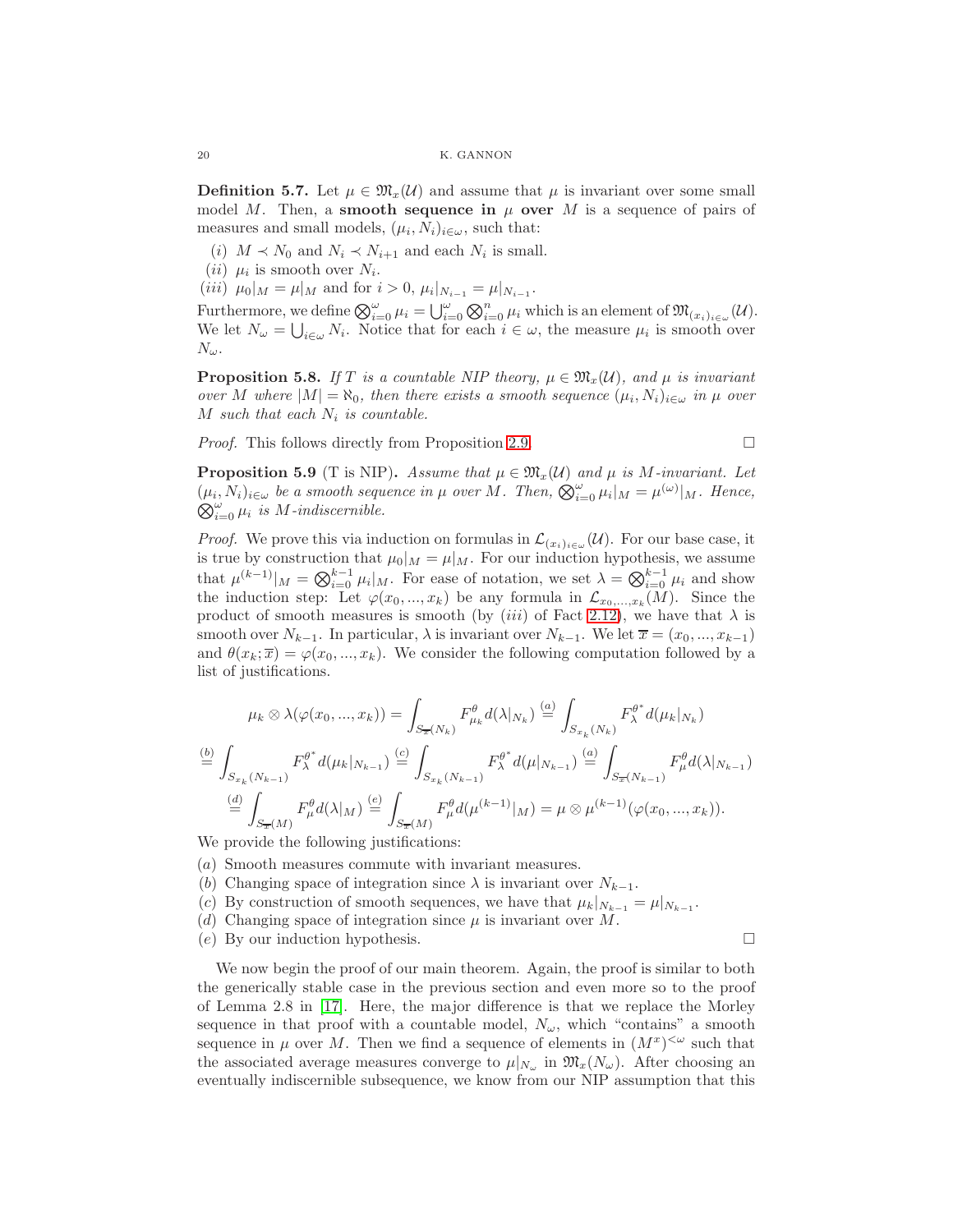new sequence converges to a global measure  $\nu$  in  $\mathfrak{M}_{x}(\mathcal{U})$ . Finally, we demonstrate that  $\nu^{(\omega)}|_M = \mu^{(\omega)}|_M$  which completes the proof.

**Theorem 5.10** (T is NIP). Let  $\mu$  be finitely satisfiable over a countable model M. *Then there exists a sequence*  $(\overline{a})_{i \in \omega}$  *of elements, each in*  $(M^x)^{<\omega}$ *, such that for any*  $\theta(x) \in \mathcal{L}_x(\mathcal{U})$ *, we have that,* 

$$
\lim_{i \to \infty} Av(\overline{a}_i)(\theta(x)) = \mu(\theta(x)).
$$

*Proof.* Choose a smooth sequence  $(\mu_i, N_i)_{i \in \omega}$  in  $\mu$  over M. By Proposition [5.8](#page-19-0) we may choose this sequence so that for each  $i \in \omega$ ,  $N_i$  is countable. In particular, this implies that  $N_{\omega}$  is a countable model. We begin by constructing a sequence of elements  $(\overline{a}_i)_{i\in\omega}$  in  $(M^x)^{<\omega}$  such that  $(\text{Av}(\overline{a}_i)|_{N_\omega})_{i\in\omega}$  converges to  $\mu|_{N_\omega}$  in  $\mathfrak{M}_x(N_\omega)$ . Since  $N_{\omega}$  is countable, we let  $(\theta_i(x))_{i\in\omega}$  be an enumeration of the formulas in  $\mathcal{L}_x(N_\omega)$ . Since  $\mu$  is finitely satisfiable over M, we can find we find  $\overline{a}_k \in (M^x)^{<\omega}$ such that for any  $j \leq k$ , we have that,

$$
|\mu(\theta_j(x)) - \mathrm{Av}(\overline{a}_k)(\theta_j(x))| < \frac{1}{k}.
$$

By construction, it is clear that the sequence  $(\text{Av}(\overline{a}_i)|_{N_\omega})_{i\in\omega}$  converges to  $\mu|_{N_\omega}$  in  $\mathfrak{M}_x(N_\omega)$ . Now, we let  $(\overline{c}_i)_{i\in\omega}$  be a subsequence of  $(\overline{a}_i)_{i\in\omega}$  so that  $(\overline{c}_i)_{i\in\omega}$  is eventually indiscernible over  $N_{\omega}$ . Then the sequence  $(\mathrm{Av}(\overline{c}_i))_{i\in\omega}$  converges in  $\mathfrak{M}_x(\mathcal{U})$  by Proposition [5.6.](#page-18-0) Assume that  $(\text{Av}(\overline{c}_i))_{i\in\omega}$  converges to some measure  $\nu \in \mathfrak{M}_x(\mathcal{U})$ . Hence,  $\nu$  is finitely satisfiable over M by (i) of Proposition [3.3](#page-7-2) and therefore  $\nu$  is invariant over M. We show that  $\nu^{(\omega)}|_{M} = \mu^{(\omega)}|_{M}$ . This will conclude the proof by  $(iii)$  of Fact [5.5.](#page-17-1)

Since  $(\overline{c}_i)_{i\in\omega}$  is a subsequence of  $(\overline{a}_i)_{i\in\omega}$ , it follows that  $\nu|_{N_\omega} = \mu|_{N_\omega}$  and therefore  $\nu|_M = \mu|_M$ . We now proceed by induction. Assume that  $\nu^{(k-1)}|_M = \mu^{(k-1)}|_M$ . Fix  $\varphi(x_0, ..., x_k)$  in  $\mathcal{L}_{x_0, ..., x_k}(M)$ . For ease of notation, set  $\lambda = \bigotimes_{i=0}^{k-1} \mu_i$ . We recall that  $\lambda$  is smooth over  $N_{\omega}$  (see Fact [2.12\)](#page-6-0). By Proposition [5.9,](#page-19-1)  $\mu^{(k-1)}|_{M} = \lambda|_{M}$ . We let  $\overline{x} = (x_0, ..., x_{k-1})$  and let  $\theta(x_k; \overline{x}) = \varphi(x_0, ..., x_k)$ . We now consider the critical computation followed a small glossary of justifications.

$$
\nu^{(k)}(\varphi(x_0, ..., x_k)) = \int_{S_{\overline{x}}(M)} F_{\nu}^{\theta} d(\nu^{(k-1)}|_{M}) \stackrel{(a)}{=} \int_{S_{\overline{x}}(M)} F_{\nu}^{\theta} d(\mu^{(k-1)}|_{M})
$$
  
\n
$$
\stackrel{(b)}{=} \int_{S_{\overline{x}}(M)} F_{\nu}^{\theta} d(\lambda|_{M}) \stackrel{(c)}{=} \int_{S_{\overline{x}}(N_{\omega})} F_{\nu}^{\theta} d(\lambda|_{N_{\omega}}) \stackrel{(d)}{=} \int_{S_{x_k}(N_{\omega})} F_{\lambda}^{\theta^{*}} d(\nu|_{N_{\omega}})
$$
  
\n
$$
\stackrel{(e)}{=} \int_{S_{x_k}(N_{\omega})} F_{\lambda}^{\theta^{*}} d(\mu|_{N_{\omega}}) \stackrel{(d)}{=} \int_{S_{\overline{x}}(N_{\omega})} F_{\mu}^{\theta} d(\lambda|_{N_{\omega}}) \stackrel{(c)}{=} \int_{S_{\overline{x}}(M)} F_{\mu}^{\theta} d(\lambda|_{M})
$$
  
\n
$$
\stackrel{(b)}{=} \int_{S_{\overline{x}}(M)} F_{\mu}^{\theta} d(\mu^{(k-1)}|_{M}) = \mu^{(k)}(\varphi(x_0, ..., x_k)).
$$

We provide the following justifications:

- (a) Induction hypothesis.
- (b)  $\mu^{(k-1)}|_{M} = \lambda|_{M}.$
- (c) Changing the space of integration.
- (d) Smooth measures commute with invariant measures.

(e)  $\nu|_{N_{\omega}} = \mu|_{N_{\omega}}$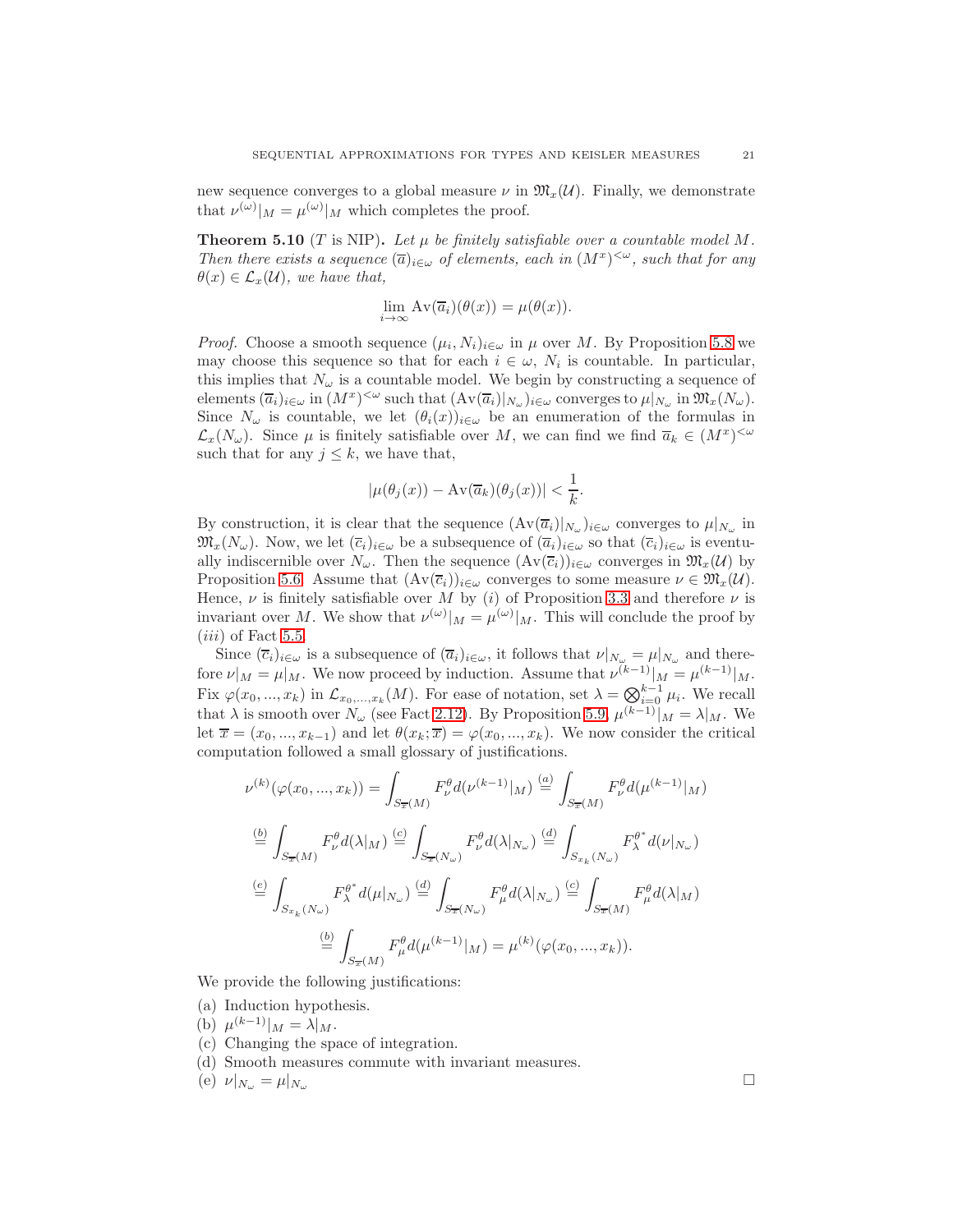We now observe that we have another proof of the theorem that global measures in NIP theories which are definable and finitely satisfiable are also finitely approximated.

Corollary 5.11. If  $T'$  is a countable or uncountable NIP theory and  $\mu$  is dfs over  $M$ , then  $\mu$  is finitely approximated over  $M$ .

*Proof.* After restricting to a countable language, we still have a dfs measures (by [\[6,](#page-25-5) Proposition 2.9]). By Proposition [2.9,](#page-6-1)  $\mu$  restricted to this language is dfs over a countable model,  $M_0$ . By the previous result,  $\mu$  is sequentially approximated over  $M_0$ . Since  $\mu$  is also definable, an application of Proposition [3.4](#page-9-0) yields the result.  $\Box$ 

**Observation 5.12.** Assume that  $\mu \in \mathfrak{M}_{x}(\mathcal{U})$  and let M be a small elementary *submodel. Then,* µ *is sequentially approximated over* M *if*

- *(1)*  $T$  *is stable, and*  $\mu$  *is invariant over*  $M$ *,*
- *(2) T is NIP*,  $|M| = \aleph_0$ *, and*  $\mu$  *is finitely satisfiable over M, or*
- *(3)*  $\mu$  *is finitely approximated over*  $M$ *.*

Finally, one may ask what happens in the local context. We remark that there exists two proofs for a local version of Theorem T2 which both rely on an important result of Bourgain, Fremlin, and Talagrand whose connection to model theory is (by now) well-known (e.g. [\[11,](#page-25-10) [18,](#page-26-6) [12,](#page-25-9) [8\]](#page-25-0)). Chronologically, the first proof of the following theorem is implicit in the work of Khanaki (see [\[12,](#page-25-9) Remark 3.21, Theorem 3.26]) (through the observation that measures are types over models of the randomization in continuous model theory and [\[1,](#page-25-11) Proposition 1.1]),

<span id="page-21-0"></span>**Theorem 5.13.** Suppose  $\mu$  is a Keisler measure in  $\mathfrak{M}_{\varphi}(\mathcal{U})$ ,  $\mu$  is finitely satisfiable *over* M where  $|M| = \aleph_0$ , and  $\varphi(x, y)$  *is an NIP formula. Then there exists a sequence of points*  $(\overline{a}_i)_{i \in \omega}$  *in*  $(M^x)^{<\omega}$  *such that for each*  $b \in \mathcal{U}^y$ *,* 

$$
\lim_{i \to \infty} Av(\overline{a}_i)(\varphi(x, b)) = \mu(\varphi(x, b)).
$$

There is another proof for the case of just Keisler measures via the VC theorem (see [\[8,](#page-25-0) Lemma 4.7]) which came later.

5.3. Smooth sequences and generically stable measures in NIP theories. We now give an equivalent characterization for generically stable measures in NIP theories. We invite the reader to review the definition of a generically stable type prior to reading this section. Recall the following theorem due to Hrushovski, Pillay, and Simon [\[10,](#page-25-2) Theorem 3.2].

<span id="page-21-1"></span>**Theorem 5.14** (T is NIP). Assume that  $\mu \in \mathfrak{M}_x(\mathcal{U})$ . Then the following are *equivalent.*

- $(i)$   $\mu$  *is dfs.*
- $(iii)$   $\mu$  *is finitely approximated.*
- $(iii)$   $\mu$  *is fim (see* [\[10,](#page-25-2) Definition 2.7]*)*.

*(iv)*  $\mu$  *is invariant and*  $\mu_x \otimes \mu_y = \mu_y \otimes \mu_x$ *.* 

*Moreover, a Keisler measure (in an NIP theory) is called* generically stable *if it satisfies any/all of*  $(i) - (iv)$ *.* 

We will now show that smooth sequences can also give a characterization of generically stable measures in NIP theories.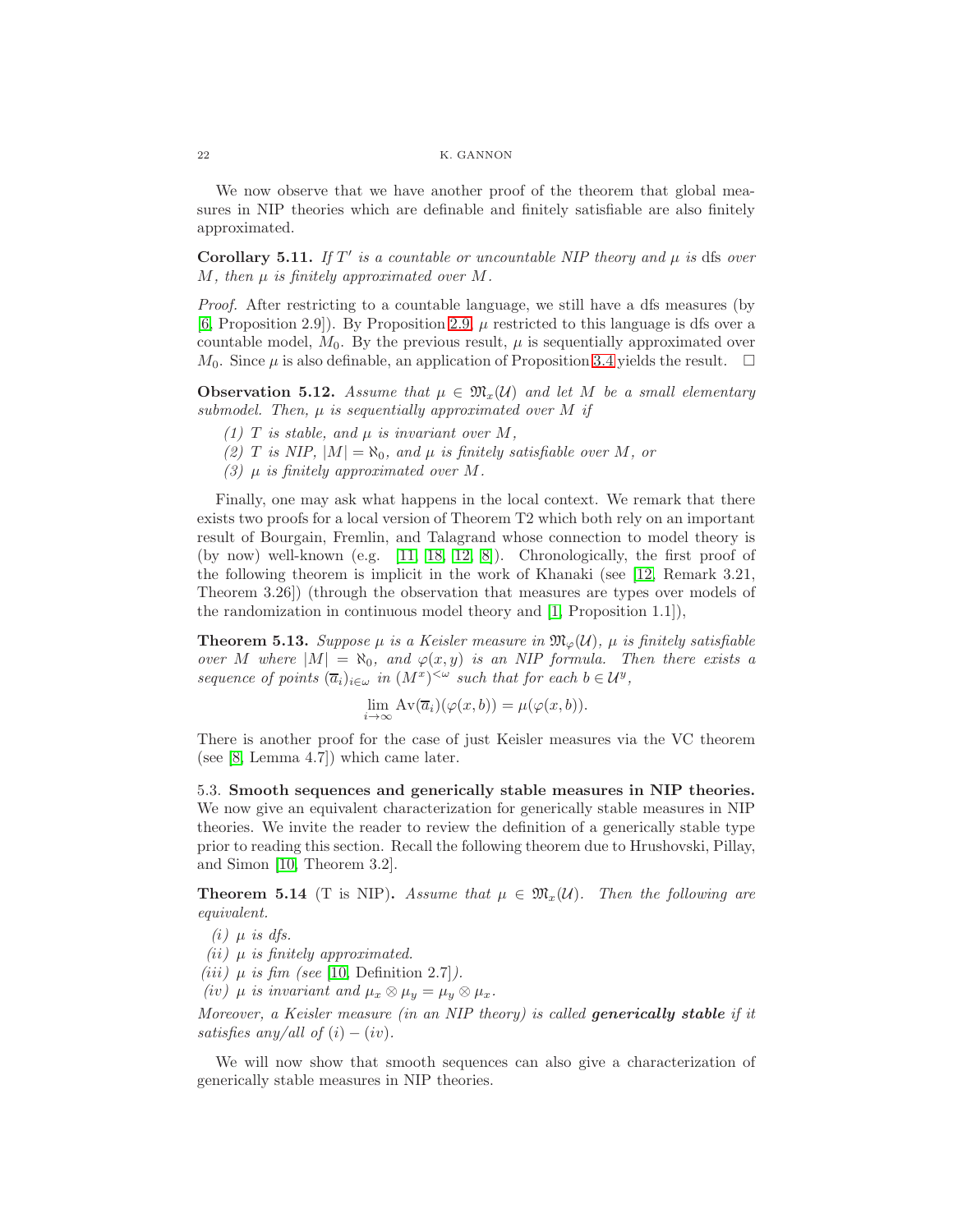**Lemma 5.15** (T is NIP). Let  $\mu \in \mathfrak{M}_x(\mathcal{U})$ . Suppose that  $\mu$  is generically stable over M. For any smooth sequence  $(\mu_i, N_i)_{i \in \omega}$  in  $\mu$  over M, we have that  $\lim_{i \to \infty} \mu_i = \mu$ *in*  $\mathfrak{M}_x(\mathcal{U})$ .

*Proof.* Since  $(\mu_i, N_i)_{i \in \omega}$  is a smooth sequence in  $\mu$  over M, the measure  $\bigotimes_{i=0}^{\omega} \mu_i$ is indiscernible over  $M$  by Proposition [5.9.](#page-19-1) By  $(i)$  of Fact [5.5,](#page-17-1) we know that  $\lim_{i\to\infty}\mu_i=\nu$  for some  $\nu\in\mathfrak{M}_x(\mathcal{U})$ . Since each  $\mu_i$  is finitely satisfiable over  $N_i$ , it follows that  $\nu$  is finitely satisfiable over  $N_{\omega}$ . By (*iii*) of Fact [5.5,](#page-17-1) it is enough to show that  $\nu^{(\omega)}|_{N_{\omega}} = \mu^{(\omega)}|_{N_{\omega}}$ . The base case is trivial. Assume that  $\nu^{(k-1)}|_{N_{\omega}} =$  $\mu^{(k-1)}|_{N_{\omega}}$ . Fix  $\varphi(x_0, ..., x_k) \in \mathcal{L}_{x_0, ..., x_k}(N_{\omega})$  and  $\epsilon > 0$ . Let  $\overline{x} = (x_0, ..., x_{k-1})$  and  $\theta(x_k; \overline{x}) = \varphi(x_0, ..., x_k)$ . Since  $\mu$  is generically stable over M,  $\mu^{(k-1)}$  is generically stable over M ((v) of Fact [2.12\)](#page-6-0) and so also definable over  $N_{\omega}$ . Therefore by (v) of Fact [2.8,](#page-5-0) there exists formulas  $\psi_1(x_k), ..., \psi_n(x_k) \in \mathcal{L}_{x_k}(N_\omega)$  and real numbers  $r_1, ..., r_n \in [0, 1]$  so that

$$
\sup_{0 \in S_{x_k}(N_\omega)} |F_{\mu^{(k-1)}}^{\theta^*}(q) - \sum_{i=1}^n r_i \mathbf{1}_{\psi_i(x_k)}(q)| < \epsilon.
$$

Consider the following sequence of equations followed by a short list of justifications.

$$
\nu^{(k)}(\varphi(x_0, ..., x_k)) = \int_{S_{\bar{x}}(N_{\omega})} F_{\nu}^{\theta} d(\nu^{(k-1)}|_{N_{\omega}}) \stackrel{(a)}{=} \int_{S_{\bar{x}}(N_{\omega})} F_{\nu}^{\theta} d(\mu^{(k-1)}|_{N_{\omega}})
$$

$$
\stackrel{(b)}{=} \int_{S_{x_k}(N_{\omega})} F_{\mu^{(k-1)}}^{\theta^*} d(\nu|_{N_{\omega}}) \approx_{\epsilon} \int_{S_{x_k}(N_{\omega})} \sum_{i=1}^n r_i \mathbf{1}_{\psi_i(x_k)} d(\nu|_{N_{\omega}})
$$

$$
= \sum_{i=1}^n r_i \nu(\psi_i(x_k)) \stackrel{(c)}{=} \sum_{i=1}^n r_i \mu(\psi_i(x_k)) = \int_{S_{x_k}(N_{\omega})} \sum_{i=1}^n r_i \mathbf{1}_{\psi_i(x_k)} d(\mu|_{N_{\omega}})
$$

$$
\approx_{\epsilon} \int_{S_{x_k}(N_{\omega})} F_{\mu^{(k-1)}}^{\theta^*} d(\mu|_{N_{\omega}}) \stackrel{(b)}{=} \int_{S_{x_k}(N_{\omega})} F_{\mu}^{\theta} d(\mu^{(k-1)}|_{N_{\omega}}) = \mu^{(k)}(\varphi(x_0, ..., x_k)).
$$

- (a) Induction hypothesis.
- (b) (T is NIP) Generically stable measures commute with invariant measures (see (b) of Fact [2.12\)](#page-6-0).
- (c) Base case.

As  $\epsilon$  was arbitrary, this proves the result.

 $q$ 

**Lemma 5.16** (T is NIP). Assume that  $\mu$  is M-invariant. If for every smooth *sequence*  $(\mu_i, N_i)_{i \in \mathbb{N}}$  *in*  $\mu$  *over*  $M$ *, we have that*  $\lim_{i \to \infty} \mu_i = \mu$ *, then*  $\mu$  *is generically stable over* M*.*

*Proof.* Since T is NIP, all invariant measures are Borel definable. By Theorem [5.14,](#page-21-1) it suffices to show that  $\mu$  commutes with itself, i.e.  $\mu_x \otimes \mu_y = \mu_y \otimes \mu_x$ . Fix  $\varphi(x, y) \in \mathcal{L}_{x, y}(\mathcal{U})$ . Let  $M_1$  be a small model such that  $M \prec M_1$  and  $M_1$  contains all the parameters from  $\varphi(x, y)$ . We choose a smooth sequence  $(\mu_{i,x}; N_i)_{i \in \omega}$  in  $\mu_x$ over  $M_1$  and let  $N_\omega = \bigcup_{i \in \omega} N_i$ . By construction, the sequence  $(\mu_{i,x}, N_i)_{i \in \omega}$  is a smooth sequence in  $\mu_x$  over M. Consider the following computation.

$$
\mu_x \otimes \mu_y(\varphi(x,y)) = \int_{S_y(M_1)} F_{\mu_x}^{\varphi} d(\mu_y|_{M_1}) \stackrel{(a)}{=} \int_{S_y(N_{\omega})} F_{\mu_x}^{\varphi} d(\mu_y|_{N_{\omega}})
$$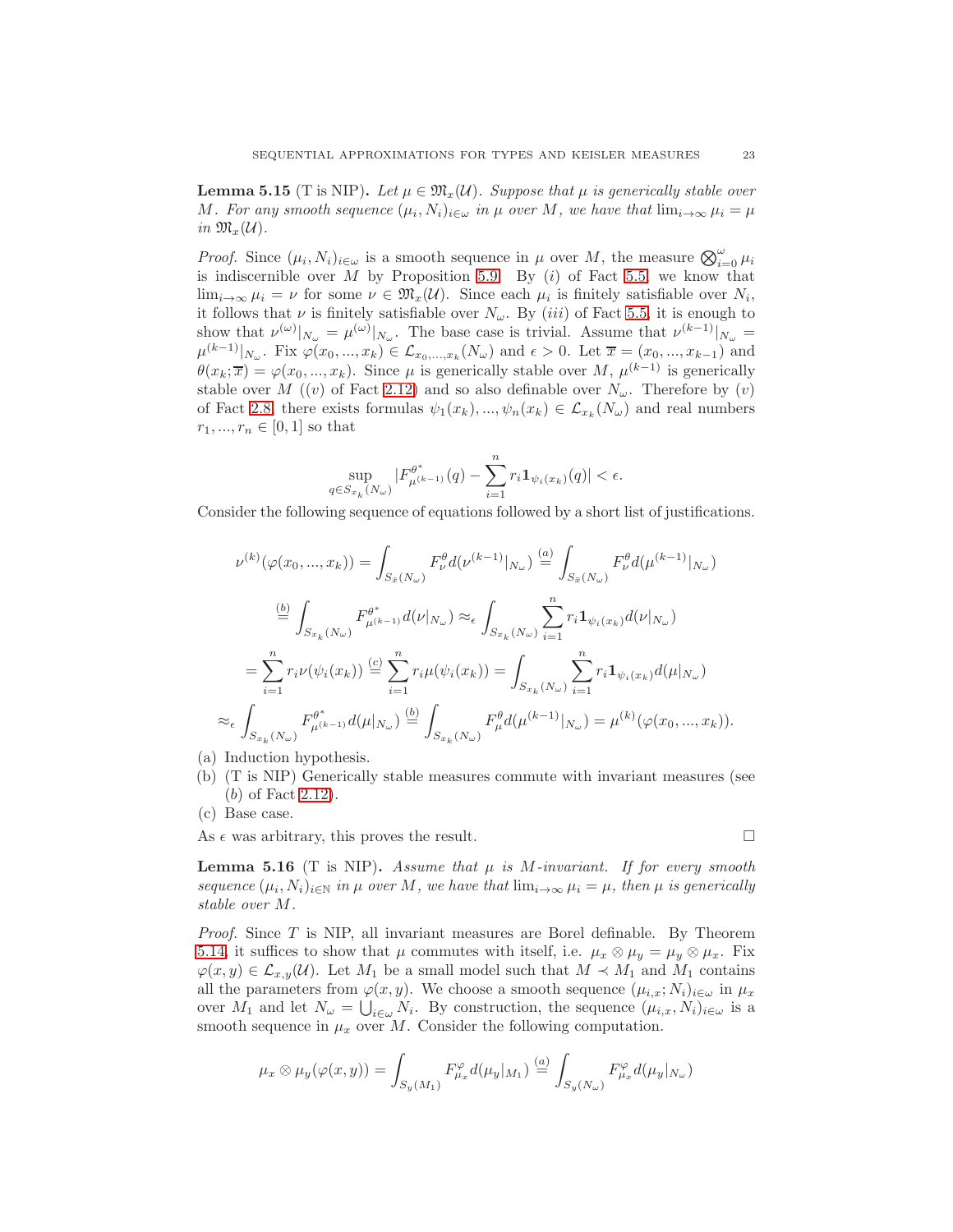$$
\stackrel{(b)}{=} \lim_{i \to \infty} \int_{S_y(N_\omega)} F_{\mu_{i,x}}^{\varphi} d(\mu_y |_{N_\omega}) \stackrel{(c)}{=} \lim_{i \to \infty} \int_{S_x(N_\omega)} F_{\mu_y}^{\varphi^*} d(\mu_{i,x} |_{N_\omega})
$$

$$
\stackrel{(d)}{=} \lim_{i \to \infty} \int_{S_x(M_1)} F_{\mu_y}^{\varphi^*} d(\mu_{i,x} |_{M_1}) \stackrel{(e)}{=} \lim_{i \to \infty} \int_{S_x(M_1)} F_{\mu_y}^{\varphi^*} d(\mu_x |_{M_1})
$$

$$
= \int_{S_x(M_1)} F_{\mu_y}^{\varphi^*} d(\mu_x |_{M_1}) = \mu_y \otimes \mu_x(\varphi(x, y)).
$$

We provide a list of the following justifications:

- (a) Changing the space of integration.
- (b) Dominated convergence theorem.
- (c) Smooth measures commute with Borel definable measures.
- (d) Since  $\mu_y$  is  $M_1$  invariant.
- (e) Since  $\mu_{i,x}|_{M_1} = \mu_x|_{M_1}$  for any  $i \in \omega$ .

**Theorem 5.17** (T is NIP). Let  $\mu \in \mathfrak{M}_x(\mathcal{U})$ . Then the following are equivalent:

- *(1)*  $\mu$  *is generically stable over*  $M$ *.*
- *(2)* For any smooth sequence  $(\mu_i, N_i)_{i \in \omega}$  in  $\mu$  over M,

$$
\lim_{i \to \infty} \mu_i = \mu \text{ in } \mathfrak{M}_x(\mathcal{U}).
$$

*Proof.* Follows directly from the previous two lemmas.

### 6. Local Measures revisited

We generalize the main theorem of [\[8\]](#page-25-0). Fix a partitioned NIP formula  $\varphi(x, y)$ and let  $\mu$  be a  $\varphi$ -measure. In [\[8\]](#page-25-0), we proved two main theorems. We showed that if  $\varphi(x, y)$  is an NIP formula and  $\mu$  is  $\varphi$ -definable and finitely satisfiable over a countable model M, then  $\mu$  is  $\varphi$ -finitely approximated. We then proved that if  $\mu$  is definable and finitely satisfiable over any small model M, then  $\mu$  is finitely approximated in  $M$  by reducing to the previous theorem. But this was somewhat unsatisfactory and the following question was left open: if  $\mu$  is  $\varphi$ -definable and finitely satisfiable over a **small** model, then is  $\mu \varphi$ -finitely approximated? We give a positive answer to this question by modifying one of the important technical lemmas in the proof. Let us first recall some definitions.

**Definition 6.1.** Fix  $\mathcal U$  and a formula  $\varphi(x, y)$  in  $\mathcal L(\mathcal U)$ .

- (1)  $\mathcal{L}_{\varphi}(\mathcal{U})$  denotes the Boolean algebra of definable sets of  $\mathcal{U}^x$  generated by the collection  $\{\varphi(x, b) : b \in \mathcal{U}\}.$
- (2) A  $\varphi$ -measure is a finitely additive measure on the Boolean algebra  $\mathcal{L}_{\varphi}(\mathcal{U})$ .
- (3) The collection of all  $\varphi$ -measures is denoted  $\mathfrak{M}_{\varphi}(\mathcal{U})$ .
- (4) Let  $M \prec U$  and assume that M contains all the parameters from  $\varphi(x, y)$ . For any  $\mu \in \mathfrak{M}_{\varphi}(\mathcal{U}),$  we say that  $\mu$  is  $(M, \varphi)$ -invariant if for any  $b, c \in \mathcal{U}^y$ such that  $tp(b/M) = tp(c/M)$ , we have that  $\mu(\varphi(x, b)) = \mu(\varphi(x, c))$ .
- (5) Let  $\mu \in \mathfrak{M}_{\varphi}(M)$ . If  $\mu$  is  $(M, \varphi)$ -invariant, then we define can the fiber map  $F^{\varphi}_{\mu}: S_y(M) \to [0,1]$  via  $F^{\varphi}_{\mu,M}(q) = \mu(\varphi(x,b))$  where  $b \models q|_M$ . When M is clear from context, we write  $F^{\varphi}_{\mu,M}$  simply as  $F^{\varphi}_{\mu}$ .
- (6) Let  $\mu \in \mathfrak{M}_{\varphi}(\mathcal{U})$ . Then  $\mu$  is said to be  $\varphi$ -definable if the map  $F_{\mu,M}^{\varphi}$ :  $S_y(M) \to [0, 1]$  is continuous.
- (7) Let  $\mu \in \mathfrak{M}_{\varphi}(\mathcal{U})$ . Then  $\mu$  is said to be definable if for any formula  $\theta(x, \overline{y})$  in the algebra generated by  $\{\varphi(x,y_i): i \in \mathbb{N}\}, \mu$  is  $(M,\theta)$ -invariant and the map  $F_{\mu}^{\varphi}: S_{y}(M) \to [0,1]$  is continuous.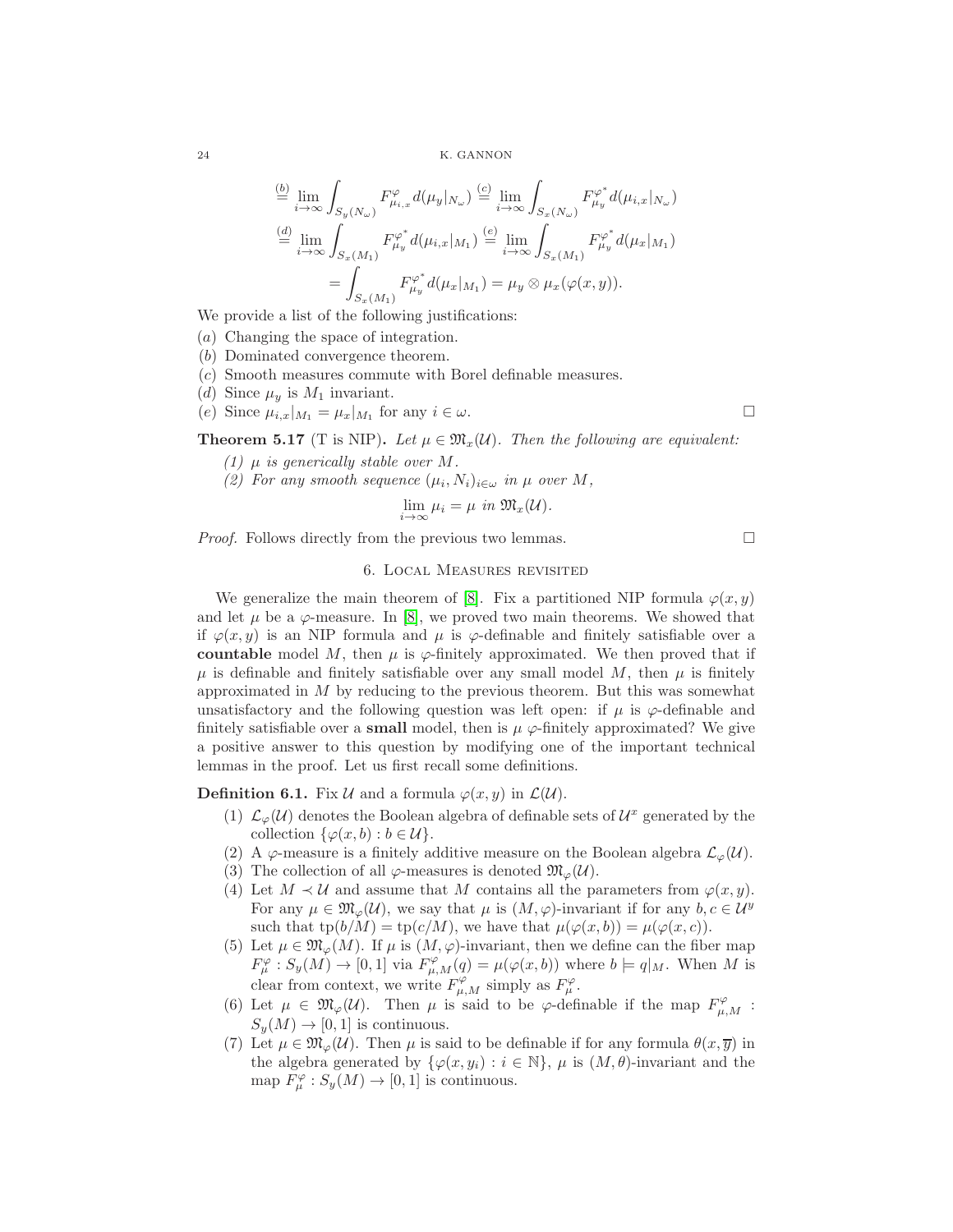- (8) For any  $\mu \in \mathfrak{M}_{\varphi}(\mathcal{U}), \mu$  is said to be finitely satisfiable in M if for every  $\theta(x) \in \mathcal{L}_{\varphi}(\mathcal{U})$  such that  $\mu(\theta(x)) > 0$ , there exists some  $a \in M$  so that  $\mathcal{U} \models \theta(a).$
- (9) For each  $a \in M$  we let  $F_a^{\varphi}: S_y(M) \to [0,1]$  via  $F_a^{\varphi} = \mathbf{1}_{\varphi(a,y)}$ . We denote the collection of such functions as  $\mathbb{F}_M$ . We let conv $(\mathbb{F}_M)$  be the collection of convex combinations of elements in  $\mathbb{F}_M$ . We let  $F = [0, 1]^{S_y(M)}$  endowed with the Tychonoff topology and if  $A \subset F$ , we let cl(A) denote its closure in this space and so the set  $cl(conv(A))$  is well-defined.

Recall the following facts about  $\varphi$ -measures which can be found in [\[8\]](#page-25-0).

<span id="page-24-1"></span>Fact 6.2. Let  $\mu \in \mathfrak{M}_{\varphi}(\mathcal{U})$  and  $M \prec \mathcal{U}$ .

- (*i*) If  $\mu$  *is finitely satisfiable or*  $\varphi$ -definable over M then  $\mu$  *is*  $(M, \varphi)$ -*invariant.*
- (*ii*) *If*  $\mu$  *is*  $\varphi$ -definable over M then  $\mu$  *is*  $(M_0, \varphi)$ -*invariant for some*  $M_0 \prec M$ *such that*  $|M_0| = \aleph_0$ .
- (*iii*) *If*  $\mu$  *is finitely satisfiable over M then*  $F^{\varphi}_{\mu,M}$  *is in* cl(conv( $\mathbb{F}_M$ )).
- (iv) *If*  $|M| = \aleph_0$  *and*  $\varphi(x, y)$  *is NIP, there exists a sequence of elements*  $(g_i)_{i \in \omega}$ with each  $g_i \in \text{conv}(\mathbb{F}_M)$  *so that*  $\lim_{i \to \infty} g_i = F_{\mu,M}^{\varphi}$ .

The following lemma is essentially the *missing lemma* from [\[8\]](#page-25-0). The missed observation is that one can consider finitely many parameters at once (instead of a single parameter).

<span id="page-24-0"></span>**Lemma 6.3.** Suppose that  $\mu \in \mathfrak{M}_{\varphi}(\mathcal{U})$  and  $\mu$  is finitely satisfiable in a small *submodel* N and  $(M, \varphi)$ *-invariant. Then the map*  $F_{\mu,M}^{\varphi} \in \text{cl}(\text{conv}(\mathbb{F}_M))$ *.* 

*Proof.* The proof is similar to the proof for types [\[16,](#page-26-4) Lemma 2.18] as well as the proof for measures [\[8,](#page-25-0) Proposition 4.13] (which has both a stronger assumption and conclusion). It suffices to show that for any finite collection of types  $p_1, ..., p_n \in$  $S_y(M)$  and  $\epsilon > 0$  there exists  $\overline{a} \in (M^x)^{<\omega}$  such that  $F_{A\vee(\overline{a}),M}^{\varphi}(p_i) \approx_{\epsilon} F_{\mu,M}^{\varphi}(p_i)$  for each  $i \leq n$ .

Fix  $p_1, ..., p_n \in S_y(M)$  and  $\epsilon > 0$ . Choose  $b_i \models p_i$  for  $i \leq n$ . Let  $q = \text{tp}(N/M) \in$  $S_{|N|}(M)$ . Let  $\hat{q} \in S_{|N|}(\mathcal{U})$  such that  $\hat{q} \supset q$  and  $\hat{q}$  is finitely satisfiable in M, i.e.  $\hat{q}$ is a global coheir of q. Let  $N_1 \models \hat{q}|_{Mb_1,...,b_n}$ .

By compactness, there exists elements  $b'_1, ..., b'_n \in \mathcal{U}$  such that  $tp(N_1b_1, ..., b_n/M)$  $tp(Nb'_1, ..., b'_n/M)$ . Since  $\mu$  is  $(M, \varphi)$ -invariant, we have that

$$
F_{\mu,M}^{\varphi}(p_i) = \mu(\varphi(x,b_i)) = \mu(\varphi(x,b_i')),
$$

for each  $i \leq n$ . Since  $\mu$  is finitely satisfiable in N, there exists some m and  $\bar{c} \in$  $(N^x)^m$  such that  $Av(\overline{c})(\varphi(x, b'_i)) \approx_{\epsilon} \mu(\varphi(x, b'_i))$  for  $i \leq n$ . Let  $B_i = \{j \leq m : \models$  $\varphi(c_j, b'_i)$ . Now consider the formula

$$
\theta(x_1, ..., x_m, y_1, ... y_n) = \bigwedge_{i \leq n} \Big( \bigwedge_{j \in B_i} \varphi(x_j, y_i) \wedge \bigwedge_{j \notin B_i} \neg \varphi(x_j, y_i) \Big).
$$

By construction  $\theta(\overline{x}, \overline{y}) \in \text{tp}(\overline{c}, \overline{b'}/M)$  and so for an appropriate choice of indices,  $\theta(\overline{x}, \overline{y}) \in \text{tp}(Nb'_1, ..., b'_n/M)$ . Hence  $\theta(\overline{x}, \overline{y}) \in \text{tp}(N_1b_1, ..., b_n/M)$  and so  $\theta(\overline{x}, \overline{b}) \in$  $tp(N_1/Mb_1, ..., b_n) \subset \hat{q}$ . Since  $\hat{q}$  is finitely satisfiable in M, there exists  $\overline{a} \in (M^x)^m$ such that  $\models \theta(\bar{a}, \bar{b})$ . By construction, we have that for any  $i \leq n$ ,

$$
F_{\mathbf{A}\mathbf{v}(\overline{a}),M}^{\varphi}(p_i) = \mathbf{A}\mathbf{v}(\overline{a})(\varphi(x,b_i)) = \mathbf{A}\mathbf{v}(\overline{c})(\varphi(x,b_i')) \approx_{\epsilon} \mu(\varphi(x,b_i')) = F_{\mu,M}^{\varphi}(p_i).
$$

This concludes the proof.  $\Box$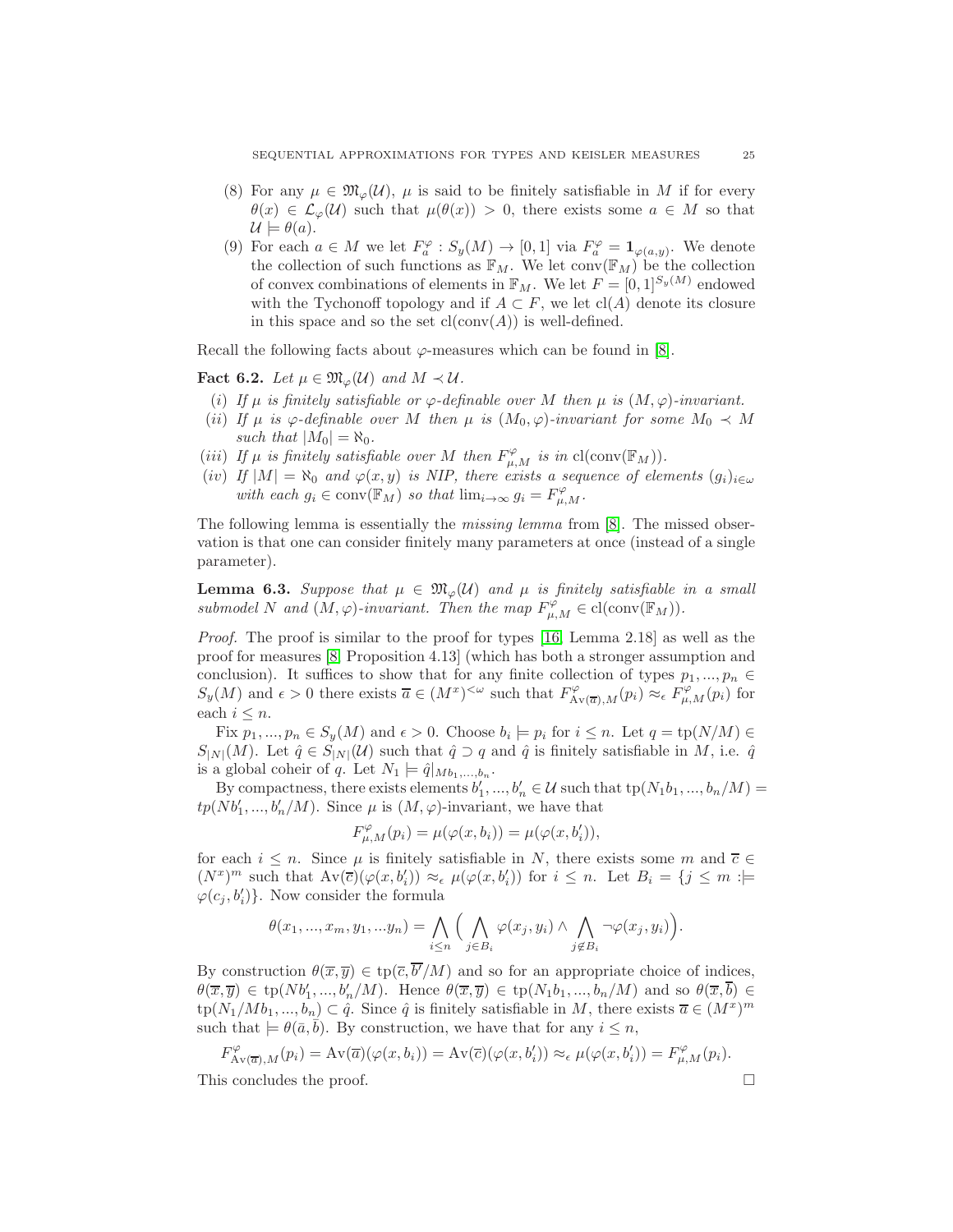<span id="page-25-3"></span>**Theorem 6.4.** Fix a formula  $\varphi(x, y)$  and a small model M containing all the *parameters from*  $\varphi(x, y)$ *. Assume that*  $\mu \in \mathfrak{M}_{\varphi}(\mathcal{U})$ *. If* 

*(1)*  $\varphi(x; y)$  *is NIP*,

 $(2)$   $\mu$  *is*  $\varphi$ -definable over M,

*(3)* and  $\mu$  *is finitely satisfiable in M*,

*Then for every*  $\epsilon > 0$ *, there exists*  $a_1, ..., a_n \in M^x$  *such that,* 

$$
\sup_{b \in \mathcal{U}^y} |\mu(\varphi(x, b)) - \mathrm{Av}(\overline{a})(\varphi(x, b))| < \epsilon.
$$

*Proof.* We remark that the proof is similar to that of Proposition [3.4.](#page-9-0) Since  $\mu$  is  $\varphi$ -definable over M,  $\mu$  is  $(M_0, \varphi)$ -invariant where  $M_0$  is a countable submodel of M. By Lemma [6.3,](#page-24-0) the map  $F_{\mu,M_0}^{\varphi} \in \text{cl}(\text{conv}(\mathbb{F}_{M_0}))$ . By Fact [6.2,](#page-24-1) there exists a sequence  $(g_i)_{i\in I}$  so that  $\lim_{i\to\infty} g_i = F_{\mu,M_0}^{\varphi}$ . By Mazur's lemma, for every  $\epsilon > 0$ , there exists a finite set  $I \subset \mathbb{N}$  and positive real numbers  $\{r_i : i \in I\}$  such that  $\sum_{i \in I} r_i = 1$  and  $_{i\in I}$   $r_i = 1$  and

$$
\sup_{q \in S_y(M_0)} |F_{\mu,M_0}^{\varphi}(q) - \sum_{i \in I} r_i g_i(q)| < \epsilon.
$$

The map  $\sum_{i \in I} r_i g_i$  can clearly be uniformly approximated by an average function. More explicitly, there exists  $\overline{d} \in (M^x)^{<\omega}$  such that

$$
\sup_{q \in S_y(M)} |\sum_{i \in I} r_i g_i(q) - F_{\mathop{\mathrm{Av}}(\overline{d}),M}^{\varphi}(q)| < \epsilon.
$$

Hence

$$
\sup_{b\in\mathcal{U}^y}|\mu(\varphi(x,b))- \operatorname{Av}(\overline{d})(\varphi(x,b))|=\sup_{q\in S_y(M)}|F_{\mu,M}^\varphi(q)-F_{\operatorname{Av}(\overline{d}),M}^\varphi(q)|<2\epsilon.
$$

which completes the proof.  $\Box$ 

### **REFERENCES**

- <span id="page-25-11"></span>[1] I. Ben Yaacov, Transfer of properties between measures and random types, Unpublished research notes (2009).
- <span id="page-25-1"></span>[2] I. Ben Yaacov, Continuous and random Vapnik-Chervonenkis classes, Israel Journal of Mathematics 173.1 (2009). MR 2561997
- [3] J. Bourgain, D. Fremlin, and M. Talagrand, *Pointwise compact sets of Baire-measurable func*tions, American Journal of Mathematics 100.4 (1978).
- <span id="page-25-4"></span>[4] A. Chernikov and K. Gannon, Definable convolution and idempotent Keisler measures, [arXiv:2004.10378](http://arxiv.org/abs/2004.10378) (2020).
- <span id="page-25-7"></span>[5] G. Conant, and K. Gannon, Associativity of the Morley product of invariant measures in NIP theories, https://arxiv.org/abs/2104.08298 (2021).
- <span id="page-25-5"></span>[6] G. Conant, and K. Gannon, "Remarks on generic stability in independent theories." Annals of Pure and Applied Logic 171.2 (2020).
- <span id="page-25-8"></span>[7] G. Conant, K. Gannon, and J. Hanson, "Keisler measures in the wild." arXiv preprint [arXiv:2103.09137](http://arxiv.org/abs/2103.09137) (2021).
- <span id="page-25-0"></span>[8] K. Gannon, "Local Keisler measures and NIP formulas." The Journal of Symbolic Logic 84.3 (2019).
- <span id="page-25-6"></span>[9] E. Hrushovski and A. Pillay, On NIP and invariant measures, J. Eur. Math. Soc. (JEMS) 13 (2011).
- <span id="page-25-2"></span>[10] E. Hrushovski, A. Pillay, and P. Simon, Generically stable and smooth measures in NIP theories, Trans. Amer. Math. Soc. 365 (2013).
- <span id="page-25-10"></span>[11] Ibarlucía, Tomás. The dynamical hierarchy for Roelcke precompact Polish groups, Israel Journal of Mathematics 215.2 (2016).
- <span id="page-25-9"></span>[12] Khanaki, Karim. Stability, NIP, and NSOP; model theoretic properties of formulas via topological properties of function spaces, arXiv preprint [arXiv:1410.3339](http://arxiv.org/abs/1410.3339) (2014).